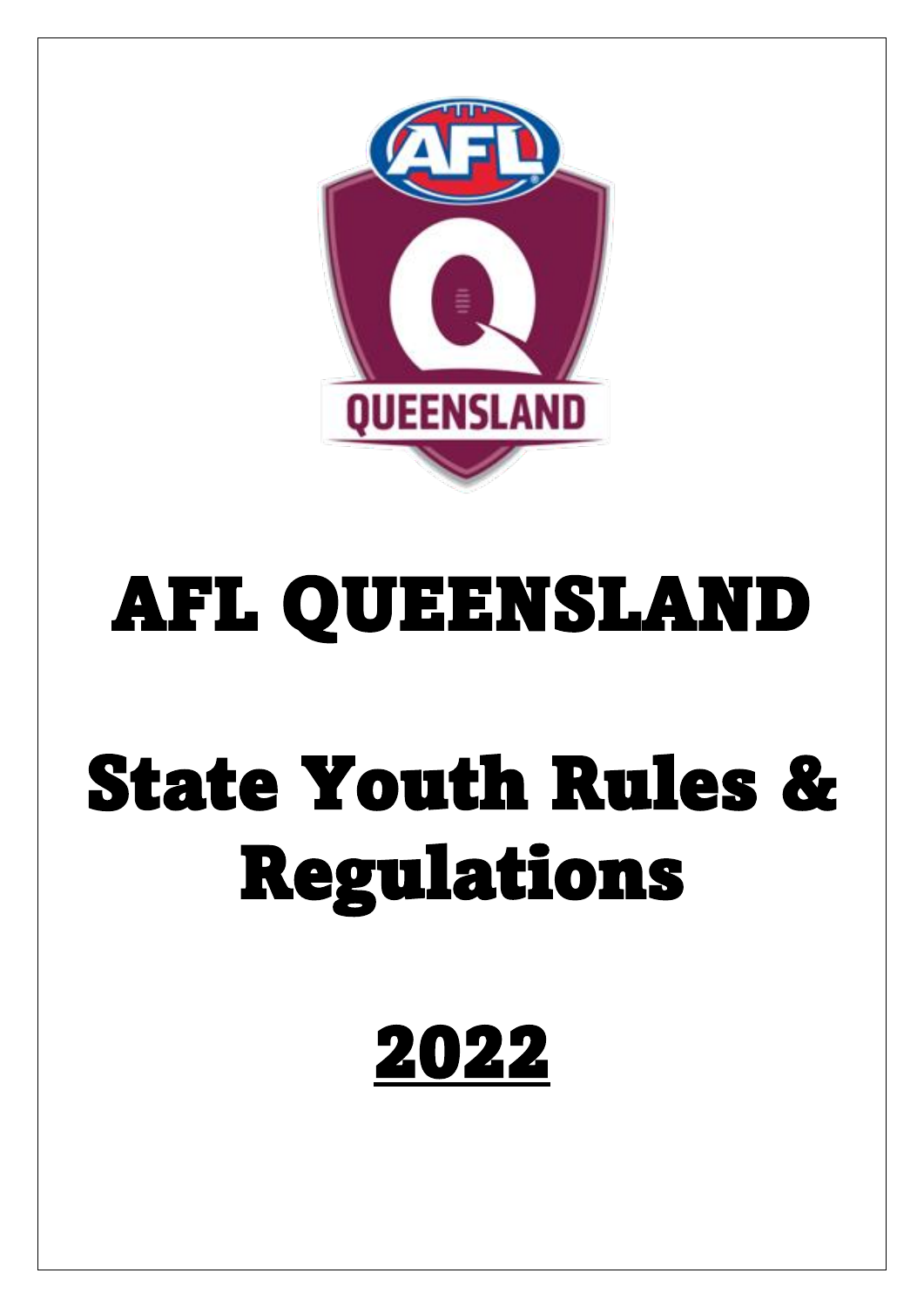

#### Philosophy of AFL Queensland Youth Football

AFL Queensland shall continue to hold the charter to maintain and develop rules and regulations for youth football.

AFL Queensland and its Affiliate Leagues will regulate their competitions through the provisions contained herein; these unified rules and regulations, the AFL Australian Football Match Policy for 5 to 18 year olds, AFL Queensland policies, AFL national policies, and AFL and AFL Queensland codes of conduct.

AFL Queensland's unified rules and regulations shall continue to foster a positive, encouraging and fun environment where all players and teams can participate on an equal footing. These unified rules and regulations support state-wide unified game development and allow AFL Queensland and its Affiliate Leagues and their member clubs to facilitate progressive junior programs, efficient and compliant administration and conduct healthy competitions.

AFL Queensland and its Affiliate Leagues shall be responsible for ensuring their administrators, coaches, officials, volunteers, parents, players and spectators act in a constructive and encouraging manner at all times.

AFL Queensland and its Affiliate Leagues shall ensure their coaches understand their responsibility to their clubs and to the children and young people in their care. AFL Queensland and its Affiliate Leagues shall communicate to their member clubs the need for parents/guardians to act accordingly at all times before, during and after any match or function representing AFL, AFL Queensland or each respective affiliate.

AFL Queensland and its Affiliate Leagues shall ensure their member clubs provide equal opportunities for participation in sport for all children, regardless of ability, size, shape, gender, sexuality, age, disability, race or ethnic origin.

AFL Queensland and its Affiliate Leagues through these rules and regulations, make all member clubs aware, that it is their responsibility to ensure all players, coaches, officials, spectators and parents/guardians are aware of their responsibilities and follow them at all times and in so doing create a quality club environment of which they can be proud.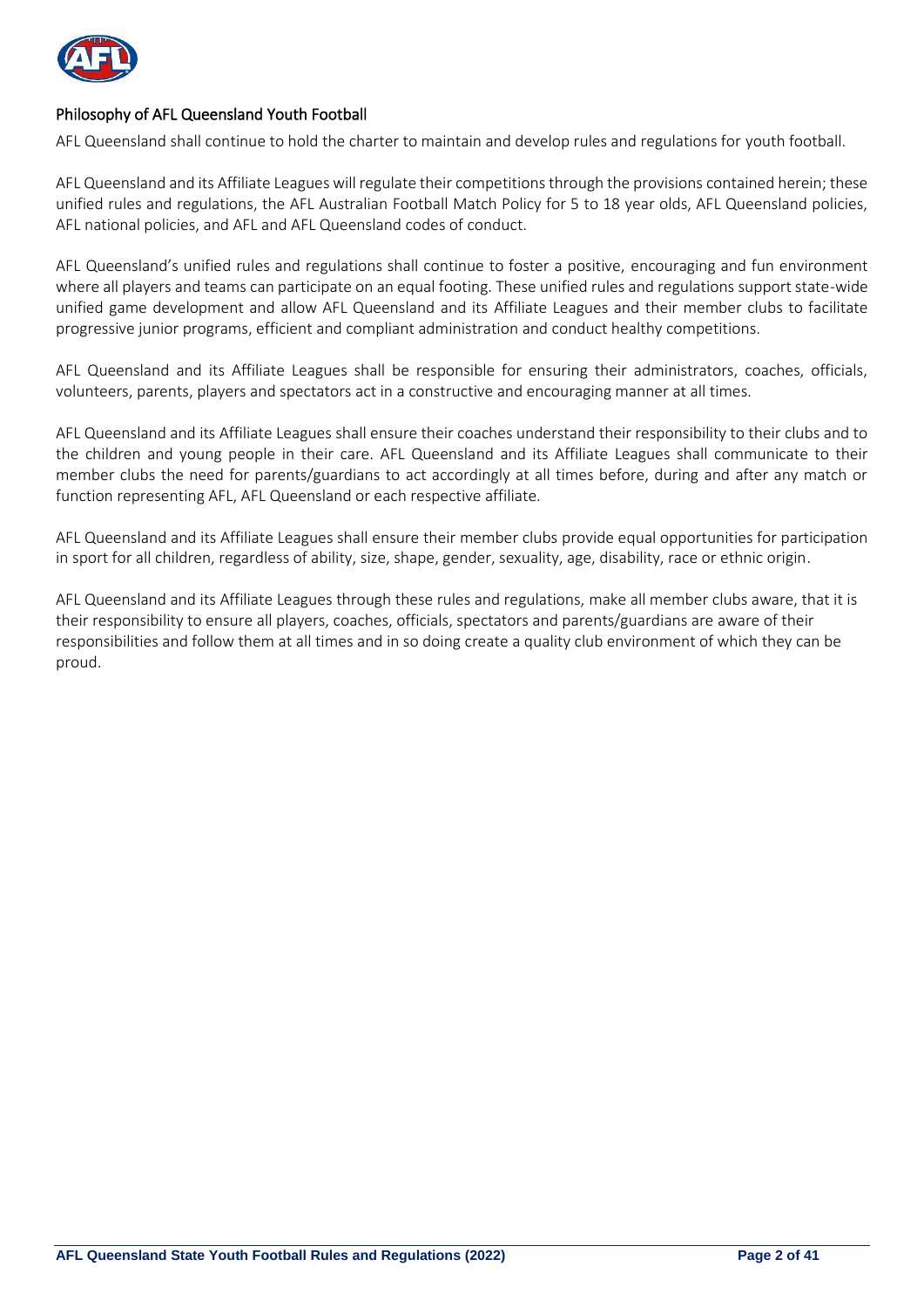

# **CONTENTS**

| $\mathbf{1}$   |     |  |
|----------------|-----|--|
|                | 1.1 |  |
|                | 1.2 |  |
|                | 1.3 |  |
|                | 1.4 |  |
| $\overline{2}$ |     |  |
|                | 2.1 |  |
|                | 2.2 |  |
|                | 2.3 |  |
|                | 2.4 |  |
|                | 2.5 |  |
|                | 2.6 |  |
|                | 2.7 |  |
|                | 2.8 |  |
| 3              |     |  |
|                | 3.1 |  |
|                | 3.2 |  |
|                | 3.3 |  |
|                | 3.4 |  |
|                | 3.5 |  |
|                | 3.6 |  |
|                | 3.7 |  |
|                | 3.8 |  |
|                | 3.9 |  |
|                |     |  |
|                |     |  |
| $\overline{4}$ |     |  |
|                | 4.1 |  |
| 5              |     |  |
|                | 5.1 |  |
|                | 5.2 |  |
|                | 5.3 |  |
|                | 5.4 |  |
|                | 5.5 |  |
| 6              |     |  |
|                | 6.1 |  |
|                | 6.2 |  |
|                | 6.3 |  |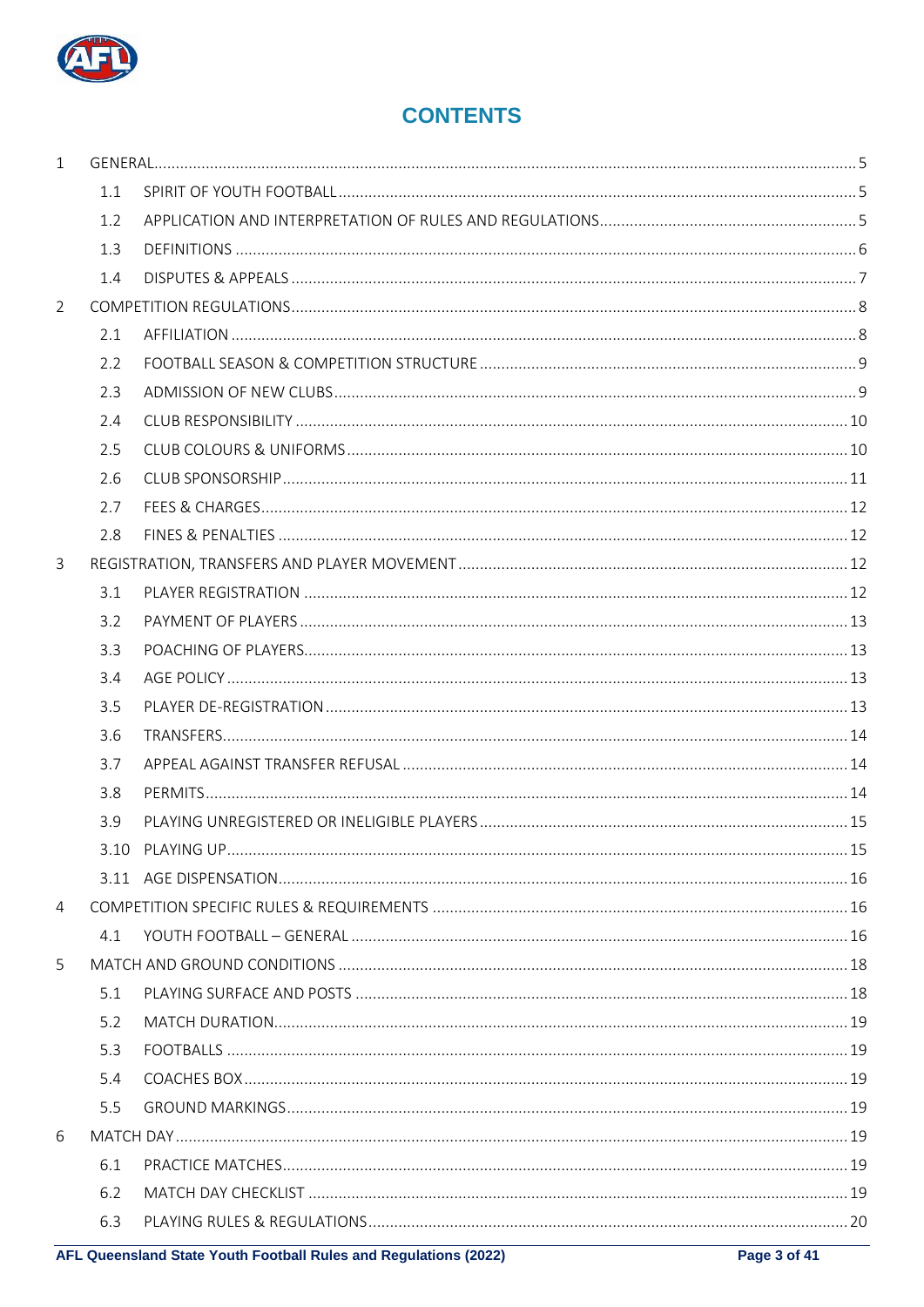

|   | 6.4  |  |
|---|------|--|
|   | 6.5  |  |
|   | 6.6  |  |
|   | 6.7  |  |
|   | 6.8  |  |
|   | 6.9  |  |
|   | 6.10 |  |
|   | 6.11 |  |
|   |      |  |
|   | 6.13 |  |
|   |      |  |
|   |      |  |
|   |      |  |
|   |      |  |
|   |      |  |
| 7 |      |  |
|   | 7.1  |  |
|   | 7.2  |  |
|   | 7.3  |  |
| 8 |      |  |
|   | 8.1  |  |
|   | 8.2  |  |
|   | 8.3  |  |
|   | 8.4  |  |
|   |      |  |
| 9 |      |  |
|   | 9.1  |  |
|   | 9.2  |  |
|   | 9.3  |  |
|   |      |  |
|   |      |  |
|   |      |  |
|   |      |  |
|   |      |  |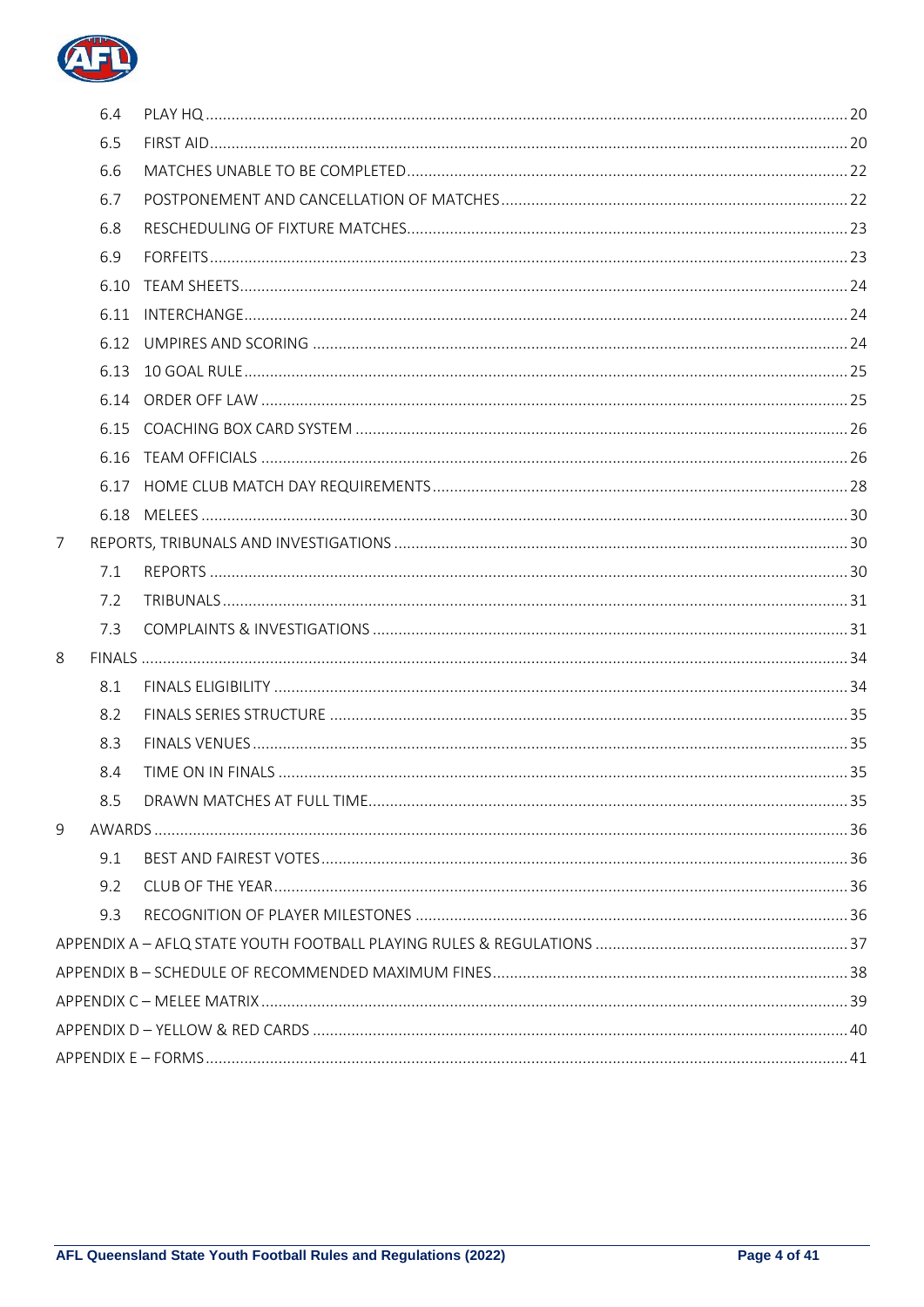

#### <span id="page-4-0"></span>**1 GENERAL**

#### <span id="page-4-1"></span>**1.1 SPIRIT OF YOUTH FOOTBALL**

Every participant understands that Football in Queensland is delivered to the Community with the Spirit of the Game in mind.

It is incumbent on every participant irrespective of their place in the game, to ensure that they will:

- (a) Not focus on winning at all costs and understand that the role of Youth Football is to foster the development of players, volunteers, umpires, coaches and officials. Learning to win and lose is part of the developmental journey of a participant but must remain secondary to the primary focus of player development.
- (b) Maximise the enjoyment and development of Youth footballers.
- (c) Provide our children with a match environment that is safe, fun and fair.
- (d) Ensure that the values which add to the spirit of our game, which include fairness, equality, respect and teamwork are encouraged and celebrated.
- (e) Uphold, promote and protect the Rules, Laws, Codes, Policies and Spirit of the game.
- (f) Not accept poor behaviours around our game and deter practices that undermine our match environments (coaching, playing, volunteering, spectating and umpiring).
- (g) Adhere to any directive issued by the games controlling bodies in the best interests of achieving the above.
- (h) Coaches should adopt an athlete centred coaching philosophy.

#### <span id="page-4-2"></span>**1.2 APPLICATION AND INTERPRETATION OF RULES AND REGULATIONS**

- 1.2.1 The AFL is recognised by the Australian Sports Commission as the governing body responsible for the management and development of Australian Football. AFL Queensland through its affiliation with AFL must adhere to all relevant rules, regulations and policies of the AFL, as amended from time to time, including but not limited to Laws of Australian Football.
- 1.2.2 All Leagues and Clubs affiliated with AFL Queensland, including their players, officials, parents/guardians and spectators shall be bound by these AFL Queensland State Youth Football Rules and Regulations, the Laws of Australian Football, the Australian Football Match Policy and the AFL & AFL Queensland policies, rules and regulations. Where these AFL Queensland State Youth Football Rules and Regulations vary from that of the Laws of Australian Football and the AFL & AFL Queensland policies, these AFL Queensland State Youth Football Rules and Regulations apply. On all matters where the AFL Queensland State Youth Football Rules and Regulations are silent, at the discretion of AFL Queensland and its Affiliate Leagues, the AFL rules, regulations and policies and the AFL Queensland policies apply.
- 1.2.3 Affiliate Leagues may, in writing to the Community Football Manager, request for "local rules and regulations" to supersede the rules and regulations in the main body of this document.
- 1.2.4 Where Affiliate Leagues or AFLQ Administered Competitions (excluding SEQ Juniors) have 'local rules and regulations' that supersede the rules and regulations in the main body of this document, these will be known as Association By-Laws. Where the Affiliate League or AFLQ Administered Competition Association By-Laws vary from these rules and regulations the Association By-Laws apply. Only Association By-Laws submitted to the Community Football Manager in writing are valid.
- 1.2.5 AFL Queensland may elect to resolve any matter, which is not provided for in these Rules & Regulations and any such resolution shall immediately become an amendment to the Rules & Regulations and shall automatically be included herein.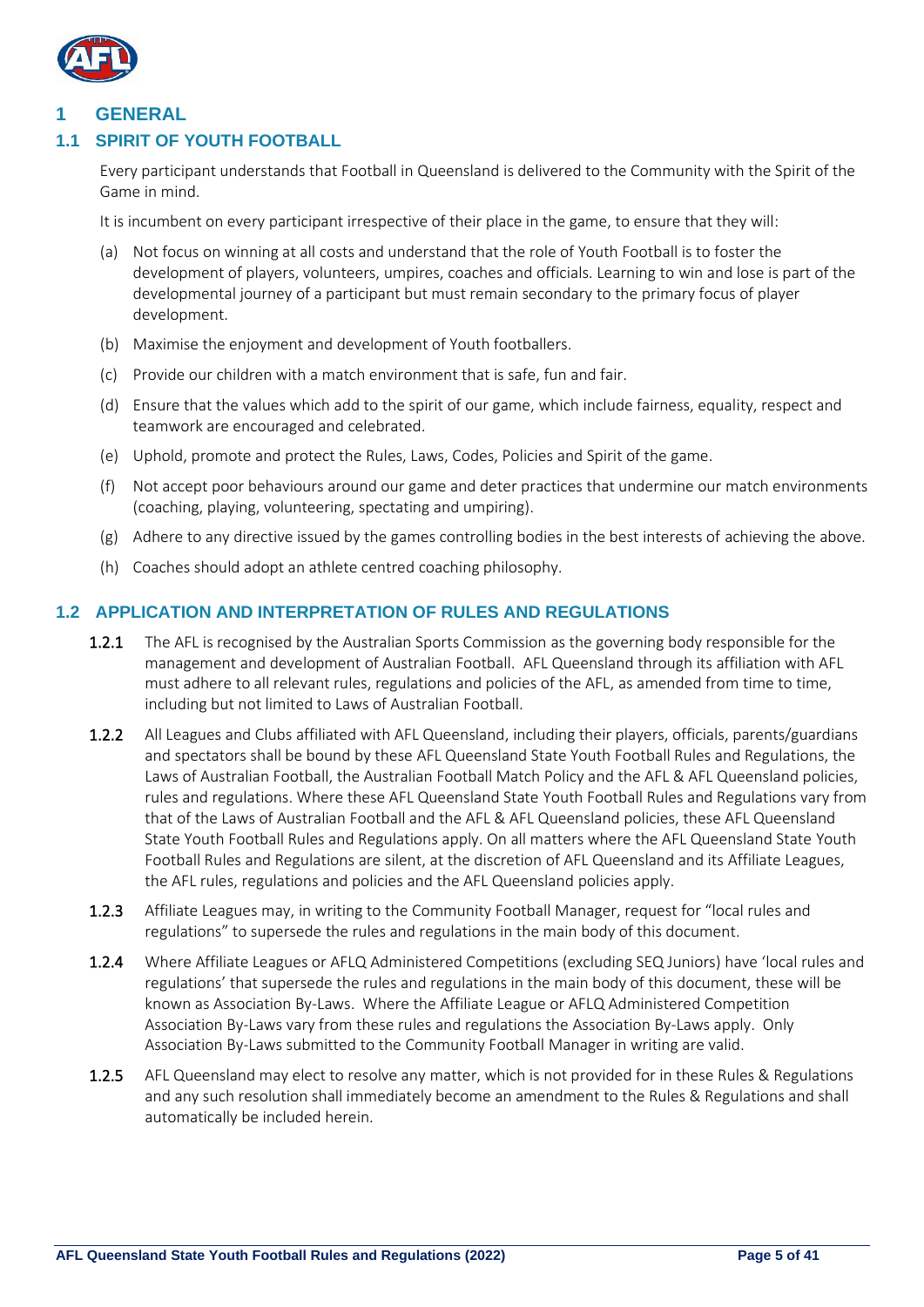

#### <span id="page-5-0"></span>**1.3 DEFINITIONS**

1.3.1 In these Rules and Regulations, unless there is something in the subject or context inconsistent therewith, the following expressions will have the following meanings: -

| Affiliate League                 | An incorporated association which is affiliated with AFL Queensland to<br>administer Junior Football competitions                                                                                                                   |
|----------------------------------|-------------------------------------------------------------------------------------------------------------------------------------------------------------------------------------------------------------------------------------|
| AFLQ                             | AFL Queensland                                                                                                                                                                                                                      |
| AFMP                             | The "Australian Football Match Policy"                                                                                                                                                                                              |
|                                  | AFLQ Preferred Supplier A supplier of playing and general apparel that features an AFL Logo in any<br>form that has entered into an agreement with AFLQ                                                                             |
| AFLQ Administered<br>Competition | Any Junior Football Competition which is administered directly by<br>AFL Queensland                                                                                                                                                 |
| Association                      | The area or region as identified in Play HQ with which a player is registered                                                                                                                                                       |
| Association By-Laws              | Refers to AFLQ Administered Competition (excluding SEQ Juniors) or Affiliate<br>League amendments or additions to the AFL Queensland State Junior Football<br>Rules and Regulations                                                 |
| Away Team                        | The second named team for a fixture                                                                                                                                                                                                 |
| Board                            | Means Affiliate League Board                                                                                                                                                                                                        |
| Bye                              | A result of having no team to play against in a round of fixture matches due to<br>an uneven number of teams in the competition                                                                                                     |
| Club                             | Means any club that shall have been granted affiliation by AFL Queensland or<br>its Affiliate League                                                                                                                                |
| Competition                      | Refers to any Footy4Fun, Youth or Youth Girls competition administered by<br>AFL Queensland or an Affiliate League                                                                                                                  |
| <b>Competition Manager</b>       | The person appointed by AFL Queensland or an Affiliate League to administer<br>competitions                                                                                                                                         |
| <b>Competition Phases</b>        | Introductory - no tackling<br>Development - modified tackling<br>Competition - full tackling                                                                                                                                        |
| <b>Competition Umpires</b>       | Refers to umpires officially appointed by AFL Queensland or its Affiliate<br>League delegate                                                                                                                                        |
| Finals Match                     | Means the competition matches that are played at the end of the season<br>home and away fixture to determine the premiership. 'Finals' and 'Final' shall<br>have the same meaning. Applies to Youth and Youth Girls age groups only |
| Play HQ                          | Refers to the online system used to assist in the administration of the<br>Competition. Play HQ is a component of SportsTG                                                                                                          |
| Home Team                        | The first named team for a fixture                                                                                                                                                                                                  |
| Interchange Area                 | The area marked on the boundary line through which players must enter or<br>leave the playing surface                                                                                                                               |
| Footy4Fun Age Group              | Any age group from Under 8 to Under 11                                                                                                                                                                                              |
| Footy4Fun Competition            | Any competition which includes teams in Under 8 to Under 11 age groups                                                                                                                                                              |
| Junior Football                  | Any Australian Football competition in Queensland for eligible players in<br>Under 8 to Under 17 age groups (male and female)                                                                                                       |
| LOAF                             | The Laws of Australian Football                                                                                                                                                                                                     |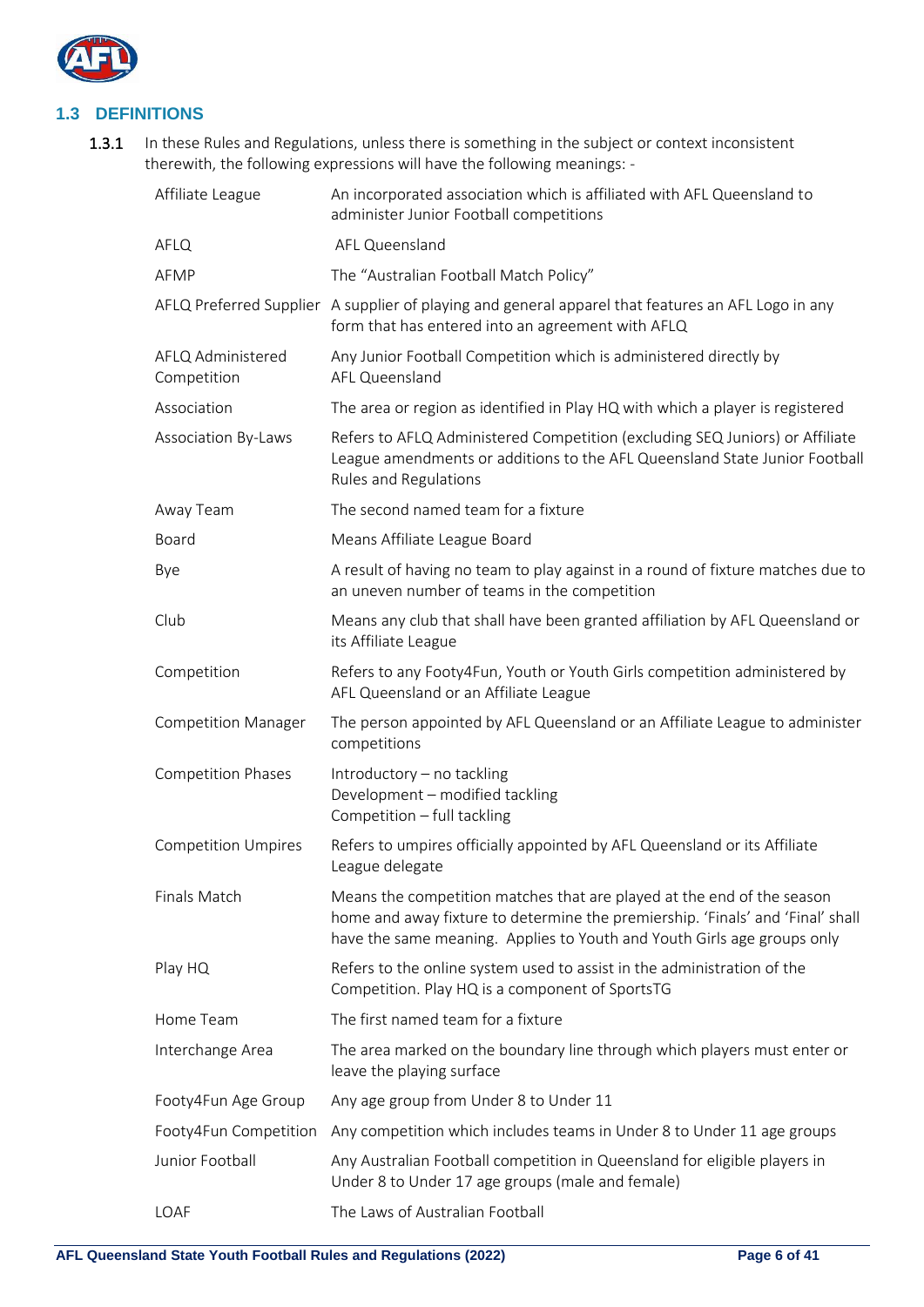

| Match                   | The contest of Australian Football played between two teams.                                                                                                                                                                              |
|-------------------------|-------------------------------------------------------------------------------------------------------------------------------------------------------------------------------------------------------------------------------------------|
| Player                  | A person who is registered with a club and who trains with or is selected to<br>play with a team                                                                                                                                          |
| Practice Match          | The contest sanctioned by AFL Queensland of Australian Football played<br>between two teams which does not form part of the Season Competition<br><b>Fixtures or Finals</b>                                                               |
| Registered Age Group    | The lowest age group in which a player is permitted to play based on their<br>date of birth                                                                                                                                               |
| Representative Team     | An Australian Football team selected independently of any club to play against<br>a team or teams from another Region, League or State. For the avoidance of<br>doubt, for school football this means Queensland State School teams only. |
| Representative Player   | A player that was selected in the final squad of an Australian Football<br>representative team and listed on an official match team sheet                                                                                                 |
| Round                   | The matches scheduled to be played as part of the season fixtures that are to<br>be played within a designated time period (generally one weekend)                                                                                        |
| Season                  | The period in each year determined by AFLQ in which the Matches set are<br>played                                                                                                                                                         |
| Season Fixtures         | The annual schedule of competition fixture matches played between teams in<br>designated competitions issued by the Competition Manager                                                                                                   |
| Senior Football         | Any Seniors, Reserves, Colts, or Womens competition                                                                                                                                                                                       |
| <b>SEQ Juniors</b>      | Southeast Queensland (SEQ) Juniors refers to the combined regions of<br>Brisbane, Sunshine Coast, Gold Coast and Northern Rivers for junior and<br>youth football                                                                         |
| Set Penalty             | The early plea suspension or disqualification penalty offered to a Person<br>charged with a Reportable Offence.                                                                                                                           |
| Team                    | A group of players that competes against another group of players in<br>sanctioned matches of Australian Football                                                                                                                         |
| Team Sheet              | The list of players and permitted officials participating in any match                                                                                                                                                                    |
| Youth Age Group         | Any age group from Under 12 to Under 17                                                                                                                                                                                                   |
| Youth Competition       | Any competition which includes mixed and/or male only teams in Under 12 to<br>Under 16 Age Groups                                                                                                                                         |
| Youth Girls Competition | Any competition which includes female only teams in Under 12 to Under 17<br>Age Groups                                                                                                                                                    |

#### <span id="page-6-0"></span>**1.4 DISPUTES & APPEALS**

- 1.4.1 Should any dispute or objection arise as to the meaning or interpretation of any of these Rules & Regulations, AFLQ or its Affiliate League shall settle such dispute or objection.
- 1.4.2 Clubs are entitled to appeal penalties for a breach of the AFL Queensland State Youth Football Rules & Regulations or Policies, on the grounds that the penalty provided was not fair and reasonable given the circumstances.

#### 1.4.3 REQUEST TO APPEAL

1.4.3.1 A club shall submit a Notice of Appeal form addressed to the Competition Manager requesting to appeal a financial or other penalty within 48 hours of receiving notification of the penalty, accompanied by a \$250 bond. The club must outline why the grounds for the penalty were not fair and reasonable.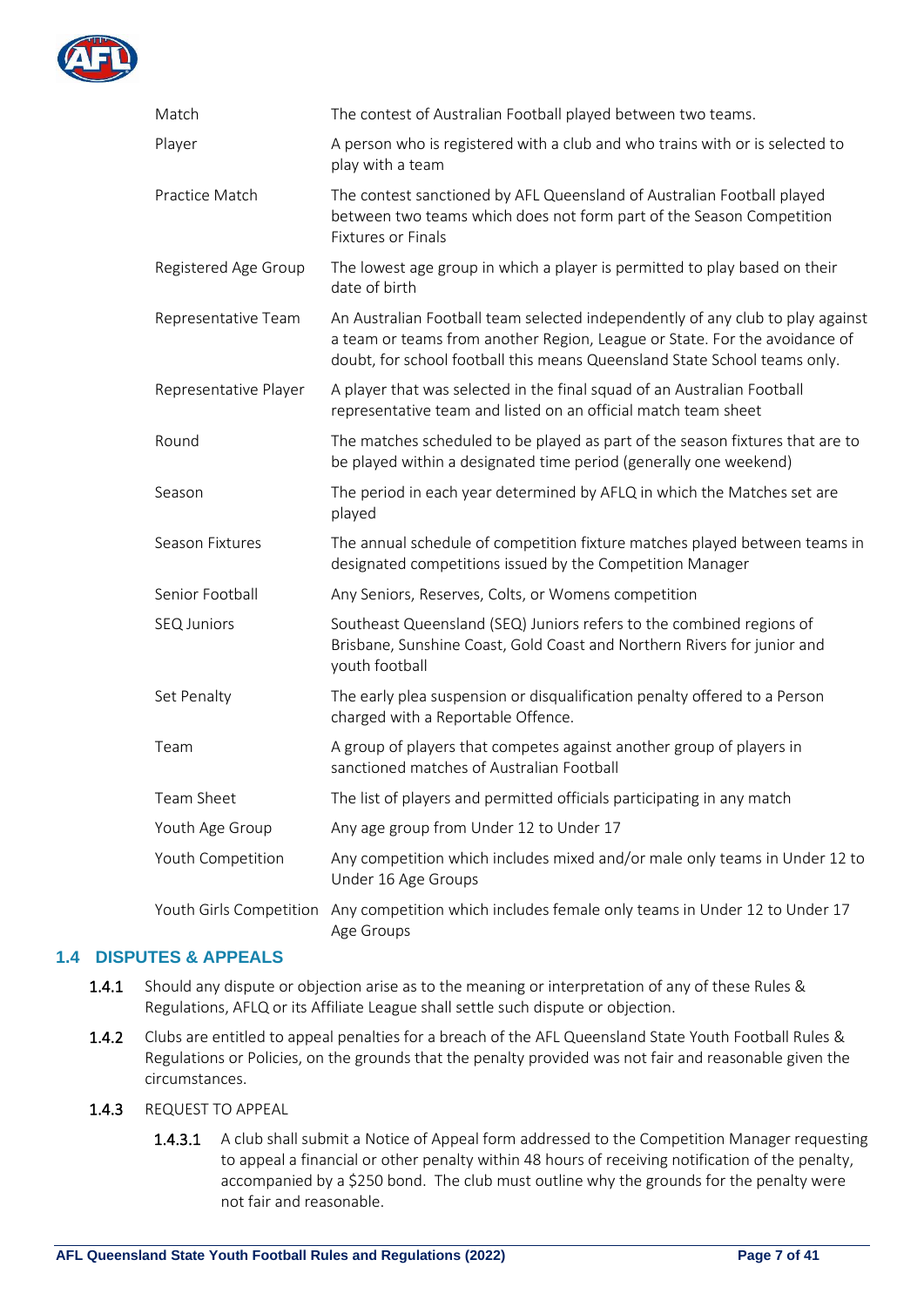

#### 1.4.4 APPEAL PANEL

- 1.4.4.1 AFLQ or its Affiliate League will convene an appeal panel to determine whether the penalty was fair and reasonable based on the evidence provided and any new additional evidence provided by the club.
- 1.4.4.2 AFLQ or Affiliate League Board Members may sit on the appeals panel however they must be independent to the case.
- 1.4.5 APPEAL HEARING
	- 1.4.5.1 If circumstances prevail whereby a hearing must be heard prior to the clubs next match, AFLQ or its Affiliate League will make a reasonable attempt for this to occur.
	- 1.4.5.2 The Appeal Panel may use its full discretion to gather and take into account any relevant evidence in making its determination.
	- 1.4.5.3 A club attending an appeal hearing may be represented by an advocate. An advocate may not be a barrister, solicitor, an agent with a legal qualification, or the relative of the club representative.
- 1.4.6 APPEAL DECISION
	- 1.4.6.1 The appeal panel shall not dismiss any case on grounds of technicality.
	- 1.4.6.2 The decision of the appeal panel must be communicated back to the club within a reasonable period of time after the decision has been made.

#### <span id="page-7-0"></span>**2 COMPETITION REGULATIONS**

#### <span id="page-7-1"></span>**2.1 AFFILIATION**

- 2.1.1 All Australian Football Leagues in Queensland conducting AFL competitions shall affiliate with AFLQ annually.
- 2.1.2 All Australian Football Clubs in Queensland and Northern Rivers participating in AFL competitions shall sign a licence agreement with AFLQ or their respective Affiliate League prior to the commencement of every season. This agreement is completed on an 'Application for Licence' form. No Club shall be included in the fixture of a competition until it has entered into a licence agreement with AFLQ or their respective Affiliate League.
- 2.1.3 All other entities associated with the conduct of Australian Football in Queensland (eg. Umpires Association) must also affiliate annually with AFLQ or its Affiliate League by completing an 'Application for Licence' form.
- 2.1.4 Each Affiliate League and Club shall be an incorporated association, unless determined otherwise by the Community Football Manager, and shall adopt, keep current and keep in force a constitution in accordance with relevant State Associations Incorporation Regulations. Each club must provide a current copy of its Constitution and Certificate of Incorporation, if amended, to AFLQ or its Affiliate League.
- 2.1.5 A Club must provide AFLQ or its Affiliate League with the following information as directed: -
	- Office Bearer details Within fourteen (14) days of a Club's Annual General Meeting the club must update the names, e-mail addresses and telephone numbers of the persons appointed to their committee after such positions have been filled, in the 'Club Contacts' section of Sports TG.
	- Annual financial statements and associated reports If requested by AFLQ the club must provide copies as lodged/to be lodged in accordance with relevant State Associations Incorporation Regulations.
	- Public Liability Certificate of Currency Following renewal of insurance each year the club must provide a copy of its Certificate of Currency.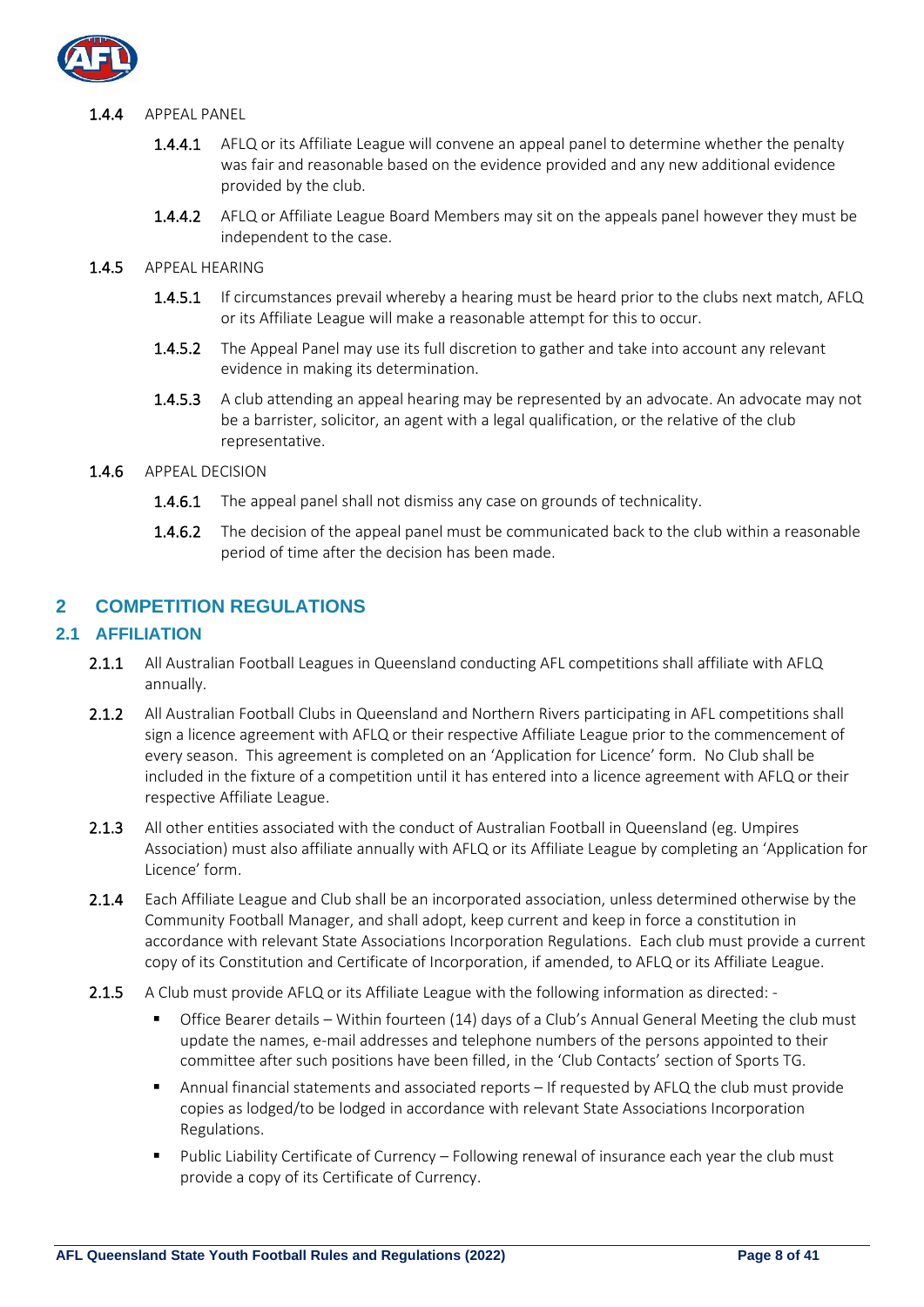

- Ground Availability Each club must submit their ground allocation & availability on request from the Competition Manager to be used to assist with fixturing. This must be done through the 'Ground Allocation and Availability' online form by the date required by the Competition Manager.
- Lighting Lux Audit Report Each club wishing to play fixtures under lights must provide an audit report completed within the previous 24 months of the current season end date, no later than  $31<sup>st</sup>$ January that year or prior to the commencement of a competition, whichever is the sooner.
	- (a) AFLQ, in accordance with the Australian Standards relating to sports lighting, requires a minimum of an average of 100 lux illumination for competitions and that at no point on the playing surface is the illumination to be less than 50% of the average illumination, this is a uniformity of 0.5 or higher. For example, if the average illumination across the entire playing surface is 120 lux then at no point on the playing surface can the illumination be less than 60 lux (50% of 120 lux).
	- (b) Clubs require a minimum of 50 lux for training purposes and Footy4Fun Competitions.

#### <span id="page-8-0"></span>**2.2 FOOTBALL SEASON & COMPETITION STRUCTURE**

- 2.2.1 The football season shall commence and conclude on such dates in each year as AFLQ or its Affiliate League determines.
- 2.2.2 A season shall be played in accordance with the fixture and competition structure as determined by and at the absolute discretion of AFLQ or its Affiliate League.
- 2.2.3 Competition points will be awarded as follows in all youth & youth girls competition fixtures: -
	- $\blacksquare$  Win, receiving a forfeit four (4) competition points
	- Draw or cancellation of a postponed match–two (2) competition points to each competing team
	- Loss, giving a forfeit zero (0) competition points
	- $\bullet$  Bye zero (0) competition points
	- 2.2.4 The final position of a team on the Competition Ladder for competitions varies dependent on whether an uneven number of byes exists in the competition.
		- 2.2.4.1 For competitions without a Bye, or with an equal number of byes for all teams in a competition, final position of a team shall be determined by:
			- 1. Premiership Points
			- 2. Percentage For and Against percentage calculated as the percentage ratio of the cumulative totals of points scored by a team to the cumulative total of points scored against that team as recorded. (NB. Throughout the season if a winning team's margin exceeds 60 points (10 goals) the team will only be credited with a maximum of 60 points (10 goals) winning margin.)
		- 2.2.4.2 For competitions where teams have an uneven number of Byes, the final position of a team shall be determined by:
			- 1. Percentage Won Wins against matches played
			- 2. Percentage For and Against percentage calculated as the percentage ratio of the cumulative totals of points scored by a team to the cumulative total of points scored against that team as recorded. (NB. Throughout the season if a winning team's margin exceeds 60 points (10 goals) the team will only be credited with a maximum of 60 points (10 goals) winning margin.)

#### <span id="page-8-1"></span>**3 ADMISSION OF NEW CLUBS**

- 3.1.1 Any new club wishing to become affiliated with AFLQ or its Affiliate League shall:
	- (a) Send an application, in writing to the Competition Manager; and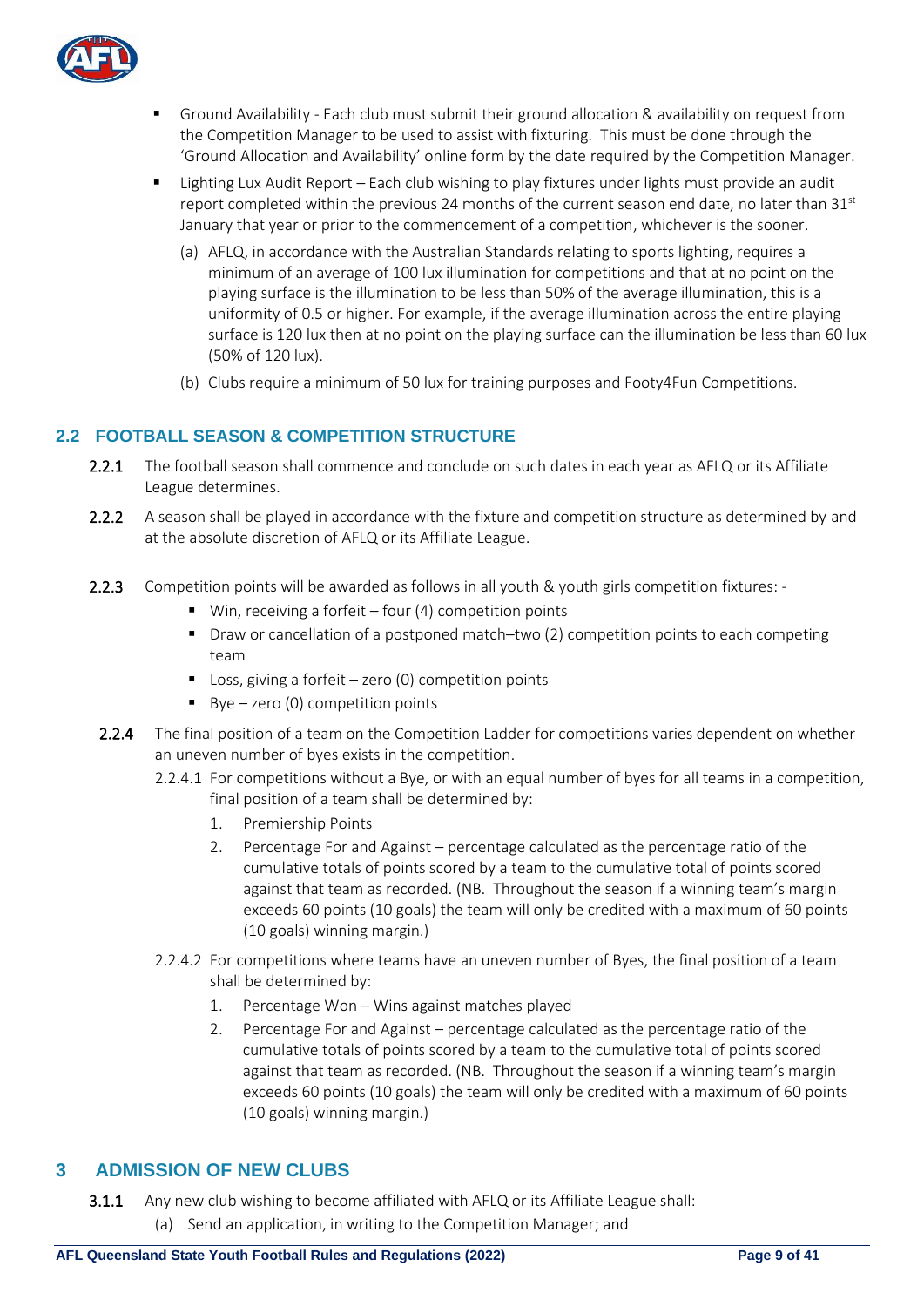

- (b) Accompany the written application with payment of an application fee as determined by AFLQ or the Affiliate League, together with a copy of the Club's Constitution (or draft Constitution if not yet lodged) and a list of Club Office Bearers.
- (c) Have at least the minimum number of players required to field three (3) teams in three (3) different Footy4Fun age groups, being the age groups stipulated for the season which is to be the new club's first season.

NB. Exemption maybe sought from the Competition Lead - SEQ Youth & Regional or Affiliate League to reduce the required number of players/teams needed upon application.

3.1.2 The application shall be reviewed by the Competition Lead - SEQ Youth & Regional or Affiliate League Board, who may refuse or admit a club at their absolute discretion.

#### **4 REGISTRATION, TRANSFERS AND PLAYER MOVEMENT**

#### <span id="page-9-0"></span>**4.1 CLUB RESPONSIBILITY**

- 4.1.1 Clubs shall be responsible for the conduct of their office bearers, officials, players, player parents/guardians, members and the spectators who support the club.
- 4.1.2 Any club official, player, player parent/guardian or other person associated with the club making statements to the press or media that are considered to be injurious or prejudicial to the character or interests of other officials, players, player parents/guardians, the AFL, AFLQ or its Affiliate Leagues shall be subject to an investigation.
- 4.1.3 Clubs, including club officials, players, player parents/guardians and other persons associated with the club shall not at any time engage in conduct, which is unbecoming, detrimental or prejudicial to the welfare, image, spirit or best interests of, the AFL, AFLQ or its Affiliate Leagues.
- 4.1.4 AFLQ and Affiliate League club officials, players, player parents/guardians and other persons associated with the club shall not engage in public criticism of umpires and/or AFLQ or its Affiliate League. For the avoidance of doubt, this includes criticism on all social media platforms.
- 4.1.5 Clubs, including club officials and office bearers, shall not at any time, either directly or indirectly, disclose, divulge, communicate to another person, or use outside of their capacity as a Club official/Office Bearer, any AFLQ/Club member information or documents received, provided or accessed in their capacity with the Club, which are not publicly available.
- 4.1.6 It is the responsibility of each club every season to ensure that all officials and office bearers are provided with a copy of the AFLQ Administrator & Volunteer Code of Conduct. All officials and office bearers must abide by the AFLQ Administrator & Volunteer Code of Conduct.
- 4.1.7 Where an official or office bearer fails to abide by the AFLQ Administrator & Volunteer Code of Conduct they shall be subject to disciplinary action.
- 4.1.8 Clubs shall be responsible for making sure all club volunteers/officials have been volunteer screened (Working With Children Check). Clubs must ensure that all club volunteers/officials are entered into the 'AFLQ Working with Children Registry' located in the Junior Competition Hub on the AFLQ website.

#### <span id="page-9-1"></span>**4.2 CLUB COLOURS & UNIFORMS**

- 4.2.1 Every club, upon admission into a competition, shall apply for and obtain the permission of AFLQ or its Affiliate League to use the colour, playing uniform, design and logo under which the club proposes to play.
- 4.2.2 Each club's playing uniforms shall only be purchased from AFLQ Preferred suppliers.
- 4.2.3 All clubs are required to adhere to the current AFL Queensland Preferred Supplier Apparel Guidelines. Please refer to the current AFL Queensland Preferred Supplier Apparel Guidelines for details regarding the requirements for logos such as when they are to be used on 'on-field' apparel including, but not limited to, shorts and playing jumpers.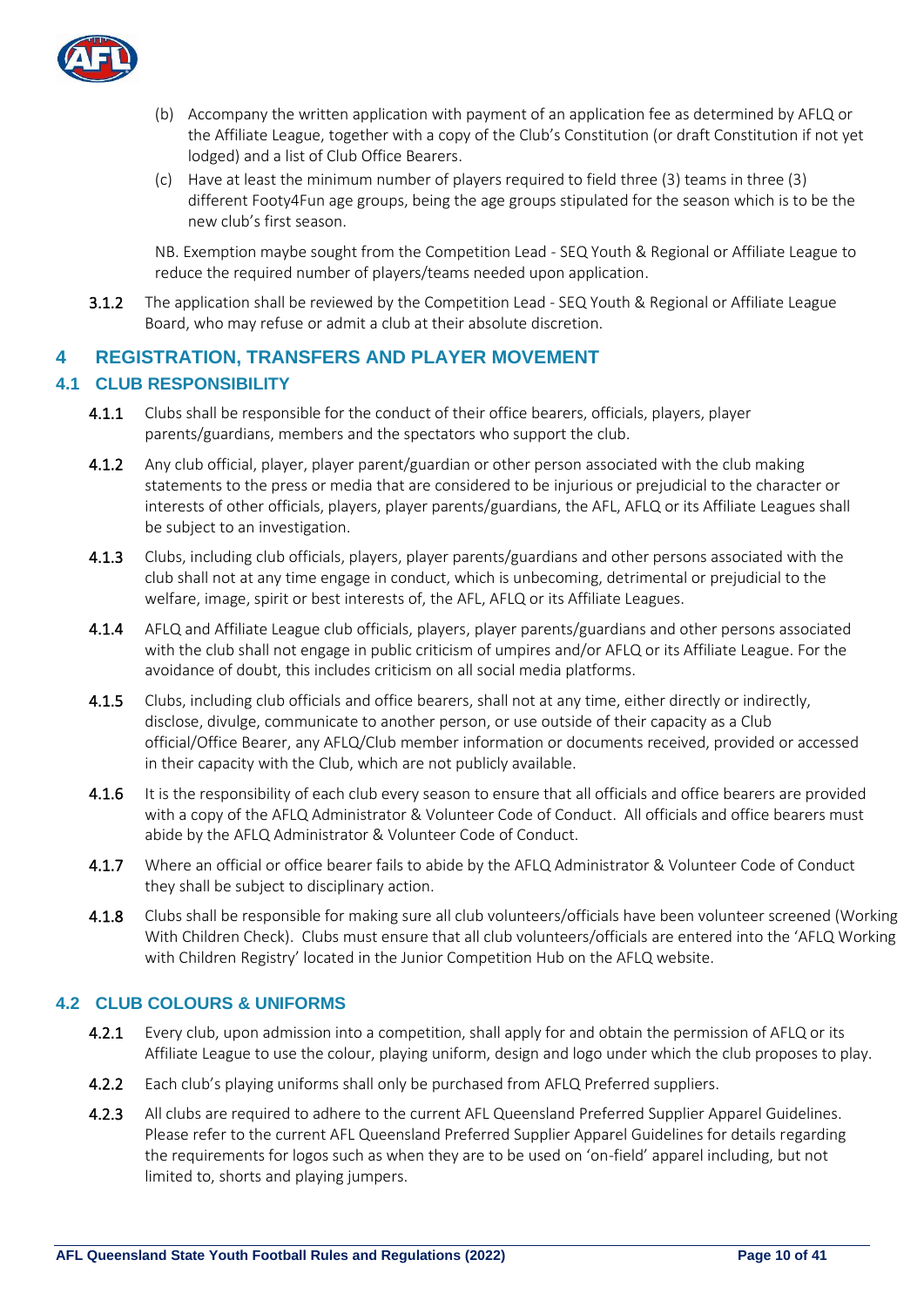

- 4.2.4 Any club desiring to alter or vary its colours, playing uniform, design or logo, shall first apply for and obtain the permission of AFLQ or its Affiliate League to make such variation or alteration. Clubs must submit the AFLQ supplier's artwork to the Competition Manager, to be sent for approval.
- 4.2.5 The teams of each club shall wear their registered club coloured playing uniform, bearing the competition's logo, at all matches.
- 4.2.6 No player will be permitted to compete in any match without a number on the back of the playing jumper. The following shall apply: -
	- (a) No two players in the one team shall have the same number.
	- (b) Each number shall be a whole number greater than zero (0).
	- (c) Each jumper number will have a maximum of two digits.
- 4.2.7 Every club in a youth competition and youth girl's competition will register a home team shorts colour and away team shorts will be white.
- 4.2.8 Registration of such colours, playing uniforms and design, by the clubs in accordance with these rules and regulations shall give such club the exclusive right to such colours, playing uniform and design against any other club subsequently attempting to register the same colours, playing uniform and design.
- 4.2.9 It will be the responsibility of AFLQ or its Affiliate League to approve their clubs' colours, logos and designs and it is each club's responsibility to ensure their colours, logos and designs do not infringe the copyright or marketing rights of any other clubs.

#### 4.2.10 BANNED ITEMS

The attire of players taking part in all matches shall be the attire that is officially approved by AFLQ. Banned items include:

- **Gloves**
- Metal tags
- Long fingernails
- Caps
- Sunglasses
- Padding of any sort (includes but not limited to shin pads and shoulder pads)
- Jewellery (includes but not limited to-earrings, body piercing jewellery, chains, watches & rings)
- Bike pants and compression shorts that are not beige or skin tone of the wearer in colour

Exemptions to banned items may be granted on application to the Competition Manager where special circumstances exist.

Players who wish to wear spectacles during matches and training sessions should wear spectacles with PLASTIC FRAMES and PLASTIC LENSES. A band must also hold the spectacles on securely. This will minimise the risk of injury to the player, teammates and opposition players. Approval to wear spectacles that do not have plastic frames and plastic lenses should be sought in writing from the Competition Manager.

#### <span id="page-10-0"></span>**4.3 CLUB SPONSORSHIP**

- 4.3.1 All Affiliate Leagues and Clubs are required to respect existing AFL, AFLQ and Affiliate League corporate partners, and to comply with current AFL Queensland Preferred Supplier Apparel guidelines.
- 4.3.2 Affiliate Leagues and Clubs cannot enter into arrangements or associate with organisations that are in conflict with existing AFL, AFLQ and Affiliate League corporate partners.
- 4.3.3 All Affiliate Leagues and Clubs are required to seek written approval (prior to any new sponsorship agreement) from AFLQ if the Affiliate League/club anticipates there may be a conflict with existing AFL, AFLQ and Affiliate League corporate partners.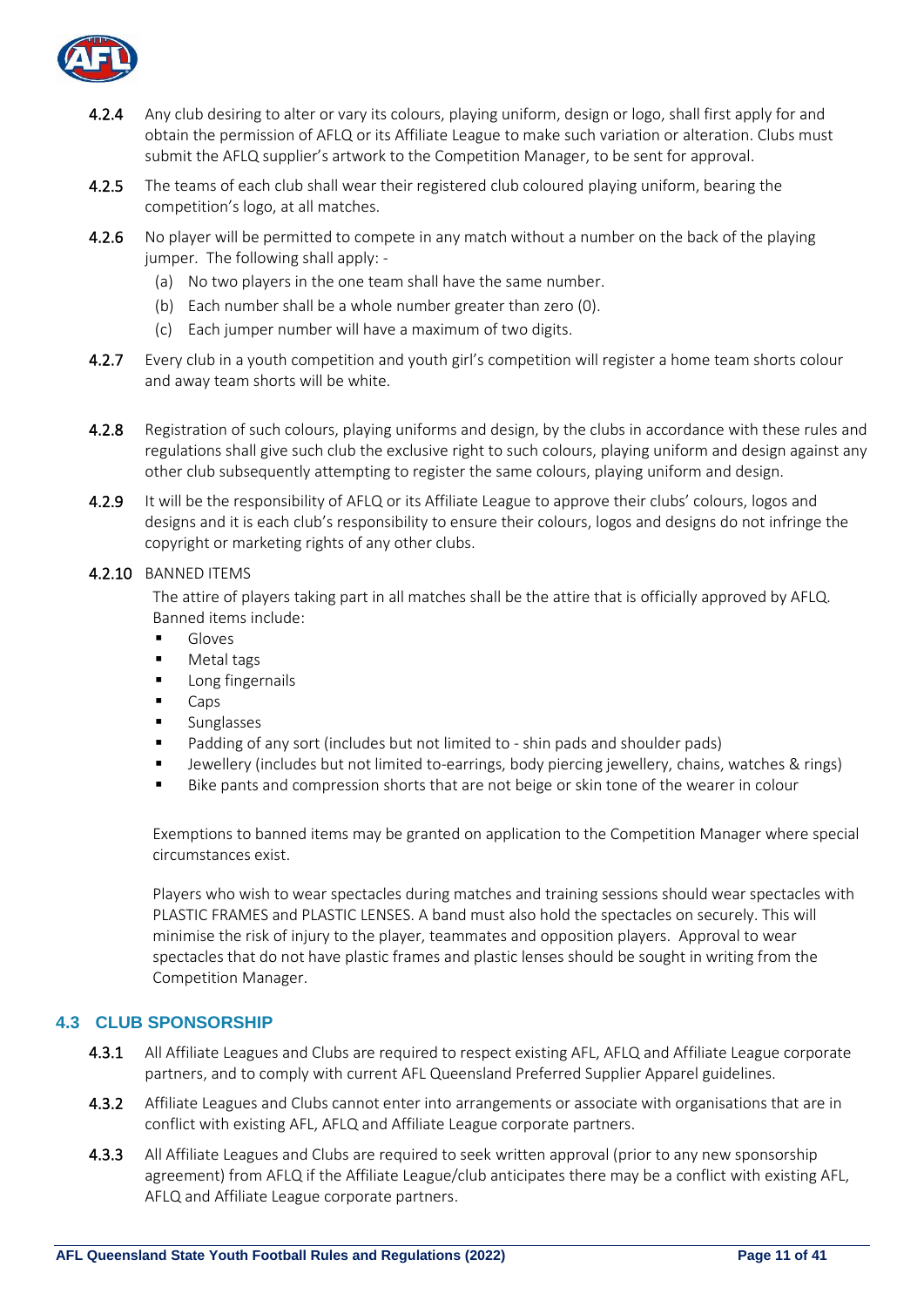

- 4.3.4 Signage Affiliate Leagues and Clubs are alerted that, prior to acceptance of a signage agreement for a fence or other advertising backdrop (including goal post padding), they must be certain that AFLQ have no agreements with major sponsors restricting such advertising.
- 4.3.5 Clubs are not permitted to display smoking or alcohol related sponsors on apparel (on-field and off-field apparel). This includes alcoholic beverages, pubs and nightclubs.

#### <span id="page-11-0"></span>**4.4 FEES & CHARGES**

- 4.4.1 Clubs will be advised of fees and charges as levied prior to the commencement of the season as levied by AFLQ or its Affiliate League.
- 4.4.2 Clubs must be financial by 31 January each year to be included in season fixtures. All monies owing to AFLQ or its Affiliate League must be paid prior to 31 January unless other arrangements have been made with the Competition Manager, in consultation with the Competition Lead – SEQ Youth.
- 4.4.3 Clubs must be financial for any of their teams to be eligible to take part in Finals. All monies owing to AFLQ or its Affiliate League must be paid prior to the first weekend of finals unless other arrangements have been made with the Competition Manager in consultation with the Competition Lead – SEQ Youth.

#### <span id="page-11-1"></span>**4.5 FINES & PENALTIES**

- 4.5.1 It is the responsibility of clubs to pay all fines imposed on the club, its players, teams, officials, club members, parents/carers of players and spectators.
- 4.5.2 Should a club President or any other club official fail to attend required meetings without a proxy or apology, the offending club will be liable for a fine.
- 4.5.3 Any club that may have breached any of the rules and regulations or that does not exercise adequate control over any of its members, parents/carers of players, players, coaches, officials and spectators, may be called upon by the Competition Manager, to accept responsibility for any breach of these rules and regulations and/or the codes of conduct, and may be liable for a fine.
- 4.5.4 The Competition Manager will issue a 'Notice of Rules & Regulations Breach' to notify a club of the details of any breach.
- 4.5.5 Refer to Appendix B for a Schedule of Recommended Maximum Fines.

#### <span id="page-11-2"></span>**5 REGISTRATION, TRANSFERS AND PLAYER MOVEMENT**

#### <span id="page-11-3"></span>**5.1 PLAYER REGISTRATION**

- 5.1.1 Parents/guardians and the player agree to be bound by the relevant Code of Conduct at the time of registration of the player in Play HQ.
	- 5.1.1.1 Failure by a parent/guardian to adhere to the Parent/Guardian Code of Conduct may result in their child being suspended or de-registered.
- **5.1.2** All players must be registered prior to participating in any training session or match.
	- **5.1.2.1** A player who is not registered is not covered by the club's player insurance policy..
- 5.1.3 Player Registration Fees shall be determined by AFLQ or its Affiliate League. Late registrations will be accepted after 30 June. This may be at a reduced rate.
	- 5.1.3.1 Player registration fees will be related to their date of birth, regardless of whether they are approved to play in a higher or lower age group.
	- 5.1.3.2 All Clubs shall submit a schedule of their player registration fees each year.
- **5.1.4** The registration of all players shall be recorded in the Play HQ system.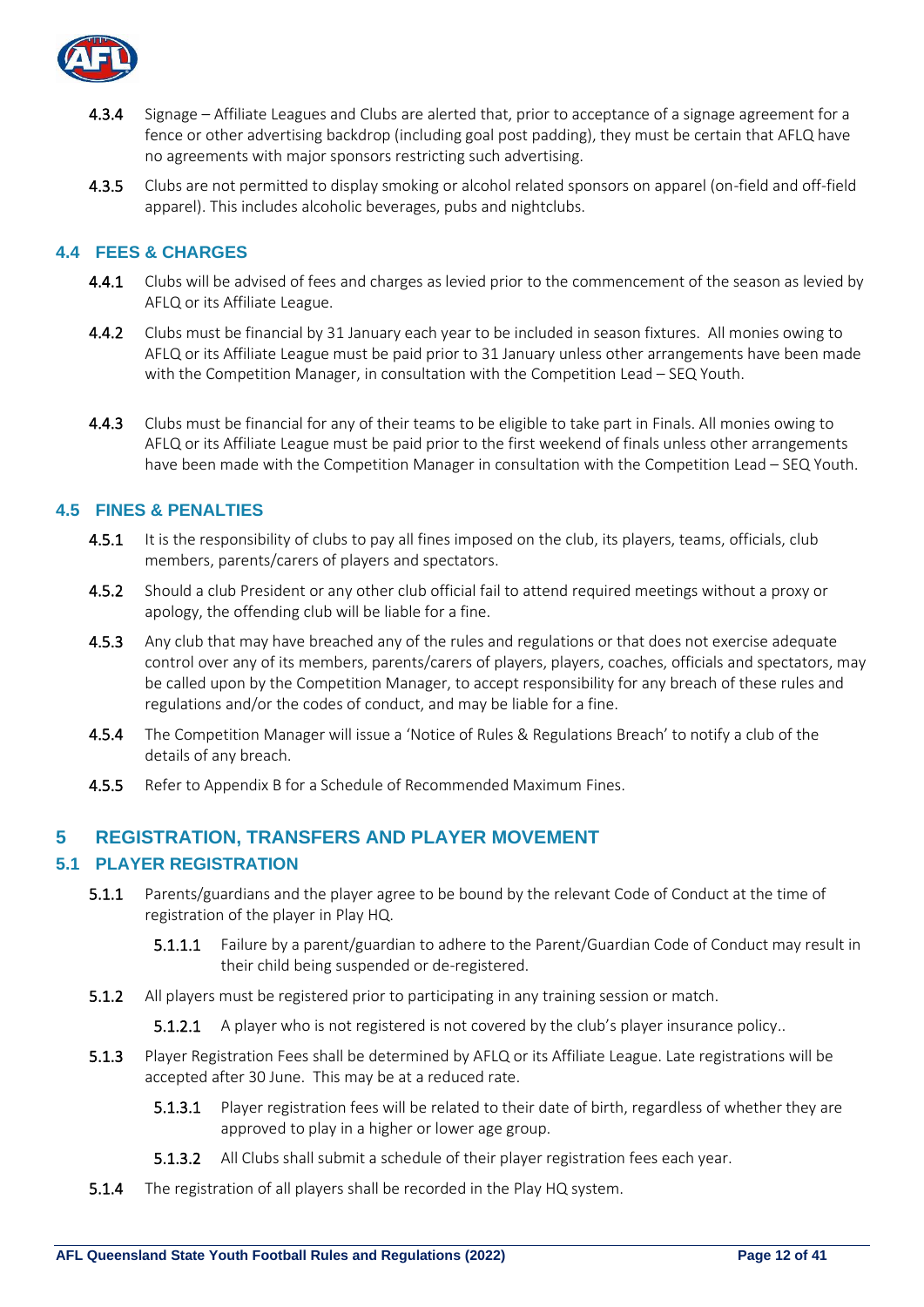

- 5.1.5 Proof of age documents for any new player must be cited by the club prior to approving their registration in Play HQ. Where a club fails to ensure a player's date of birth is correct and that player competes in an age group where they are not eligible, the club will be considered to have played an ineligible player as per section 3.9 below. .
	- 5.1.5.1 The following documents are acceptable as proof of age (photocopies acceptable): -

| Birth Certificate          | Baptism Certificate          | Baby Health Centre Book |
|----------------------------|------------------------------|-------------------------|
| Drivers Licence or Permit  | Letter from School Principal | Passport                |
| School Identification Card | <b>Statutory Declaration</b> |                         |

5.1.6 In the case of a dispute over a player's age, the Competition Manager may call for proof of age at any time and this must be provided within five (5) days. If proof of age is not provided then the player's registration will be withdrawn until such time as the proof of age is provided.

#### <span id="page-12-0"></span>**5.2 PAYMENT OF PLAYERS**

- 5.2.1 Payment of players playing in Youth or Youth Girls competition matches under the control of AFLQ or its Affiliate League, whether as match payments, sign on payments or incentives of any kind whatsoever, either to the player, parent or agent other than normal match day awards, trophy awards or assistance towards the purchase of playing equipment where financial hardship exists, will not be permitted.
- 5.2.2 Payments referred to above do not include such items that are considered "off field" uniforms (e.g. tshirts, caps, bags etc.).

#### <span id="page-12-1"></span>**5.3 POACHING OF PLAYERS**

5.3.1 Poaching of players is not acceptable. Any club found to be infringing this rule will incur a fine for each infringement.

#### <span id="page-12-2"></span>**5.4 AGE POLICY**

5.4.1 The age group allocations for Age Groups in which competitions may be offered are as follows: -

| Age Group      | Age Group Allocation                              |
|----------------|---------------------------------------------------|
| Under 12 Mixed | $1^{st}$ July 2009 to 30 <sup>th</sup> June 20010 |
| Under 13 Girls | $1st$ July 2008 to 30 <sup>th</sup> June 2010     |
| Under 14 Mixed | $1st$ July 2007 to 30 <sup>th</sup> June 2009     |
| Under 15 Girls | $1st$ July 2006 to 30 <sup>th</sup> June 2008     |
| Under 16 Boys  | $1st$ July 2005 to 30 <sup>th</sup> June 2007     |
| Under 17 Girls | $1st$ July 2004 to 30 <sup>th</sup> June 2006     |

- 5.4.2 Whilst Age Groups include half years they will be referred to as listed above. Eg. Under 12.5 Age Group will be referred to as Under 12.
- 5.4.3 To offer an age group not listed, application must be made in writing to the Community Lead SEQ Youth.

#### <span id="page-12-3"></span>**5.5 PLAYER DE-REGISTRATION**

- 5.5.1 A player may be de-registered after being on a team sheet for no more than three (3) matches.
- 5.5.2 For players to be de-registered, a player must be listed on a 'Player De-registration' form which must be submitted to the Competition Manager. Clubs may submit one form each month.
- 5.5.3 'Player De-registration' forms will not be accepted after 30 June.
- 5.5.4 Player de-registrations will be processed on the last working day of March, April, May & June only.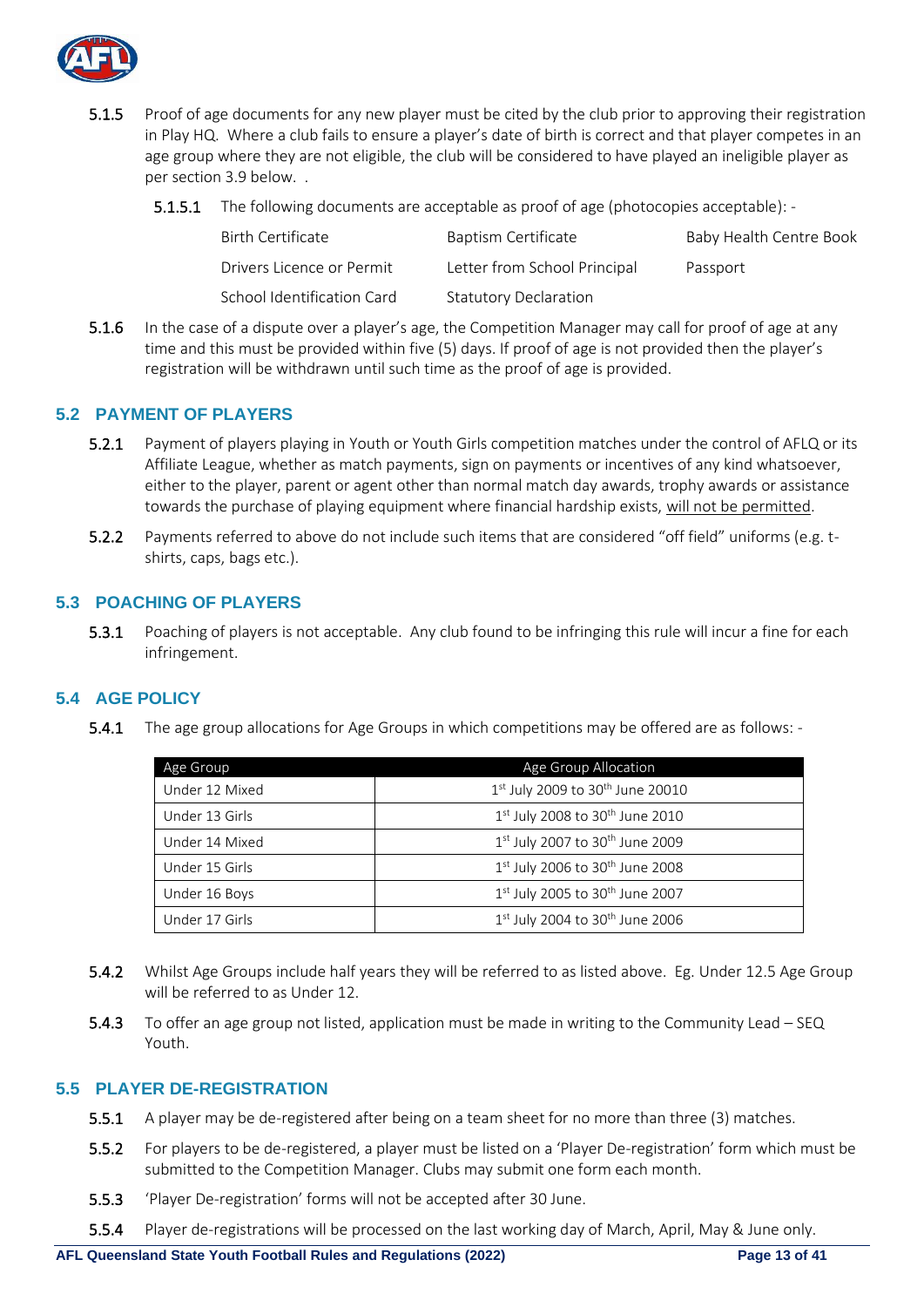

#### <span id="page-13-0"></span>**5.6 TRANSFERS**

- 5.6.1 All players must be transferred in accordance with the current 'AFL National Player Registration & Transfer Regulations'.
- 5.6.2 Any club that requests a transfer on behalf of a player without his/her consent and the consent of the player's parent/guardian shall incur a fine.

#### <span id="page-13-1"></span>**5.7 APPEAL AGAINST TRANSFER REFUSAL**

- 5.7.1 To appeal a transfer refusal a player must lodge a request with the Competition Manager within ten (10) days of the notification of the transfer being refused.
- 5.7.2 The appeal will be submitted to the Community Lead SEQ Youth for a final decision.
- 5.7.3 A final decision will be made at the earliest available date after lodgement of an appeal.

#### <span id="page-13-2"></span>**5.8 PERMITS**

#### 5.8.1 GAME DAY PERMITS

- 5.8.1.1 Game Day Permits shall only be permitted in relation to the 'Game Day Even Up' rule for Youth and Youth Girls competitions.
- 5.8.1.2 Game Day permits are not permitted in finals.

#### 5.8.2 SEASON PERMITS

- 5.8.2.1 Any player registered with a club in a competition administered by AFLQ or its Affiliate League shall be permitted to play on Season Permit with another club in the same or another Association provided that: -
	- (a) before the first match a player plays with another club, a Season Permit is entered in Play HQ and the Overall Transfer Status is approved; and
	- (b) the player on a Season Permit to another club has/does not participate/d in a Youth or Youth Girls competition match in their own Association on the same weekend.
- 5.8.2.2 Clubs who are unable to field a team in an age group may grant a Season Permit to players from that age group to another member club to form a merged team for a maximum period of one season.
	- 5.8.2.2.1 Any player under Season Permit shall return to his/her Primary Club at the end of the permit period.
- 5.8.2.3 Provided they meet the competition's finals eligibility, players playing under Season Permit are eligible to play finals.
	- 5.8.2.3.1 Subject to the Season Permit request being submitted and approved before the completion of the Home and Away season.
- 5.8.2.4 For the avoidance of doubt all rules relating to Season Permits also apply to players registered with a club in Play HQ who play on Season Permit with the same club in a different Association.

#### 5.8.3 PERMIT AGREEMENTS

5.8.3.1 AFLQ and Affiliate Leagues may enter into a written 'Permit Agreement' during a season to allow the permitting of players to meet local conditions. The 'Permit Agreement' must detail any variations to the AFL Queensland State Youth Football Rules & Regulations. Permit Agreements must be submitted to the Competition Lead - SEQ Youth & Regional for approval. A Permit Agreement that has not been approved in writing by the Competition Lead - SEQ Youth & Regional will not be valid.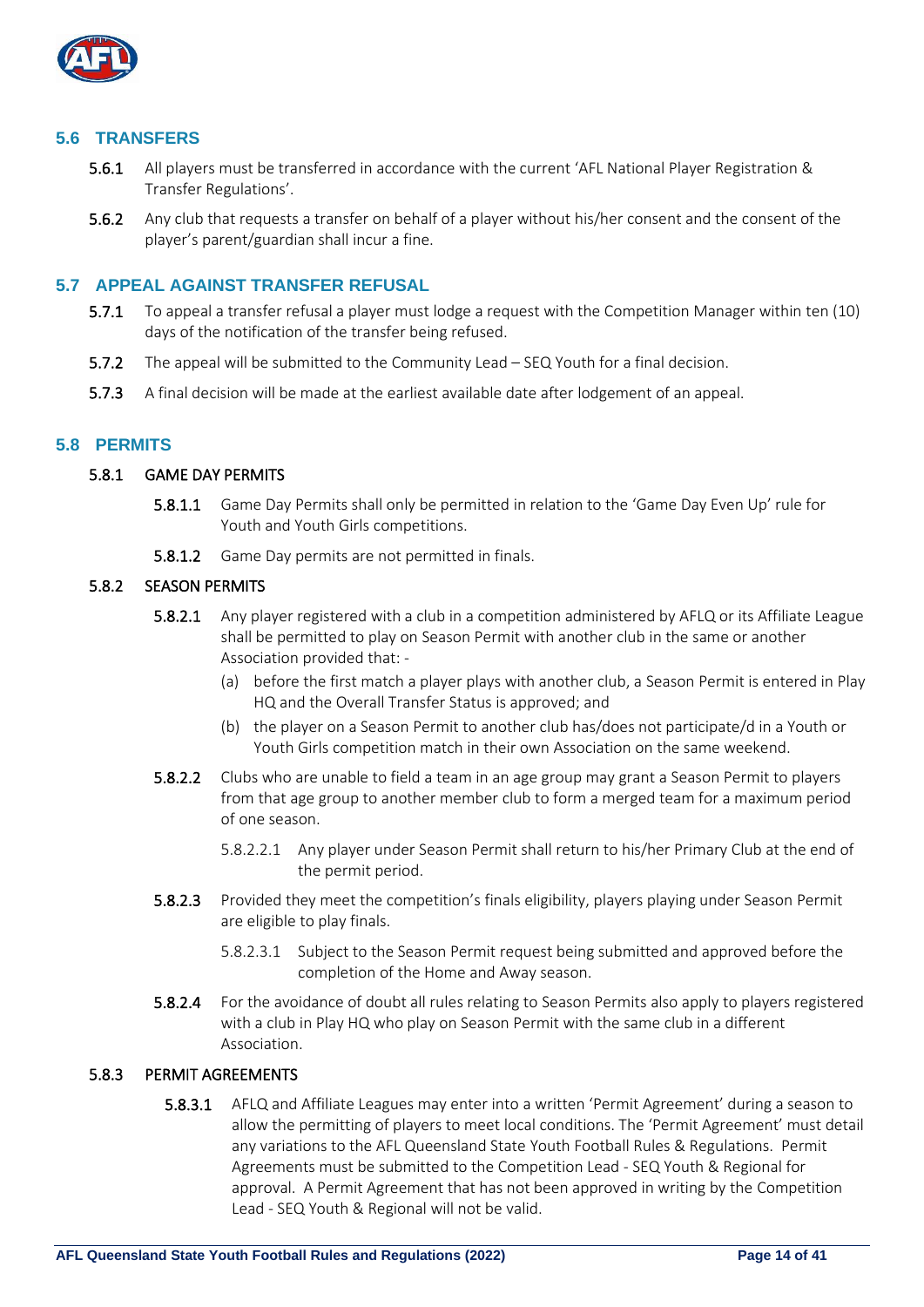

- 5.8.3.2 Clubs who form merged teams may enter into a written 'Permit Agreement' detailing requirements such as match venues, player uniforms, provision of club officials and other matters related to the team conduct.
- 5.8.3.3 For the avoidance of doubt, where the rules and regulations contained in an approved 'Permit Agreement' vary from the AFL Queensland State Youth Football Rules & Regulations, those contained in the 'Permit Agreement' apply.

#### 5.8.4 ALL PERMITS

- **5.8.4.1** There is no right of appeal against the refusal to grant a permit.
- 5.8.4.2 Under no circumstances will a player registered with a Senior Football club be permitted to play on any form of permit in a Youth or Youth Girls competition.
- 5.8.4.3 Players who are playing on permits in other competitions and are reported for an offence shall have the charge heard by the tribunal for the competition in which the offence occurs. In the event the player is found guilty the penalty shall apply to matches in the competition where the offence occurred. Players are unable to play for any team if suspended.
- 5.8.4.4 Except in special circumstances approved by the Competition Lead SEQ Youth & Regional from both relevant States: -
	- (a) Players from outside Queensland will not be able to play with a Queensland club on a permit; and
	- (b) Players from Queensland will not be able to play with another club from another State on permit.

#### <span id="page-14-0"></span>**5.9 PLAYING UNREGISTERED OR INELIGIBLE PLAYERS**

- 5.9.1 Playing an ineligible, suspended, unregistered and/or overage player may incur a sanction for each player plus loss of competition points gained.
- 5.9.2 Should a team be found guilty of three of any of the above offences in any one season, an additional fine will be incurred and the team withdrawn from the Competition.
- 5.9.3 Any player playing under a name other than their own shall be considered to be an ineligible player.
- 5.9.4 Any player playing in a competition, other than the one for which they are listed, shall be deemed to be ineligible.
- 5.9.5 Should a club continue to play a player, after receiving notice from the competition that a player's permit to play in a particular age group/competition has been withdrawn, that club shall lose all premiership points gained in matches in which such player participated and be fined.

#### <span id="page-14-1"></span>**5.10 PLAYING UP**

- 5.10.1 Players are permitted to play up, as long as they are not displacing a Registered Age Group player in the higher age group. This rule does not apply to a player who has been selected in an Age Group above his/her Registered Age Group and only plays in the higher age group.
	- 5.10.1.1 Where a player is selected in an Age Group above his/her Registered Age Group and only plays in the higher age group, the Club must notify the Competition Manager in writing prior to the player's first match.
- 5.10.2 Players wishing to play up two (2) or more age groups offered at their Club will be required to complete a 'Playing Up Consent' form which must be sent to the Competition Manager prior to the player playing their first match for the age group.
- 5.10.3 The responsibility for the decision to play players above their registered age group rests with the players' club. The decision is to be made after discussions between the club, coaches, player involved, his/her parent/s or guardian/s and is to be made solely based on what is best for that player.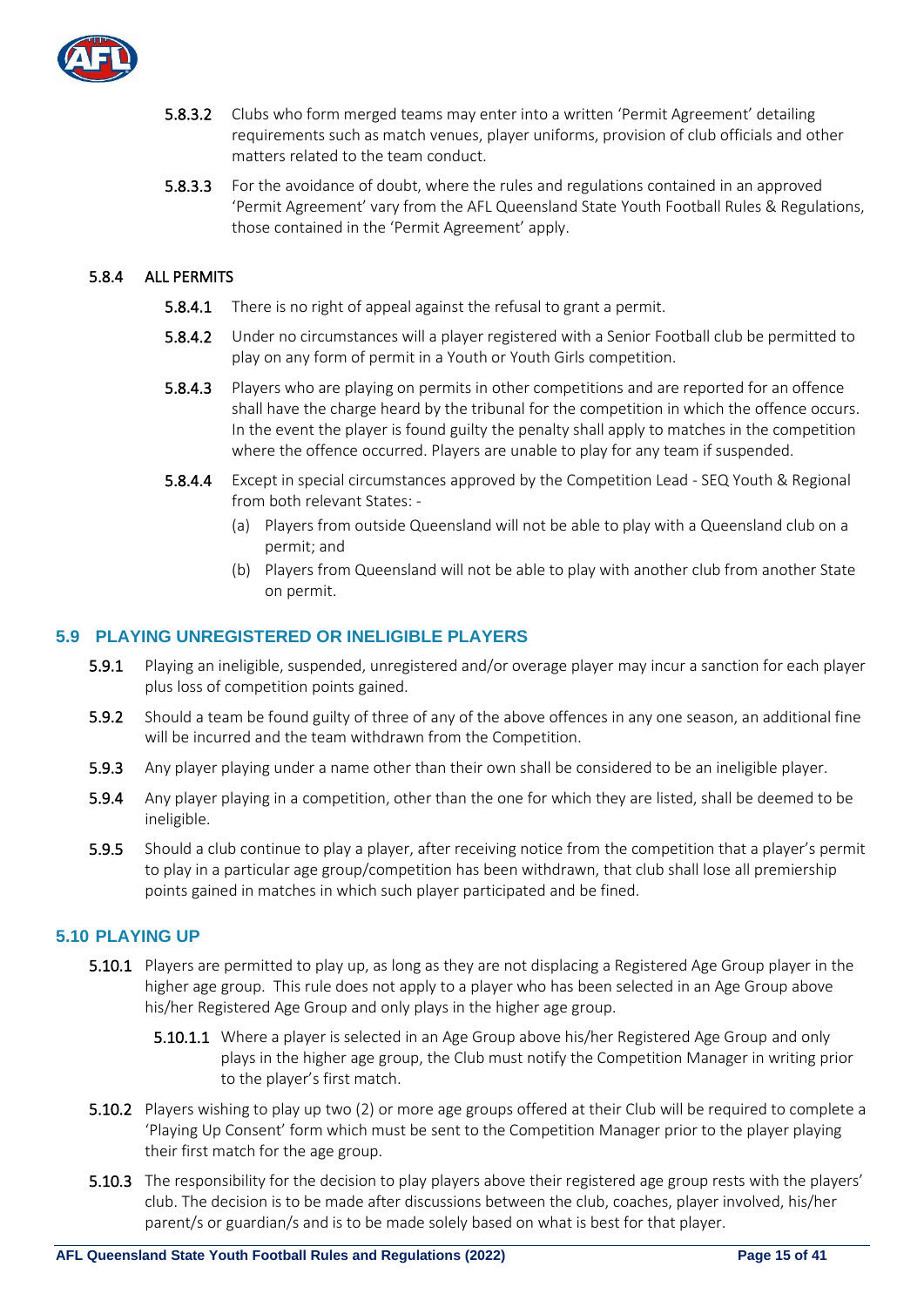

- **5.10.4** The Competition Manager has the discretion to review the player if they deem it necessary.
- 5.10.5 If a player plays more than ten (10) home & away fixture matches in Senior Football they will be ineligible to continue to play in a youth or youth girls' competition for the remainder of the season, including finals.

5.10.5.1 Matches played in the QAFLW Seniors & Reserves are excluded from this number.

#### <span id="page-15-0"></span>**5.11 AGE DISPENSATION**

- **5.11.1** Players may be provided dispensation to play in a Competition below their applicable age group in accordance with the '*AFL National Age Dispensation Policy'.*
- 5.11.2 Applications for dispensation must be submitted to the Competition Manager on an 'Age Dispensation Application' form, accompanied by relevant documented evidence.
- 5.11.3 Once an Age Dispensation application has been received, the Competition Manager will confirm in writing to the club that the application has been received.
- **5.11.4** The Competition Manager will assess an Age Dispensation application as they see fit on full consideration of the circumstances presented, and in accordance with the *'National Age Dispensation Policy'*. Where the Competition Manager grants 'Preliminary Approval' of the application the Competition Manager will arrange an assessment of the player by a person, nominated by the Competition Lead - SEQ Youth & Regional, who is suitably experienced in assessing the age group the player is capable of playing.
	- 5.11.4.1 Any other relevant circumstances in considering an Application for Age Dispensation may include, but are not limited to, a player's previous playing history, recognition (eg. awards, best and fairest votes) of player's playing ability, and level of competition previously played.
- 5.11.5 In addition to the Effects of an Approved Application (Section 5 of the *'National Age Dispensation Policy'),*  the following conditions will apply: -
	- (a) A player with an Approved Age Dispensation application will be eligible to play finals, provided they meet the Competition's finals eligibility rules.
	- (b) A player with an Approved Age Dispensation application will not be eligible to win any Competition Award.
- 5.11.6 A maximum of three (3) players with Approved Age Dispensation applications per team will be allowed.
- 5.11.7 Applications for Age Dispensation in SEQ Juniors competitions will close on 30 April.

### <span id="page-15-1"></span>**6 COMPETITION SPECIFIC RULES & REQUIREMENTS**

#### <span id="page-15-2"></span>**6.1 YOUTH FOOTBALL – GENERAL**

- 6.1.1 TEAM NOMINATIONS
	- 6.1.1.1 Player numbers to nominate a team in a youth competition or youth girls competition will be the maximum number of players on the field.
	- 6.1.1.2 Nominations for teams in a youth competition or youth girls competition must be submitted in the prescribed format as advised by the Competition Manager.
	- 6.1.1.3 The Competition Manager, in conjunction with the Competition Lead SEQ Youth & Regional, has the final discretion to accept or reject team nominations.
	- 6.1.1.4 AFLQ and its Affiliate Leagues reserve the right to review and move teams to another competition as required, including but not limited to, clubs nominate multiple teams in a competition.
- 6.1.2 NUMBER OF PLAYERS IN A MATCH
	- 6.1.2.1 The maximum number of players permitted to be entered on the team sheet is: All Youth Competitions  $-22$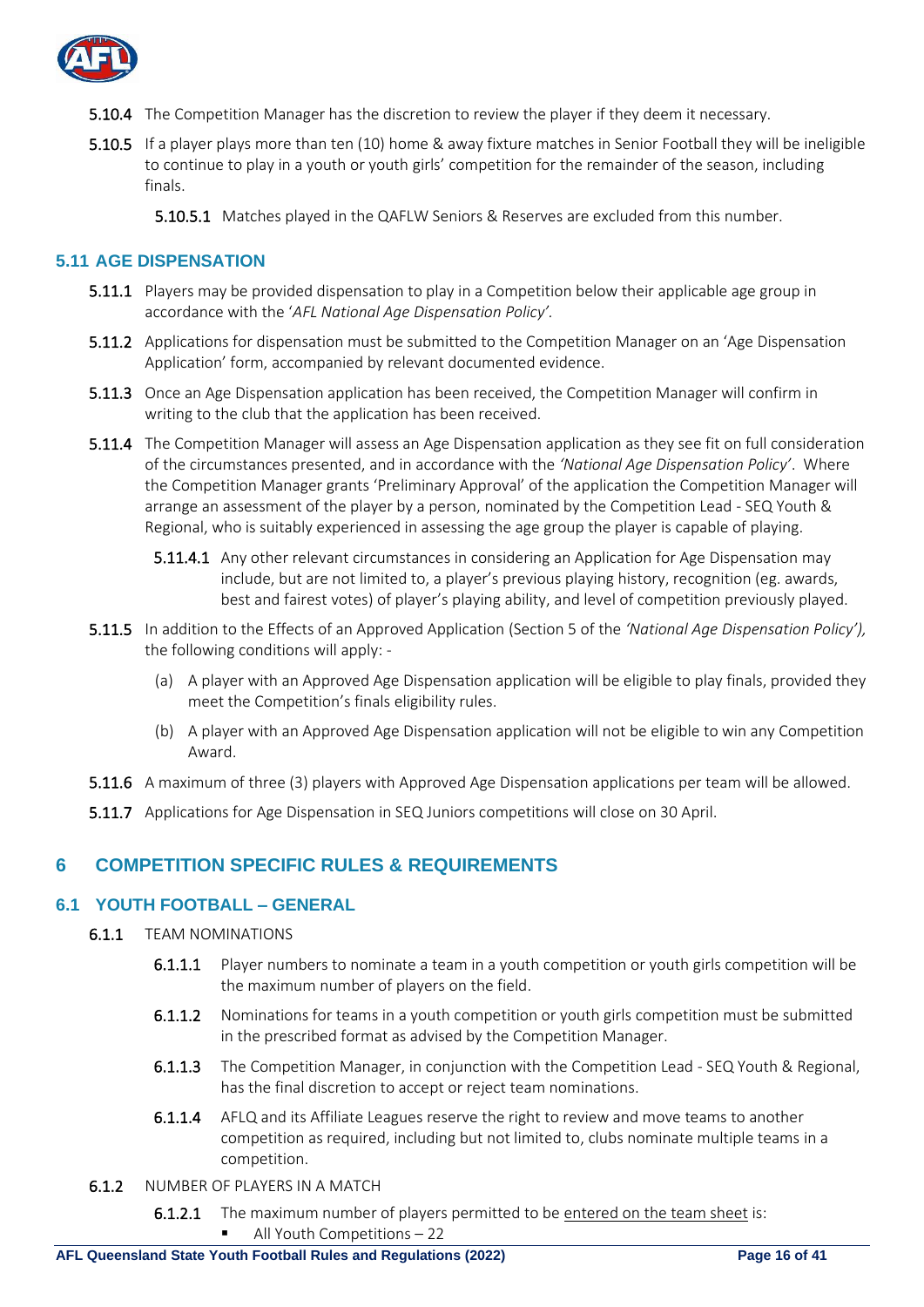

- Under 15 Girls and Under 17 Girls  $-22$
- Under 13 Girls  $-16$
- 4.2.2.2 The maximum number of players allowed on the playing surface at any time is as follows: -
	- All Youth Boys Competitions 18
	- Under 15 Youth Girls and Under 17 Youth Girls 16
	- Under 13 Youth Girls 12
- 4.2.2.3 The minimum number of players in a team is as follows:
	- All Youth Competitions 14
	- Under 15 Youth Girls and Under 17 Youth Girls 12
	- $\blacksquare$  Under 13 Youth Girls 9
- 6.1.3 PLAYER NUMBER EQUALISATION
	- **6.1.3.1** Teams must have the same number of players on the field during a match.
		- 6.1.3.1.1 If there is an injury during the match that reduces the number of on-field players, then the opposing team must continue to match player numbers. The following process to be overseen by the Ground Marshall must be followed: -
			- (i) Allow the First Aid Officer to determine whether the player will go back on the ground
			- (ii) Team Manager of injured player must advise the opposing Team Manager of the outcome
			- (iii) The team must remove the player as soon as possible after notification from the First Aid Officer of a match ending injury
		- 6.1.3.2 The only exceptions where teams are not required to match player numbers are:
			- (i) in the instance of a player sent off with a yellow card and there is no replacement player available, or
			- (ii) in the instance of a player sent off with a red card (refer 'Order Off Law') and there is no replacement player available.
		- **6.1.3.3** For the avoidance of doubt, this also applies to finals matches.
- 6.1.4 GAME DAY PLAYER EVEN UP
	- 6.1.4.1 If a team cannot field the maximum number of players allowed on the playing surface for that competition, the team with the greater number of players is encouraged to offer additional players to the lesser numbered team until team numbers are even or differ by one only.
	- 6.1.4.2 If a team is expecting to have an excess or shortage of numbers for a particular match, they should contact the opposition in the week prior.
	- 6.1.4.3 Players provided by the team with the greater number of players must be listed on the opposition team sheet.
	- 6.1.4.4 In Youth Football players must be permitted to the opposition using a Game Day Permit. A Game Day Permit may be entered after the completion of the match and is only required for players that play the entire match with the opposing team.
- 6.1.5 ENTERING MULTIPLE TEAMS IN AN AGE GROUP/COMPETITION
	- 6.1.5.1 If a club nominates more than one team in the same competition within an same age group, then the following will apply: -
		- **E** All teams nominated by the club in the same competition in the same age group must be graded equally.
		- Clubs will be required to submit a Restricted Player List for both teams.
		- AFLQ and its Affiliate Leagues have the power to direct a club to reallocate players where it deems that the teams have not been graded equally.
		- If a club is directed to reallocate players, the club will resubmit their teams and will be subject to further review.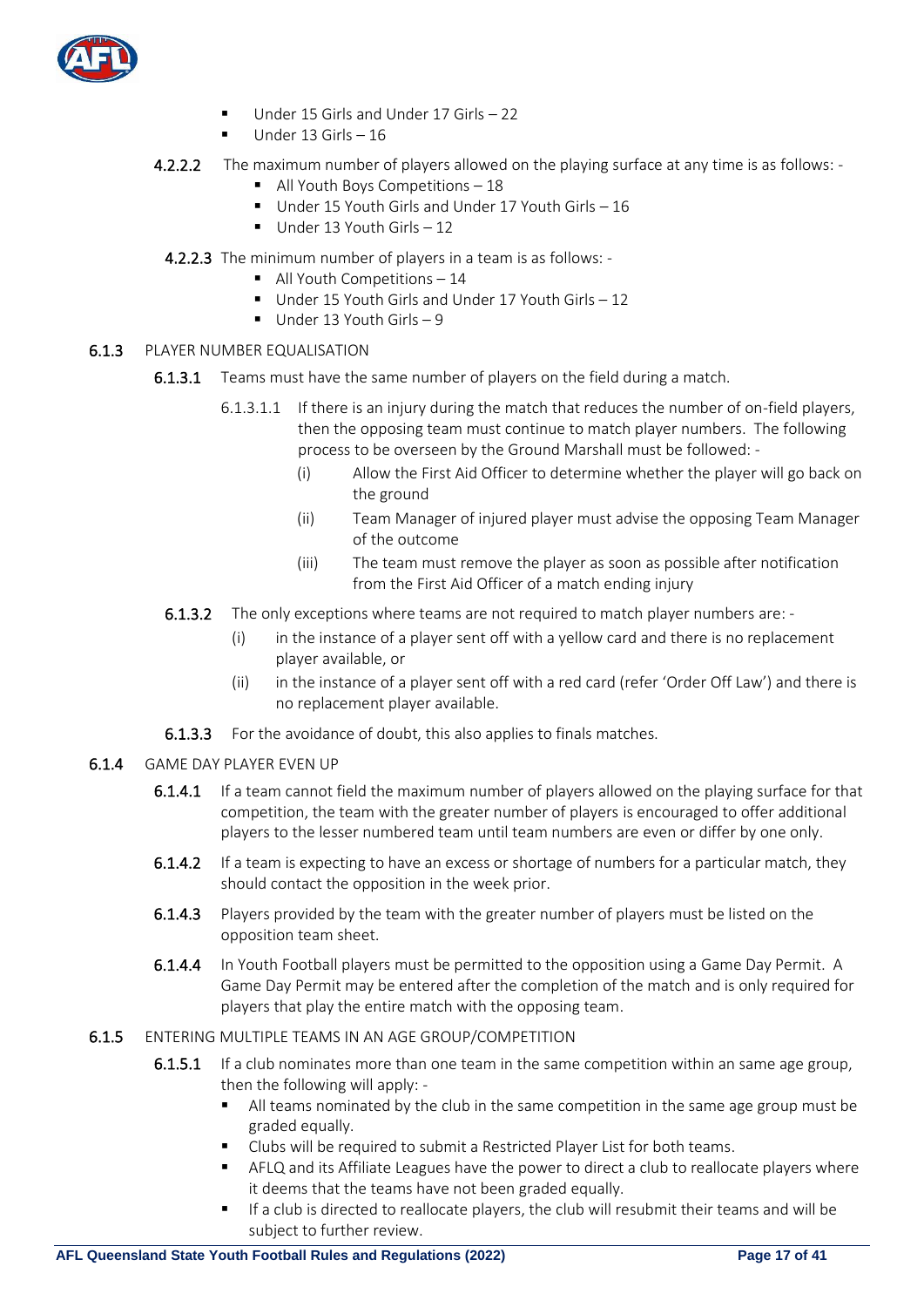

- 6.1.5.2 If a club nominates more than one team in an age group, but in separate Divisions, then the following will apply:
	- **•** Clubs will be required to submit a Restricted Player List for any team where there is another team from the same Club in a lower division.

#### 6.1.6 RESTRICTED PLAYER LISTS

- 6.1.6.1 Restricted player lists (where required) must be submitted to the Competition Manager on the prescribed form.
	- A minimum of ten (10) players are required prior to the commencement of Round 1, with the exception of U13 Youth Girls which will be a minimum of seven (7) players.
	- A minimum of 14 players are required prior to the commencement of Round 8, with the exception of U13 Youth Girls which will be a minimum of ten (10) players.

#### 6.1.7 PLAYER MOVEMENT BETWEEN COMPETITIONS

#### 6.1.7.1 PLAYER MOVEMENT BETWEEN SEQ JUNIORS COMPETITIONS

- (a) Players are permitted to play in another team in another competition subject to the following conditions: -
	- (i) Any permits from another Club must have obtained approval from the Competition Manager, except for players on a game day permit from the direct opposition.
	- (ii) A team is permitted to have a maximum of four (4) players from another Club in another competition in any single match.
	- (iii) A Footy4Fun player is permitted to play in a Youth team.
	- (iv) A Restricted List player is permitted to play in a team in an older age group providing that team is no more than one (1) division lower than the division they are playing in their correct age group.
- (b) A Restricted List player is permitted to play in a higher division within the same age group, or in an older age group, providing they meet the criteria in 4.2.7.1 a.
- (c) A Restricted List player cannot play in another team in the same or lower division, or with a team in a younger age group.

### <span id="page-17-0"></span>**7 MATCH AND GROUND CONDITIONS**

#### <span id="page-17-1"></span>**7.1 PLAYING SURFACE AND POSTS**

7.1.1 Playing Surface and Posts shall be in accordance with Law 3 of the Laws of Australian Football. In accordance with Law 3.7 of the Laws of Australian Football, smaller dimensions have been approved for some competitions, as detailed below.

| <b>Age Group</b> | Length   | Width           | <b>Centre</b><br><b>Square/Zones</b> | Centre<br><b>Circle</b> | <b>Distance</b><br><b>Between Posts</b> |
|------------------|----------|-----------------|--------------------------------------|-------------------------|-----------------------------------------|
| Under 12 Mixed   | 135-185m | 110-155m        |                                      |                         |                                         |
| Under 13 Girls   | 130-135m | 90 <sub>m</sub> |                                      |                         |                                         |
| Under 14 Mixed   | 135-185m | 110-155m        | As per Laws of Australian Football   |                         |                                         |
| Under 15 Girls   | 135-185m | 110-155m        |                                      |                         |                                         |
| Under 16 Boys    | 135-185m | 110-155m        |                                      |                         |                                         |
| Under 17 Girls   | 135-185m | 110-155m        |                                      |                         |                                         |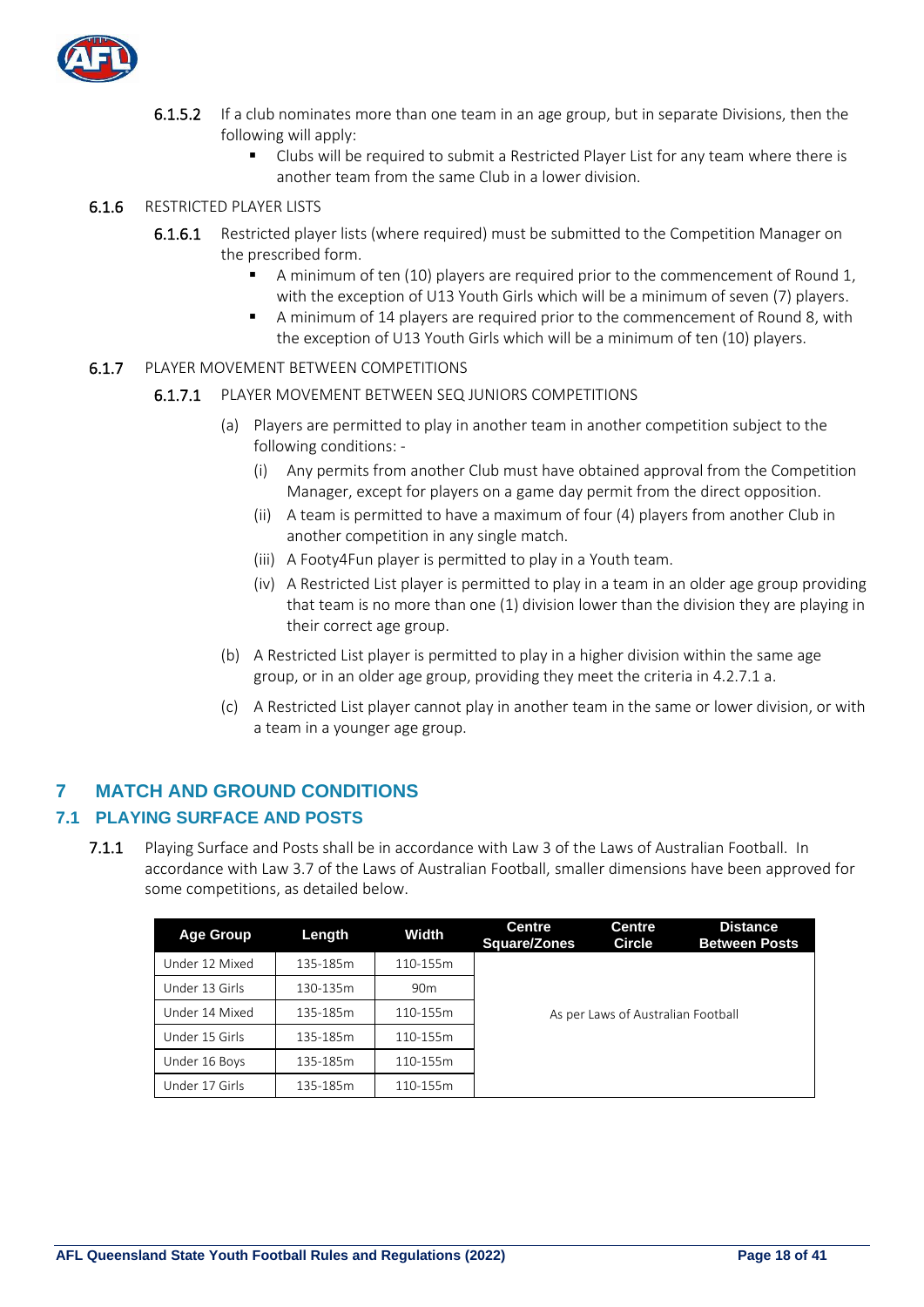

#### <span id="page-18-0"></span>**7.2 MATCH DURATION**

- 7.2.1 The match durations approved for each age group are detailed in the Playing Rules and Regulations Matrixes.
- 7.2.2 Any club that allows a match to start late shall incur a fine.
- 7.2.3 Failure of a team to recommence their positions after the quarter time, half time or three-quarter time break or refusing to continue a match will incur a fine.

#### <span id="page-18-1"></span>**7.3 FOOTBALLS**

- 7.3.1 Football sizes and types of footballs approved for each age group are detailed in the Playing Rules and Regulations Matrixes.
- 7.3.2 Football logos and suppliers are at the discretion of AFLQ or its Affiliate League.

#### <span id="page-18-2"></span>**7.4 COACHES BOX**

- 7.4.1 The following officials only are permitted in the Coaches Box during a Youth or Youth Girls competition match: -
	- Coach x 1
	- Assistant Coach x 1
	- Team Manager x 1
	- Runner x 1

#### <span id="page-18-3"></span>**7.5 GROUND MARKINGS**

- 7.5.1 The ground shall be marked in accordance with the Laws of Australian Football.
- 7.5.2 Where a boundary fence is not in place, ground markings shall include a spectator line at least two metres outside the boundary line.
- 7.5.3 Where Coaches boxes are not provided, a clearly identified Coaches box shall be marked no less than five metres from either side of the interchange area. Where a boundary fence is not in place, the Coaches box cannot be marked in front of the spectator line.

#### <span id="page-18-4"></span>**8 MATCH DAY**

#### <span id="page-18-5"></span>**8.1 PRACTICE MATCHES**

- 8.1.1 Notification of a practice match or event outside of the scope of standard training or fixtures must be submitted to the Competition Manager on a 'Practice Match Request form.
- 8.1.2 Player's names must be listed on a team sheet and submitted to the umpire before the commencement of any Competition sanctioned practice match.
- 8.1.3 Unless advised otherwise, and at the discretion of the Competition Lead SEQ Youth & Regional, any player suspended or disqualified may still participate in any sanctioned practice/training matches with his/her registered club, however such matches will not count as part of the player's suspension or disqualification.

#### <span id="page-18-6"></span>**8.2 MATCH DAY CHECKLIST**

- 8.2.1 A Match Day Checklist must be completed before the first match of the day via the Marsh Insurance website.
- 8.2.2 In the event that a Youth or Youth Girls competition match is played following a Footy4Fun match and/or the weather conditions change, then another ground check should occur prior to that match commencing and be documented.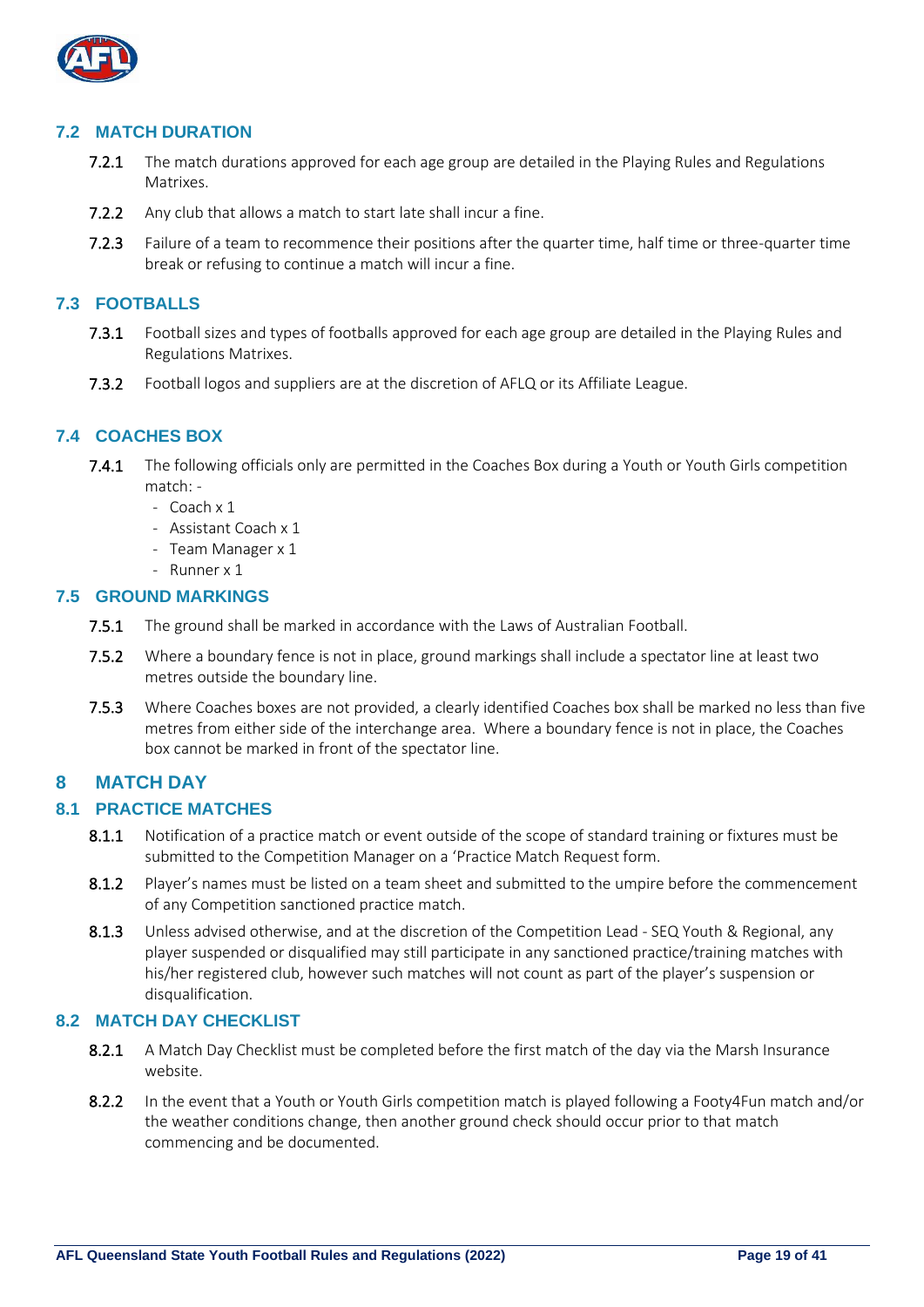

#### <span id="page-19-0"></span>**8.3 PLAYING RULES & REGULATIONS**

- 8.3.1 The 'AFL Queensland State Junior Football Playing Rules & Regulations' contained in Appendix A are to be read in conjunction with the Laws of Australian Football and the Australian Football Match Policy and where they vary, the 'AFL Queensland State Junior Football Playing Rules & Regulations' apply.
- 8.3.2 COUNTING OF PLAYERS VARIATION TO LOAF 5.5
	- (a) The captain only, may at any time during a Match request that the field umpire count the number of players of the opposing team who are on the playing surface.
	- (b) Following receipt of the report from the field umpire, the Competition Manager shall investigate and determine the final result of the match.
	- (c) Clubs and other persons may not request a post-match review of a team exceeding the permitted number of players on the playing surface.
- 8.3.3 STARTING POSITIONS (6-6-6 RULE) IN ADDITION TO LOAF 13.1
	- 8.3.3.1 Where on-field playing numbers are less than 18, subject to the minimum number of players permitted in a team, the following applies: - 17 per side – 6/5/6 – 6 forwards, 5 centres, 6 backs (maximum 4 in centre square) 16 per side – 5/6/5 – 5 forwards, 6 centres, 5 backs (maximum 4 in centre square) 15 per side – 5/5/5 – 5 forwards, 5 centres, 5 backs (maximum 4 in centre square) 14 per side  $-5/4/5 - 5$  forwards, 4 centres, 5 backs 13 per side  $-4/5/4 - 4$  forwards, 5 centres, 4 backs (maximum 4 in centre square) 12 per side  $-4/4/4 - 4$  forwards, 4 centres, 4 backs 11 per side  $-4/3/4 - 4$  forwards, 3 centres, 4 backs 10 per side  $-3/4/3 - 3$  forwards, 4 centres, 3 backs 9 per side  $-3/3/3 - 3$  forwards, 3 centres, 3 backs
- 8.3.4 IMPOSING A FIFTY METRE PENALTY VARIATION TO LOAE 19.4
	- (a) For all U13 Girls competitions, where a 50 metre penalty would normally apply there will instead be a 25 metre penalty enforced.

#### <span id="page-19-1"></span>**8.4 PLAY HQ**

- 8.4.1 The home club shall be responsible for ensuring youth and youth girls competition scores are entered into the Play HQ system no later than 60 minutes after the completion of each match.
- 8.4.2 The scores of a match shall be recorded as per the Score Cards recorded by the Goal Umpires.

#### <span id="page-19-2"></span>**8.5 FIRST AID**

- 8.5.1 RESPONSIBILITY FOR FIRST AID
	- 8.5.1.1 The home team is responsible for providing a qualified First Aid Officer, properly stocked first aid kit and a stretcher on each oval.
	- 8.5.1.2 The visiting team official (i.e. Coach/Team Manager) is responsible for checking with the home team that a First Aid Officer is on duty and duly qualified, and that a stretcher is in place prior to any match commencing.
	- 8.5.1.3 If a qualified First Aid Officer is not present, the visiting team official must report to the central umpire. The following applies: -
		- (a) A period of fifteen (15) minutes will take place for the home team to provide a qualified First Aid Officer;
		- (b) If at this time the situation remains the same the visiting team can provide a qualified First Aid Officer and the match can commence; or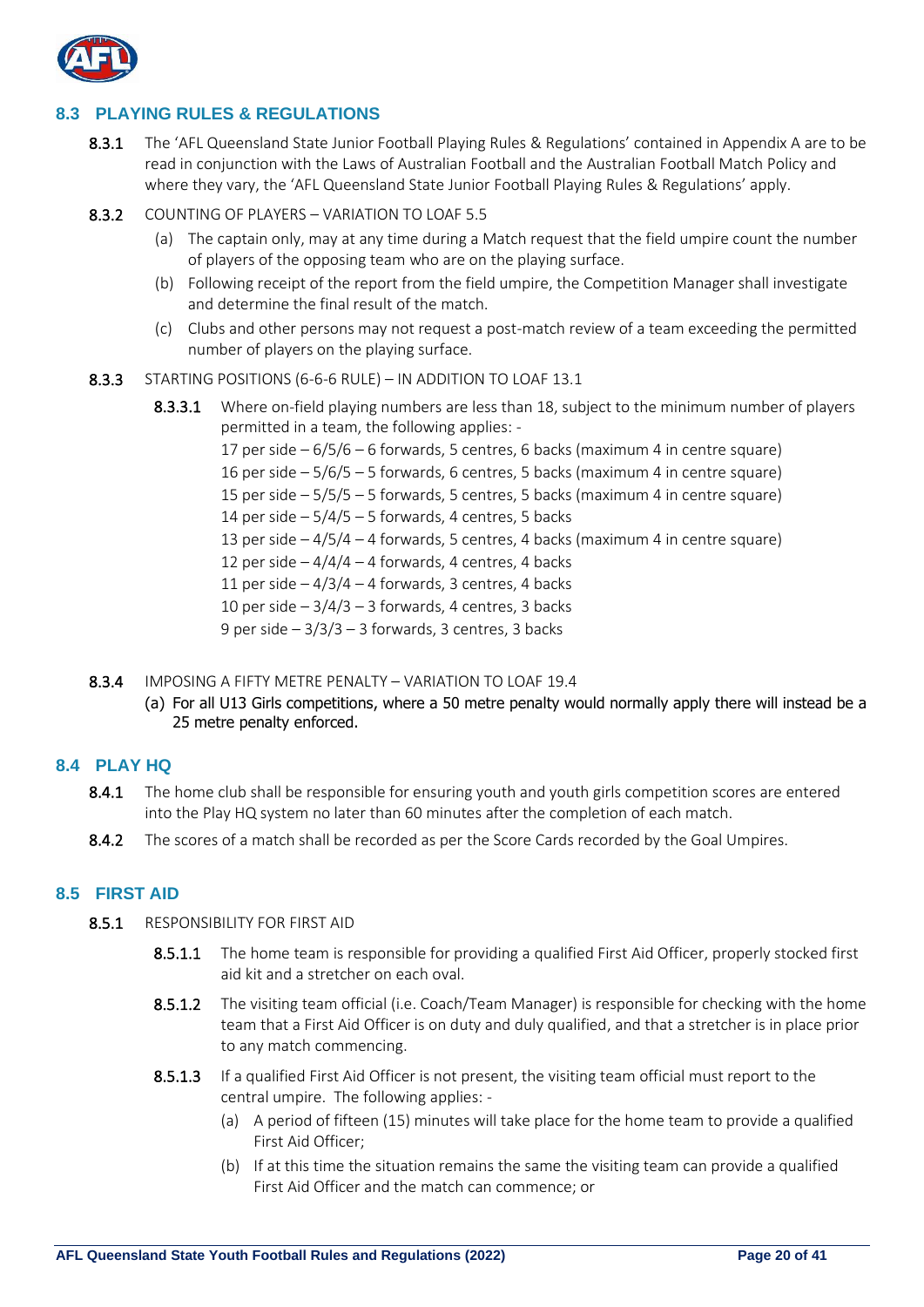

- (c) If no qualified First Aid Officer is available, the match will not commence under any circumstance. The field umpire will declare the match a forfeit and advise the Competition Manager.
- 8.5.1.4 The First Aid Officer's name and signature must be on the team sheet.
- 8.5.1.5 Both the home and visiting Team Managers must inform the First Aid Officer, prior to the start of any match, the status of any players who have religious or ethnic concerns regarding treatment, whatever they may be, and a suitable action plan is to be devised and followed wherever possible.
- 8.5.2 RESPONSIBILITY AND JURISDICTION OF THE FIRST AID OFFICER
	- 8.5.2.1 The officially appointed First Aid Officer on the day is in charge of all players on the playing field and shall have the final say as to the suitability of a player to resume playing the current match. The officially appointed First Aid Officer is the only official allowed onto the ground to treat an injured player, umpire or Team Official.
	- 8.5.2.2 If the First Aid Officer requires assistance, they will signal to team officials who will then attend the site of the injured player with the appropriate equipment required as signaled (e.g. splint, stretcher, cervical collar, oxygen, additional supplies etc.).
	- 8.5.2.3 The officially appointed First Aid Officer is the only match official that is permitted to request a stretcher.
	- 8.5.2.4 The First Aid Officer shall:
		- (a) Sit in the official first aid area for the match and not in the coaches' box;
		- (b) Be permitted to attend to an injured player in the coaches box, however when not required must remain in the official first aid area;
		- (c) Remember that they can only provide a level of care consistent with the limits of their qualifications. All personnel must ensure that their duty of care to the patient, club, and AFLQ or its Affiliate League is followed at all times and that, as perceived professionals to the public, there is a liability to provide the highest level of care available at any time;
		- (d) If required, confidentially discuss any treatment or decision with higher qualified personnel, if available, to ascertain the best outcome for the health and safety of the injured person(s) prior to announcing their decision;

#### 8.5.3 OUALIFICATIONS OF FIRST AID OFFICERS

- 8.5.3.1 The following qualifications apply: -
	- Nurse
	- Qualified Sports Trainer
	- St John Ambulance Australia Members
	- Senior First Aid Certificate Holder
	- Ambulance Officer
	- Doctor
- 8.5.4 FIRST AID OFFICERS YOUTH & YOUTH GIRLS COMPETITION MATCHES
	- 8.5.4.1 First Aid Officers must be situated between the coaches' boxes. The Ground Marshall is to advise both coaches and managers as to location of the First Aid Officer for the day.
- 8.5.5 STRETCHERS
	- 8.5.5.1 A stretcher must be available for all matches at the venue for the day. The stretcher, wherever possible, should be located adjacent to the interchange area or, if two matches per oval are being played, it should be located with the qualified First Aid Officer.
	- 8.5.5.2 Failure of home team/club to provide a stretcher will incur a fine.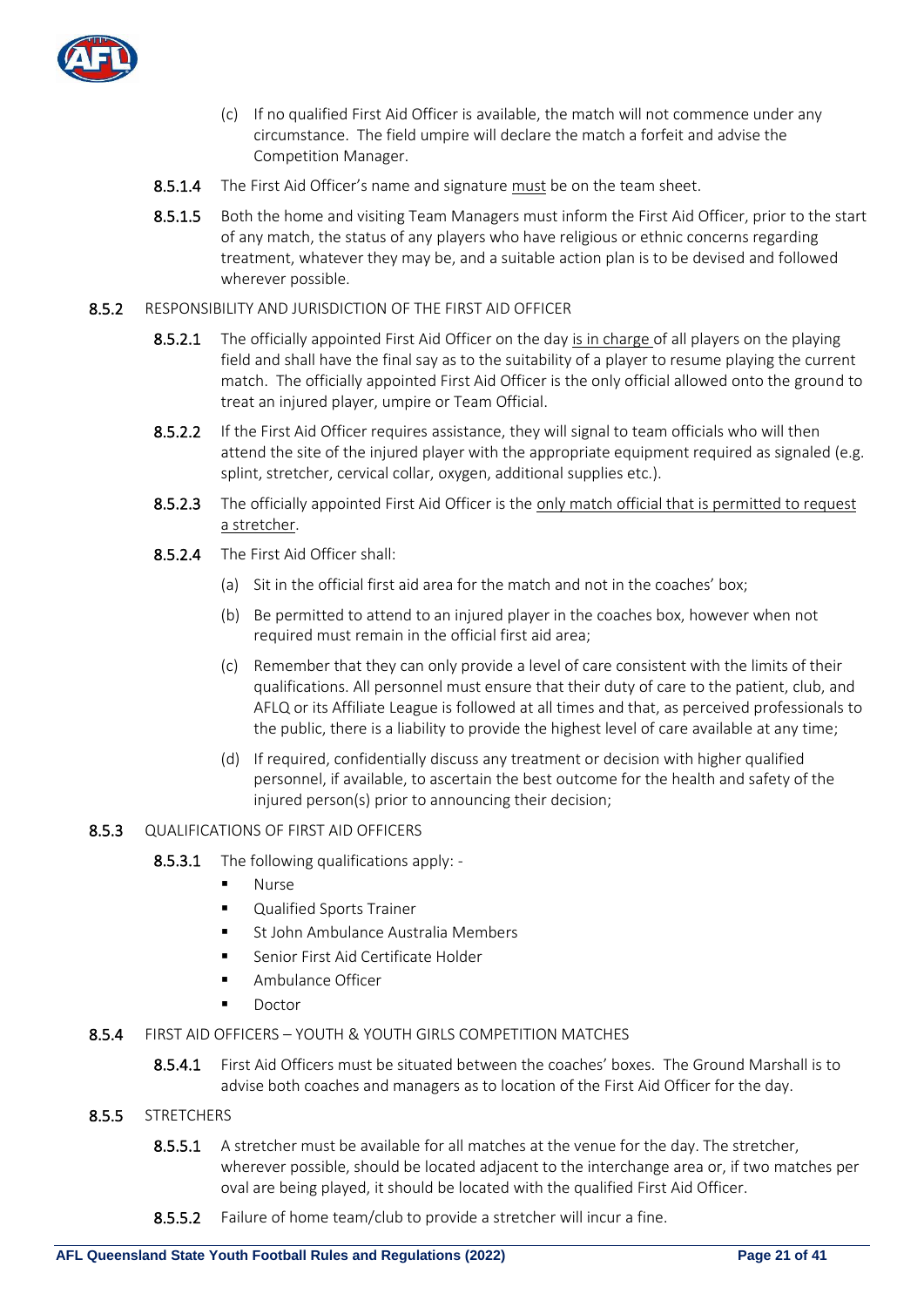

#### 8.5.5.3 A player stretchered from the playing surface: -

- (a) is not permitted to return to the playing surface for a minimum of twenty (20) minutes actual time from the time they left the playing surface on the stretcher; and
- (b) is only permitted to re-enter the field when cleared by the First Aid Officer;

#### 8.5.6 CONCUSSION

8.5.6.1 AFLQ and its Affiliate Leagues adopt 'The Management of Concussion in Australian Football' guidelines. Clubs must strictly adhere to these guidelines.

#### 8.5.7 INFECTIOUS DISEASES

8.5.7.1 The Laws of Australian Football - Infectious Diseases shall apply, with the exception that the Law applies to all bleeding.

#### 8.5.8 MOUTHGUARDS

8.5.8.1 In accordance with the 'Australian Football Match Policy', it is recommended that all children participating in any form of the game should wear an appropriately fitted mouth guard.

#### 8.5.9 PROTECTIVE HEADGEAR

8.5.9.1 There is no strong evidence to suggest protective head gear is necessary in junior football. In the event that protective head gear (helmet) is required due to a disability or medical condition, a medical certificate that states that the protective head gear will provide adequate protection should be provided to the Competition Manager.

#### <span id="page-21-0"></span>**8.6 MATCHES UNABLE TO BE COMPLETED**

- 8.6.1 If a match is unable to commence or continue within the time scheduled for the match for reasons beyond the control of either team, such as in the instance of serious injury, undue delay or hazardous weather (including circumstance where it is unsafe for the match to proceed) the following shall apply:
	- (i) Field Umpires are to stop play
	- (ii) The timekeeper's clock DOES NOT stop
	- (iii) Timekeeper to signal any end of quarter sirens and commencement of quarter sirens if applicable
	- (iv) If the match cannot be re-started after thirty (30) minutes real time, the match is to be abandoned.
- 8.6.2 In addition to all of the normal paperwork, including the team sheets from the competing teams, the umpires will provide a full report to the Competition Manager who shall determine the status of the match in accordance with LOAF – Incomplete Match.

#### <span id="page-21-1"></span>**8.7 POSTPONEMENT AND CANCELLATION OF MATCHES**

- 8.7.1 A fixture match may be postponed or cancelled if the ground where the fixture match is scheduled to be played is in an unfit state and would suffer further damage and/or there is risk to participants if play was to commence.
- 8.7.2 Where a game or games are affected by COVID, the AFLQ COVID Guidelines (located on AFLQ website) shall prevail in determining whether or not a game is replayed and how match points are awarded.
- 8.7.3 The home club/umpire may not postpone or cancel youth competition or youth girls competition matches without consultation with the Competition Manager. Failure to do so will result in a forfeit.
- 8.7.4 In the event of a ground closure due to council/school/private owner, or an extenuating circumstance approved by the Competition Manager, the following will apply: -
	- (i) Games must be rescheduled within two (2) weeks of the cancelled game and by agreement between AFLQ and the two (2) competing clubs.
- 8.7.5 In exceptional circumstances and despite the best endeavours of both clubs, the Competition Manager, in consultation with Competition Lead - SEQ Youth & Regional, may decide that a postponed fixture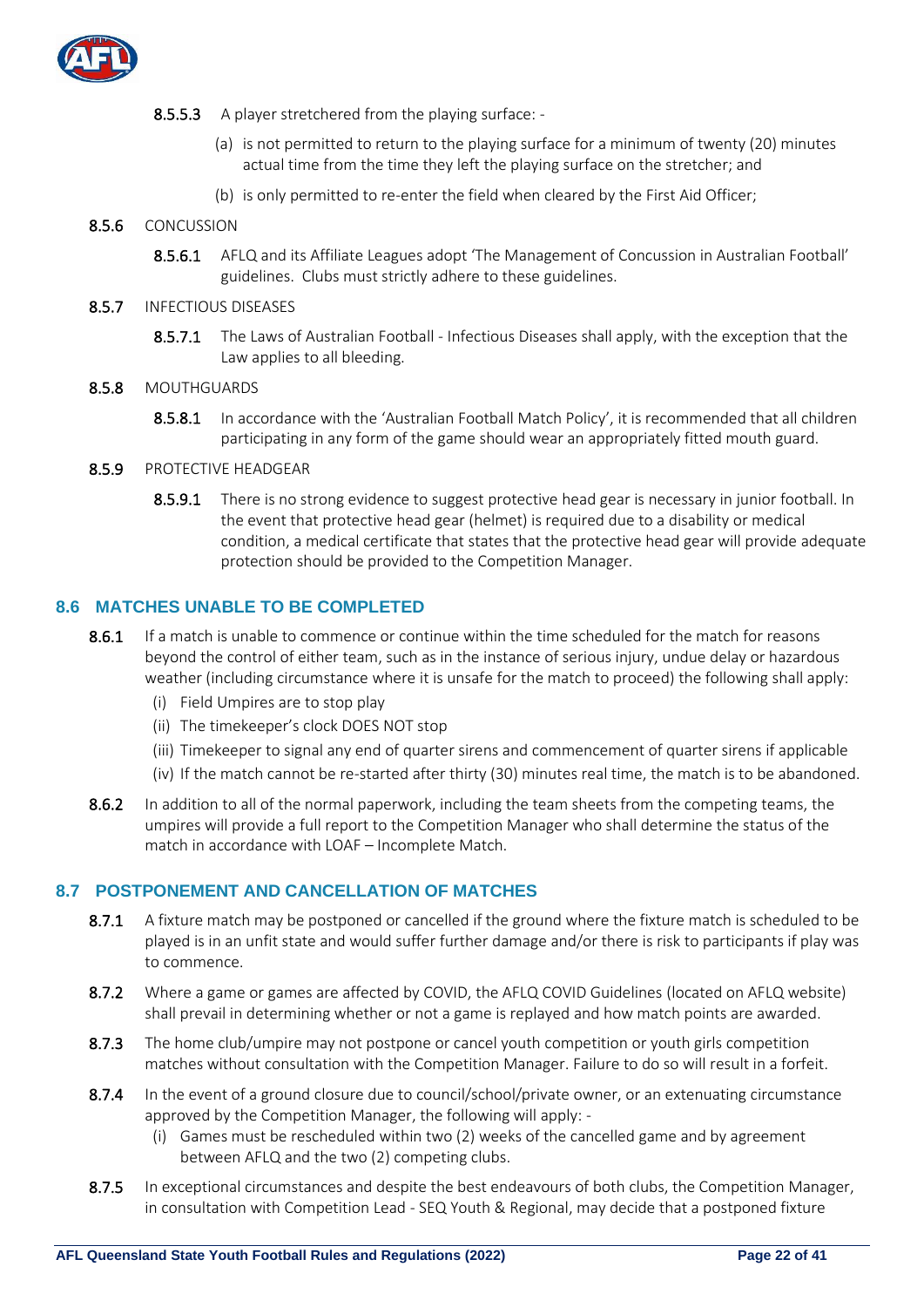

match cannot be played within a reasonable time and that it should be cancelled. In such circumstances both teams will receive two (2) competition points.

- 8.7.6 If an entire round of season fixtures is washed out and cancelled, the following points will be allocated for youth competitions and youth girls competitions:
	- Byes will be awarded zero (0) points
	- All other teams will be awarded two (2) points

#### <span id="page-22-0"></span>**8.8 RESCHEDULING OF FIXTURE MATCHES**

- 8.8.1 In the event a club wishes to reschedule a fixture match the club must send their request, in writing, to the Competition Manager at least fourteen (14) days prior to the original scheduled date.
- 8.8.2 The request will then be forwarded by the Competition Manager to the opposing club for their approval or rejection. The opposing club must respond within seventy-two (72) hours.
- 8.8.3 Failure to accept a rescheduling of a fixture match by an opposing club will result in no change to the original scheduled date and time.
- 8.8.4 Clubs may not under any circumstance change a scheduled match without the express permission of the Competition Manager.

#### <span id="page-22-1"></span>**8.9 FORFEITS**

- 8.9.1 Should a team not be able to commence a match with the minimum number of players for a team, they must forfeit the match. Both teams playing in a match are required to make every effort to ensure that the players have the opportunity to play a match. The teams are obligated to apply the provisions of the regulation for Match Day Permits in endeavouring to ensure that a match can commence.
- 8.9.2 Any team not ready to commence or recommence their match within fifteen (15) minutes after the time set down for such commencement/recommencement, shall forfeit the match.
	- (a) A forfeit must be called at this time by the field umpire.
	- (b) Teams are permitted to play a "scratch match", however the Competition Umpire must not under any circumstances officiate.
- 8.9.3 Any club unable to field a team in any given competition must advise the Competition Manager and either the President or Secretary of the opposing club at least twenty-four (24) hours before the scheduled starting time of such match. Failure to do so will result in a fine.
- 8.9.4 If a match has commenced and a team's player numbers fall below the minimum required for a team, the match will be deemed a forfeit.
- 8.9.5 In the event of a forfeit, the team that did not forfeit shall submit a team sheet. The players of the team that forfeited the match are not eligible to submit a team sheet.
- 8.9.6 Competition points and percentage will be awarded as follows: -
	- (i) The team that did not forfeit the match will be awarded four (4) competition points for the match
	- (ii) For percentage, the team that does not forfeit the match is awarded a score of 60 points 'for'
	- (iii) For percentage, the team that does forfeit the match is awarded a score of 60 points 'against'
- 8.9.7 Any team that forfeits prior to the commencement of a match on three (3) occasions in a season will be withdrawn from that competition at the discretion of the Competition Lead - SEQ Youth & Regional.
- 8.9.8 Any team which has been withdrawn from the competition as a result of forfeiting three (3) consecutive matches, and subsequently is readmitted to such competition, will incur a fine.
- <span id="page-22-2"></span>8.9.9 Any team that forfeits a match in finals, shall forfeit all rights to continue in the finals series.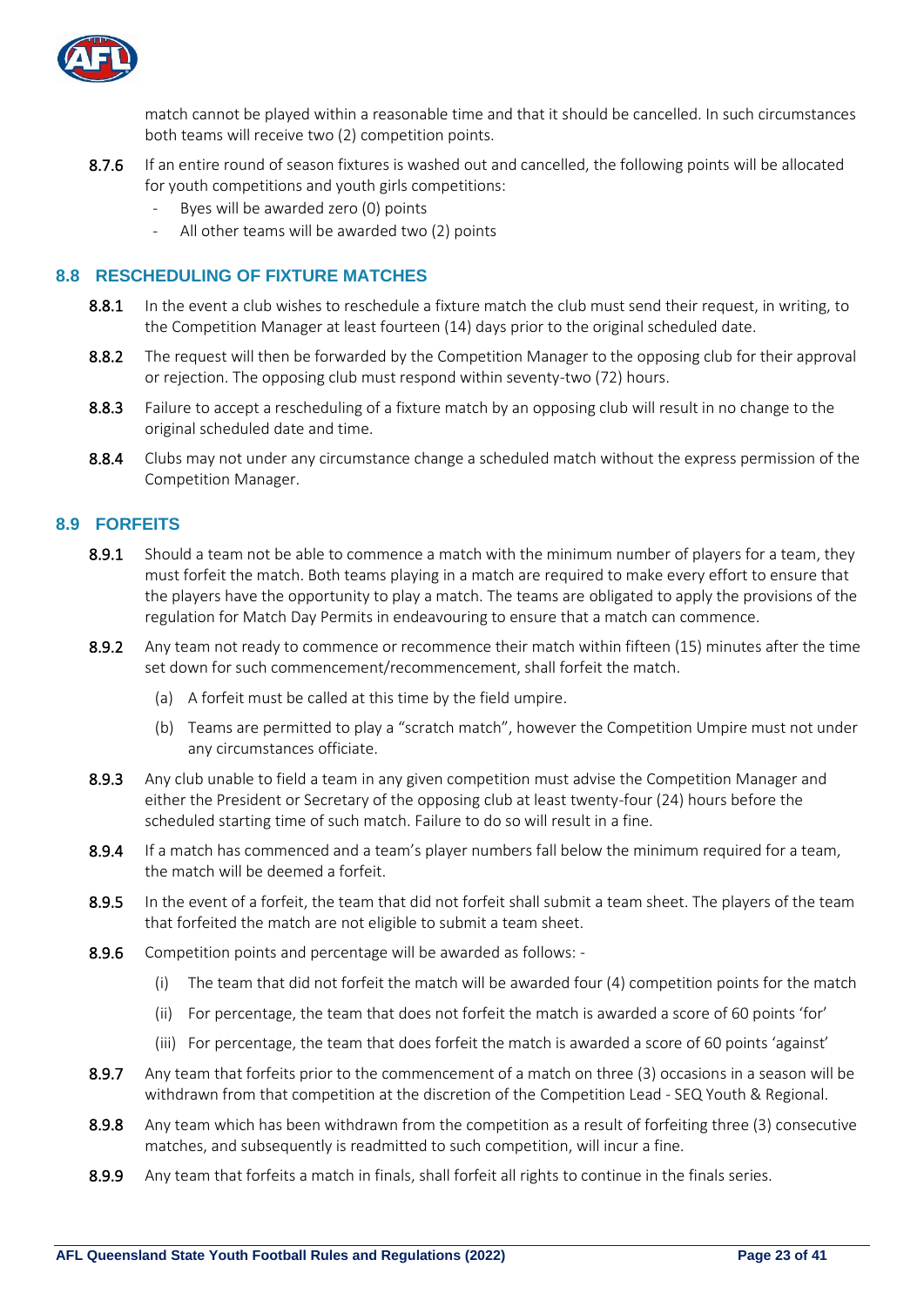

#### **8.10 TEAM SHEETS**

- 8.10.1 A team sheet must be completed for all teams in all age groups before the commencement of each match using the Play HQ system.
- 8.10.2 Youth teams must print three (3) team sheets (one each for own team, opposition, umpire). A team sheet signed by all the players playing in the match must be submitted to the field umpire(s) before the commencement of a match team sheets must have the following listed:
	- Player Names & Player Numbers
	- Play HQ Number
	- Coach
	- Assistant Coach
	- Runner
	- Water Carriers
	- Ground Marshall (name & signature)
	- First Aid Officer (name & signature)
- 8.10.3 Players arriving late will not be permitted to participate in the match until they have been checked by the field umpire and signed the team sheet. This can only be done at the quarter or half-time breaks.
- 8.10.4 Any player arriving after the commencement of the third quarter cannot participate in the fixture match.
- 8.10.5 Where a team sheet, submitted to the umpires, lists a player's name with a signature beside the player's name, the player will be recorded as having played the match.
- 8.10.6 Any player listed on the team sheet must be at the ground, dressed in football playing attire and ready to take the field if called upon.
- 8.10.7 Falsifying team sheets will incur a fine at the discretion of the Competition Manager and may also result in player de-registration.

#### <span id="page-23-0"></span>**8.11 INTERCHANGE**

- 8.11.1 All players must enter the playing surface via the designated interchange area.
- 8.11.2 If a player that leaves the playing surface, unless on a stretcher, at any place other than through the interchange area and is replaced, the player cannot return to the playing surface.
- 8.11.3 If Interchange Stewards are required in finals this will be detailed in the Competition's Finals Booklet.

#### <span id="page-23-1"></span>**8.12 UMPIRES AND SCORING**

- 8.12.1 Competition umpires shall be appointed by a person delegated by AFLQ or its Affiliate League as per the Competition Umpire Allocations schedule.
- 8.12.2 If for reasons beyond their control a competition umpire is unable to fulfill their appointment and the controlling body is unable to replace the umpire, the match will be able to proceed with a Club Umpire from each of the competing teams.
- 8.12.3 Where competition umpires are not available clubs will be required to supply Club Umpires as advised by the Competition Manager. If a club fails to provide a Club Umpire as directed by the Competition Manager penalties will apply. Club umpire responsibilities are as follows: -
	- (a) Club Field Umpire:
		- Must be of a suitable age for the particular age group
		- Must wear a Club Umpire uniform (approved by Competition Lead SEQ Youth & Regional and displaying an approved AFLQ logo)
		- Must complete Club Umpire training, as directed by the Competition Manager, prior to taking the field for the first time in the season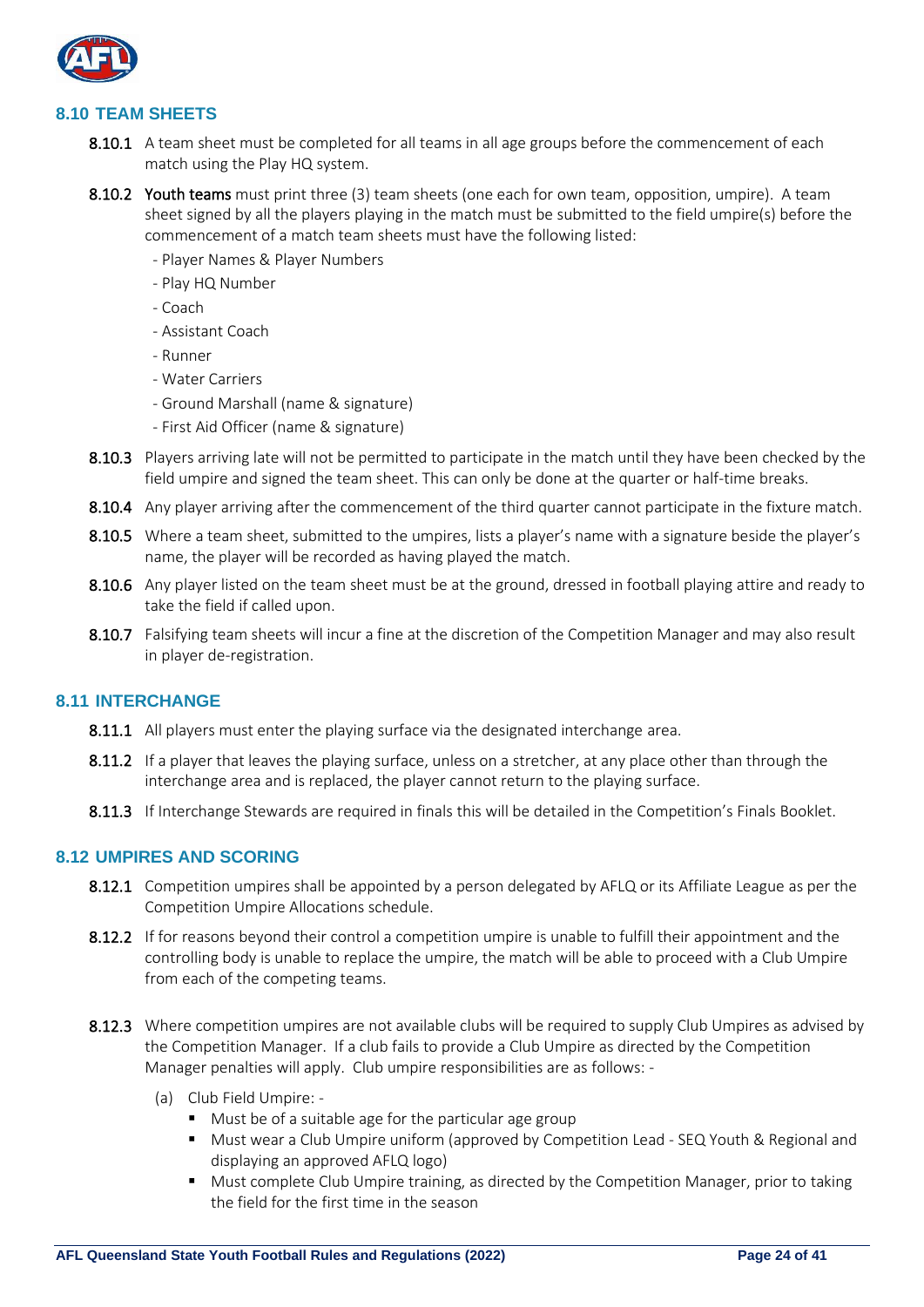

- Is not permitted to order players from the field, however may report a player/official through the 'Referral of Incident' process.
- (b) Club Goal Umpire
	- $\blacksquare$  Refer to Rule 6.15.2.4 (e)
- 8.12.4 Scores recorded on Score Cards by the goal umpires shall constitute the official result of a match. If a discrepancy occurs, the matter is to be referred to the Competition Manager.
- 8.12.5 Only Competition Umpires may report players and officials in accordance with the Laws of Australian Football, however a Club Field Umpire may report a player/official through the 'Referral of Incident' process as outlined in the AFLQ State Junior Football Tribunal Guidelines.
- 8.12.6 All reports of players and officials must be filled out in quadruple and distributed as indicated on the report.
- 8.12.7 All reports of players and officials must be notified to the Competition Manager within one (1) working day after the match.

#### <span id="page-24-0"></span>**8.13 10 GOAL RULE**

- 8.13.1 The purpose of this rule is to encourage coaches, once a 10 goal (60 point) lead is reached during a match, to appreciate that it serves no purpose to inflict massive losses on their opposition but rather at that point in time to revert to experimenting with Players playing in different positions and to even-up the skill levels of the teams.
- 8.13.2 If a team leads by 10 goals or more at any time, it is the obligation of both coaches to equalise the onfield competitive balance of the match, using measures including but not limited to team position experimentation and player rotation.
- 8.13.3 The maximum winning margin for all fixture matches is 10 goals (60 points).
- 8.13.4 Scores and percentage from any fixture matches where the margin is greater than sixty (60) points at the end of the match will be adjusted as if the margin was sixty (60) points using the losing team's score as the base score.
- 8.13.5 Non-compliance with the spirit and application of the 10 Goal Rule is an act of misconduct under the Laws of Australian Football and non-compliance may lead to a formal warning or referral to the tribunal, particularly where there is recurrent non-compliance.

#### <span id="page-24-1"></span>**8.14 ORDER OFF LAW**

- 8.14.1 The order off law shall apply to all competition matches from U12 to U17. Only Competition Field Umpires are permitted to order a player from the field.
- 8.14.2 A player ordered off the playing surface under a Yellow Card shall remain off the playing surface for a period of 15 minutes of elapsed time (does not include quarter breaks). A report is not required. He/she can be replaced.
- 8.14.3 A player ordered off the playing surface under a Red Card shall remain off the playing surface for the remainder of the match and shall be reported in accordance with the Laws of Australian Football. He/she cannot be replaced for a period of 15 minutes of elapsed time (does not include quarter breaks).

8.14.3.1 The player is not permitted to enter the playing surface for the remainder of that match.

- 8.14.4 Once a player receives their third (3) yellow card in one season, an automatic one (1) match suspension will apply from the conclusion of the match in which the third card was issued. Subsequently, if a player receives a fourth (4th) yellow card in a season, he/she will be sent to the Tribunal under the charge of 'Misconduct' and any sanction applied shall be at the sole discretion of the Tribunal.
- 8.14.5 For the avoidance of doubt, a player can receive two yellow cards in a match without being reported.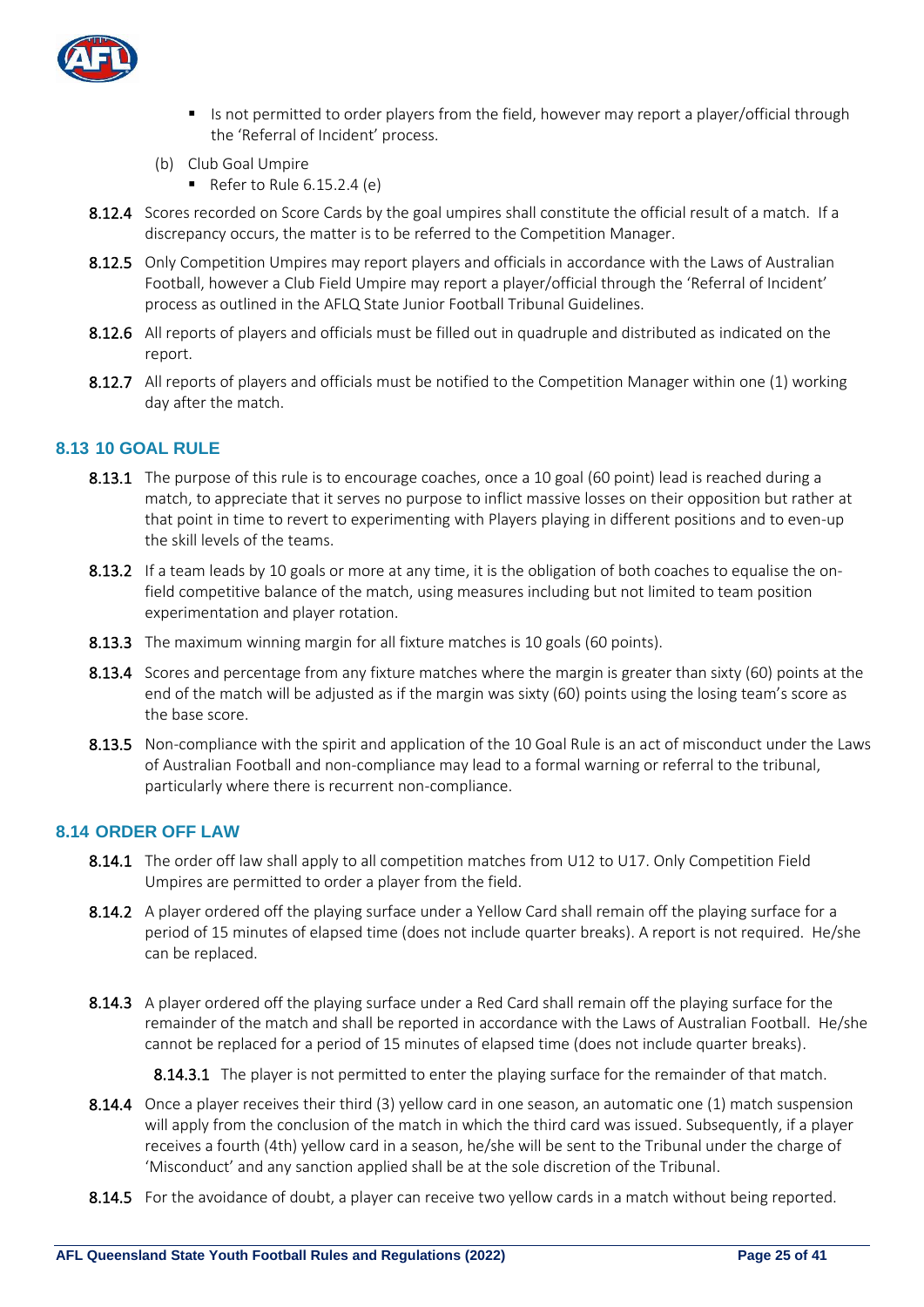

- 8.14.5.1 A Competition Emergency, Boundary or Goal Umpire has the power to report however they do not have the power to order players from the ground. A Competition Emergency, Boundary or Goal Umpire shall advise the Competition Field Umpire of their report at the next appropriate break in play and the Competition Field Umpire shall, with the other Competition Umpire making the report, advise the player he/she has been reported and that player will be ordered off.
- 8.14.6 Clubs shall ensure Team Managers are provided with a copy of Appendix D Yellow and Red Cards.

#### <span id="page-25-0"></span>**8.15 COACHING BOX CARD SYSTEM**

#### 6.15.1 APPLICATION

6.15.1.1 A system will apply where a field umpire can manage unacceptable coaching box behaviours in real time via the Coaching Box Card System (document on AFL website).

6.15.1.2 The system applies to all Youth and Youth Girls competitions in Queensland.

6.15.2 COACH REPORTED

6.15.1.1 The three-strike system may result in a coach being reported, given a red card and ejected from a game.

6.15.1.2 Any coach reported under the Coaching Box Card System shall automatically be referred to the Match Review Panel for assessment,

6.15.1.3 A reported coach may also receive a coaching citation.

#### <span id="page-25-1"></span>**8.16 TEAM OFFICIALS**

- 8.16.1 REGISTRATION OF TEAM OFFICIALS
	- 8.16.1.1 Team Officials must be registered to a team as follows: -
		- (a) Team Nominations through Play HQ Where a Club is requested to nominate teams through Play HQ, Team Officials must be detailed in the Online Team Nomination form;  $\alpha$ r
		- (b) Manual Team Nominations Where Team Nominations are requested manually, a 'Team Officials Registration' form must be completed and returned to the Competition Manager before the first match in which they participate.
	- 8.16.1.2 All coaches and assistant coaches are also required to register with the club using the Coach.AFL system.
	- 8.16.1.3 When a team official is appointed or replaced after the first fixture match an updated 'Team Officials Registration' form must be completed and returned to the Competition Manager within seven (7) days of such new appointment.
	- 8.16.1.4 Each club shall be responsible for ensuring they have volunteer screened (Working with Children Check) all team officials. Details of checks for all team officials must be submitted on the AFLQ Working with Children Registry (E.g. QLD – Blue Card No; NSW – WWC No).

#### 8.16.2 TEAM OFFICIALS DURING MATCH

- 8.16.2.1 No person, who is a registered player, official, coach or other person of any club who is under disqualification or suspension, shall act as an official for a match in any competition.
- 8.16.2.2 Each club shall be responsible for the conduct of their team officials.
- 8.16.2.3 All team officials are required to wear closed in footwear.
- 8.16.2.4 The following team officials are permitted (or where indicated, are required) to be supplied by each club for a match.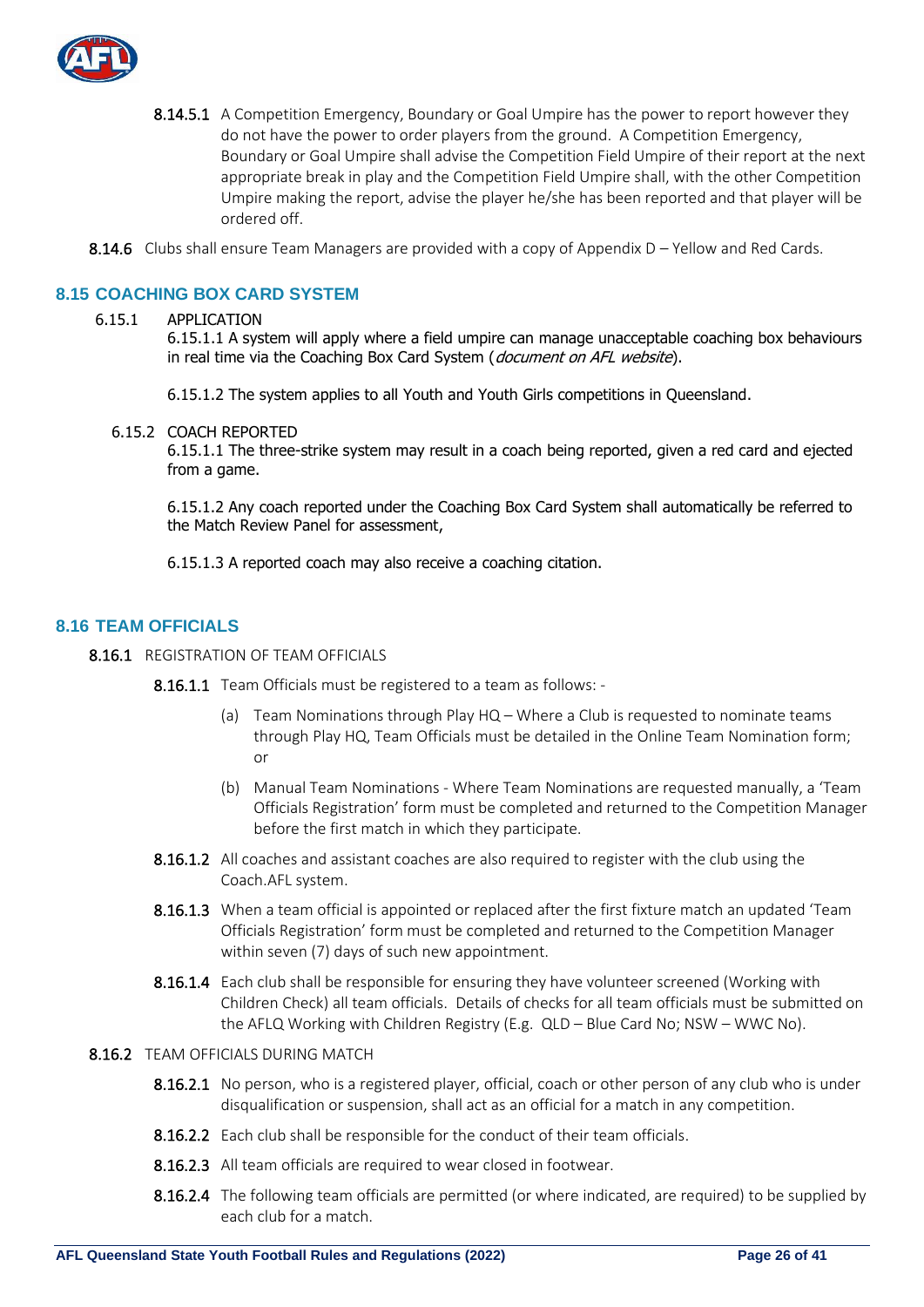

- (a) COACH (1 Required), ASSISTANT COACH (1 Permitted)
	- Coaches must be able to provide proof of accreditation if asked by the Umpires of Ground Marshall
	- Coaches and Assistant Coaches must be registered and accredited in accordance with the AFL National Coaching Accreditation Policy
	- Coaches and Assistant Coaches must have official accreditation as follows:
		- Youth Age Group: AFL Foundation Coach Youth
	- Coaches and Assistant Coaches must abide by the AFL Coaches Code of Conduct
	- Coaches and Assistant Coaches must abide by the decision of the officially appointed First Aid Officer, if the advice from the First Aid Officer is that a player needing first aid must not continue playing
	- Coaches and Assistant Coaches must remain in the designated Coach's Box, and are only permitted on the playing surface during authorised breaks
	- Coaches may provide feedback about Umpires through the Umpires 'Coach Feedback on Umpire' online form
- (b) TEAM MANAGER (1 Required)
	- Must remain within the designated coach's box or outside of the playing arena unless they are required to manage a player who has been ordered off
	- Team Managers must have their name entered in Play HQ
	- Team Managers must abide by the AFLQ Administrator & Volunteer Code of Conduct
	- At the end of the match, move to the centre of the ground to obtain the 'all clear' (confirming whether there are any reports), and sign the back of both score cards.
	- Where an 'all clear' has not been received move to the umpire's room to obtain the report within 10 minutes of the completion of the match
	- Advise all relevant parties of a report including player(s), official(s) involved, player(s) parent/guardian and club President.
- (c) TEAM RUNNER (1 Permitted)
	- Team Runner must wear a Pink Bib (approved by Competition Lead SEQ Youth & Regional and displaying an approved AFLQ logo) as well as either a club polo shirt or club hat
	- Team Runner may only proceed on to the playing surface to deliver messages from the Coach
	- Team Runner shall run directly to the player(s) in question, then proceed directly from the field and shall return to the coach's box
	- At no time is a Team Runner permitted to perform the duties of a Water Carrier
	- Team Runner must have their name entered on the team sheet (printed copies and in Play HQ)
	- Team Runner must abide by the AFLQ Administrator & Volunteer Code of Conduct
- (d) WATER CARRIERS (4 Permitted)
	- Water Carriers must wear a White Bib (approved by Competition Lead SEQ Youth & Regional and displaying an approved AFLQ logo) as well as either a club polo shirt or club hat
	- A maximum of four (4) names must be entered on the team sheet (printed copies and in Play HQ)
	- Water Carriers may only enter the playing surface when there is a shot for goal, a goal or behind is kicked, or when there is a break in play and not while the match is in progress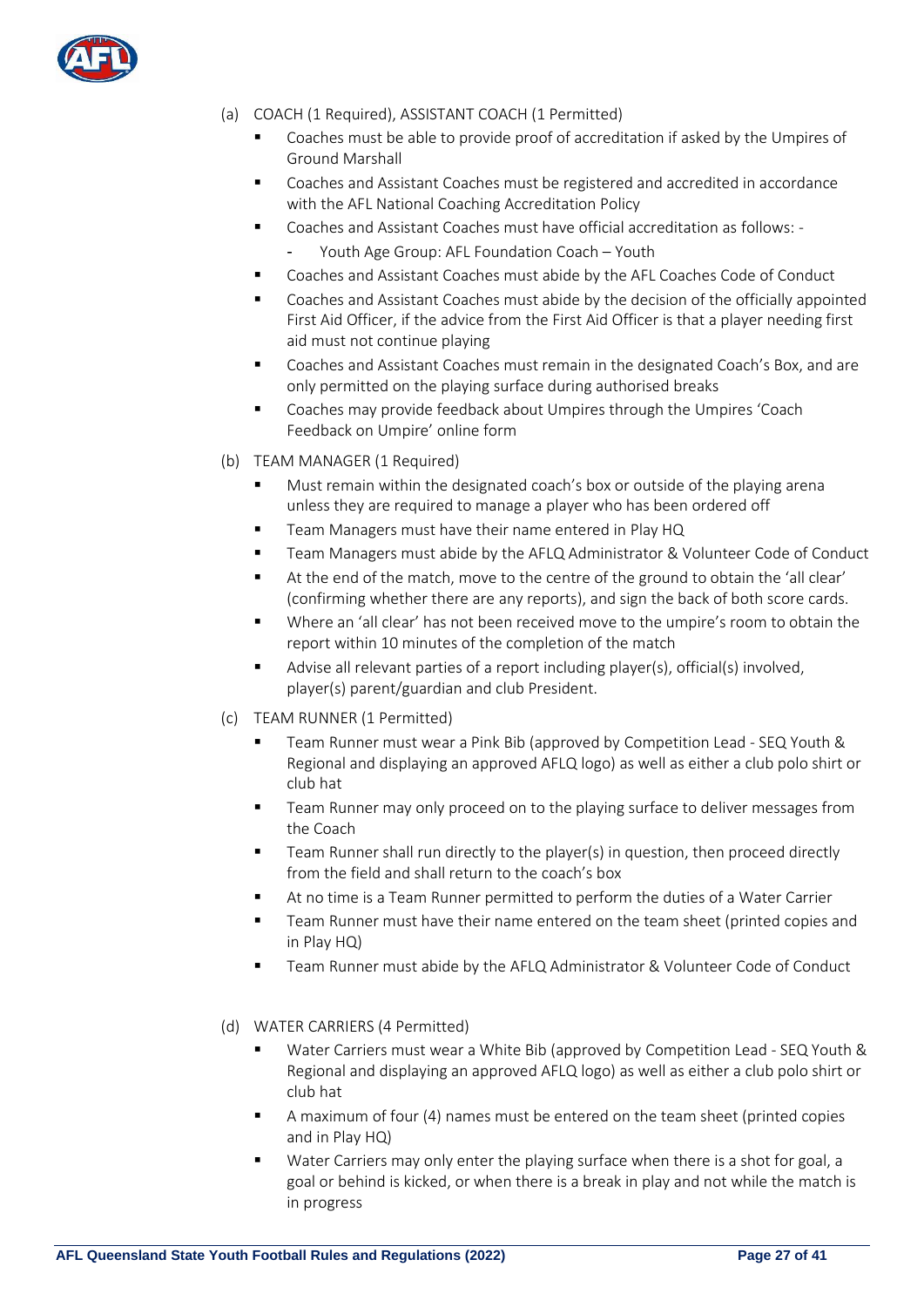

- After delivering water, Water Carriers must leave the field of play by the most direct route and remain behind the boundary line
- If not delivering water, Water Carriers must stay off the playing surface and behind the boundary line
- Water Carriers be of a suitable age for the particular age group
- At no time are Water Carriers to deliver messages to players, barrack, provide instruction or coach
- Water Carriers are not permitted to enter the coach's box at any time during play
- Water Carriers must abide by the AFLQ Administrator & Volunteer Code of Conduct
- (e) GOAL UMPIRE
	- If Goal Umpires are not appointed, each team must supply one (1) Goal Umpire for each match
	- Goal Umpire must be of a suitable age for the particular age group
	- Goal Umpire must wear a Light Blue Bib (approved by Competition Lead SEQ Youth & Regional and displaying an approved AFLQ logo)
	- Goal Umpire must be supplied with a score card and flags
	- Goal Umpire must wait for the field umpire to signal all clear before they signal a goal or a behind
	- At any given time only one (1) person is permitted behind the goal area
	- Goal Umpires are required to score on official score cards and must confer with each other at every break and wave the flags to the Scoreboard Attendant to confirm their concurrence with the scoreboard score
	- If a discrepancy occurs, the matter is to be referred to the Competition Manager. This procedure applies to all matches
	- Goal Umpire must have their name entered on the team sheet (printed copies and in Play HQ) and score card
	- Goal Umpire must abide by the AFLQ Administrator & Volunteer Code of Conduct
- (f) TIMEKEEPER (1 Required Home Team; 1 Permitted Away Team)
	- At any season fixture match, it is desirable that each team supply one  $(1)$ Timekeeper
	- Timekeepers must agree on time prior to the siren being sounded. The siren must sound until acknowledged by the field umpire
	- Timekeeper must be a suitable age
	- **■** Timekeeper must abide by the AFLQ Administrator & Volunteer Code of Conduct

#### <span id="page-27-0"></span>**8.17 HOME CLUB MATCH DAY REQUIREMENTS**

- 8.17.1 The home club shall be responsible for crowd control through their Ground Marshall at all official matches. However, the visiting club must also assist with crowd control when requested by the home club.
- 8.17.2 Each club shall be responsible for ensuring they have volunteer screened (Working with Children Check) all club officials. Details of checks for all club officials must be submitted on the AFLQ Working with Children Registry (E.g., QLD – Blue Card No; NSW – WWC No).
- 8.17.3 The following club officials are required to be in place for all fixtures unless otherwise specified. All officials must abide by the AFLQ Administrator & Volunteer Code of Conduct.
	- (a) GROUND MARSHALL (minimum 1 required)
		- Home/hosting clubs must supply a Ground Marshall
		- Ground Marshall must wear a Fluro Green Bib (approved by Competition Lead SEQ Youth & Regional and displaying an approved AFLQ logo)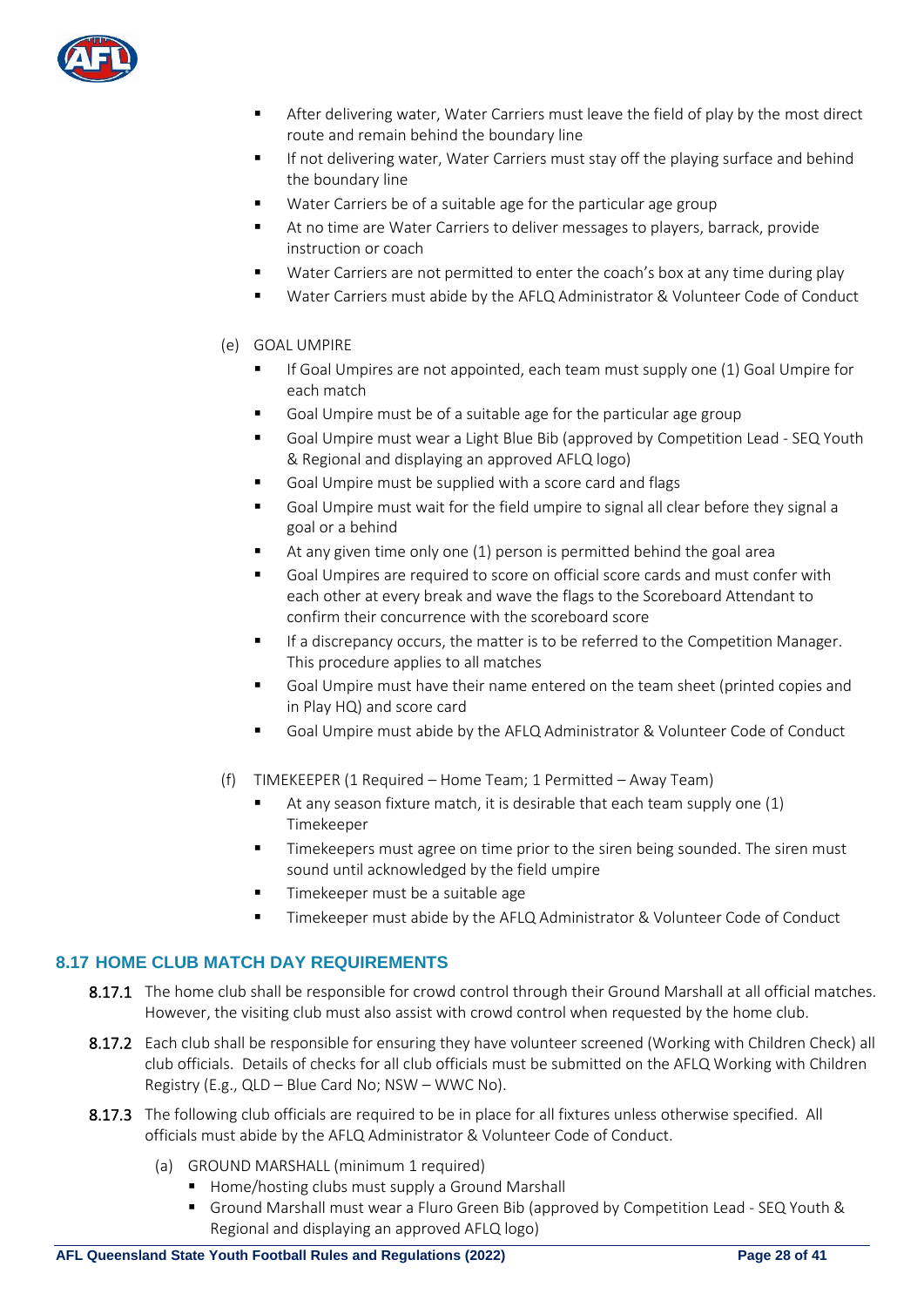

- Ground Marshall must remain outside the playing arena patrolling crowd behaviour, unless they are attending to an incident involving the two coach's boxes
- Act as an umpire escort responsible for escorting umpires on and off the ground at the start, half time and end of match
- Ground Marshall must sign both team sheets
- Must be a minimum 18 years of age
- Ensure that matches commence at designated times, in consultation with umpires.
- Ensure First Aid Officer and stretcher is in place.
- Be the contact point for information for visiting teams and umpires.
- Oversee the Codes of Conduct on match day and report breaches of the Code of Conduct. It is important that Ground Marshalls conduct themselves in a firm and polite manner and are not overly officious when speaking to people regarding breeches of the Code of Conduct.
- Notify or refer any incidents to the Competition Manager by completing a 'Ground Marshall Incident' form

It is important to note that the Ground Marshall's duties/responsibilities are to assist/contribute to the quality management of junior football on match day. Ground Marshalls should reflect the positive aspects of the Code of Conduct. They should be able to provide a pro-active service to all participants at junior football on match day.

- (b) FIRST AID OFFICER (minimum 1 required)
	- Home/hosting clubs must provide a First Aid Officer
	- First Aid Officer must wear a Red Bib (approved by Competition Lead SEQ Youth & Regional)
	- First Aid Officer MUST be in the match day area whilst a match is in progress
	- Matches are not to commence without a First Aid Officer in place
	- The First Aid Officer will provide own medical kit, unless supplied by home club
	- Under no circumstances is an injured player to be moved by any person until they have been assessed by the First Aid Officer
	- The home club must provide a stretcher accessible to the First Aid Officer
	- First Aid Officer must be of a suitable age
	- **■** If more than one oval is in use, a First Aid Officer MUST be provided for each oval
	- For First Aid Officer Qualifications refer to First Aid Policy
- (c) SCOREBOARD ATTENDANT (at least 1 required)
	- Home/host club must appoint a Scoreboard Attendant to keep the score up-to-date on the scoreboard
	- Scoreboard Attendant must be of a suitable age
- 8.17.4 The home/hosting club must also ensure the following requirements are in place before the commencement of any match:
	- The ground and playing surface are marked as per the competition requirements and the Laws of Australian Football;
	- The playing surface is free of debris and hazards;
	- All permanent goal posts and obstacles in and around the playing surface have protective pads in place;
	- Where applicable, the necessary match day paperwork is provided to the field umpires;
	- Provide the correct match footballs to the field umpires;
	- Provide, monitor and maintain an alcohol and smoke free environment.
- 8.17.5 The Competition Manager, or person appointed by the Competition Manager, may conduct an audit of the match day environment to assist clubs in ensuring they meet the requirements of the rules and regulations. The results of an audit will be recorded on a 'Game Day Audit Checklist'.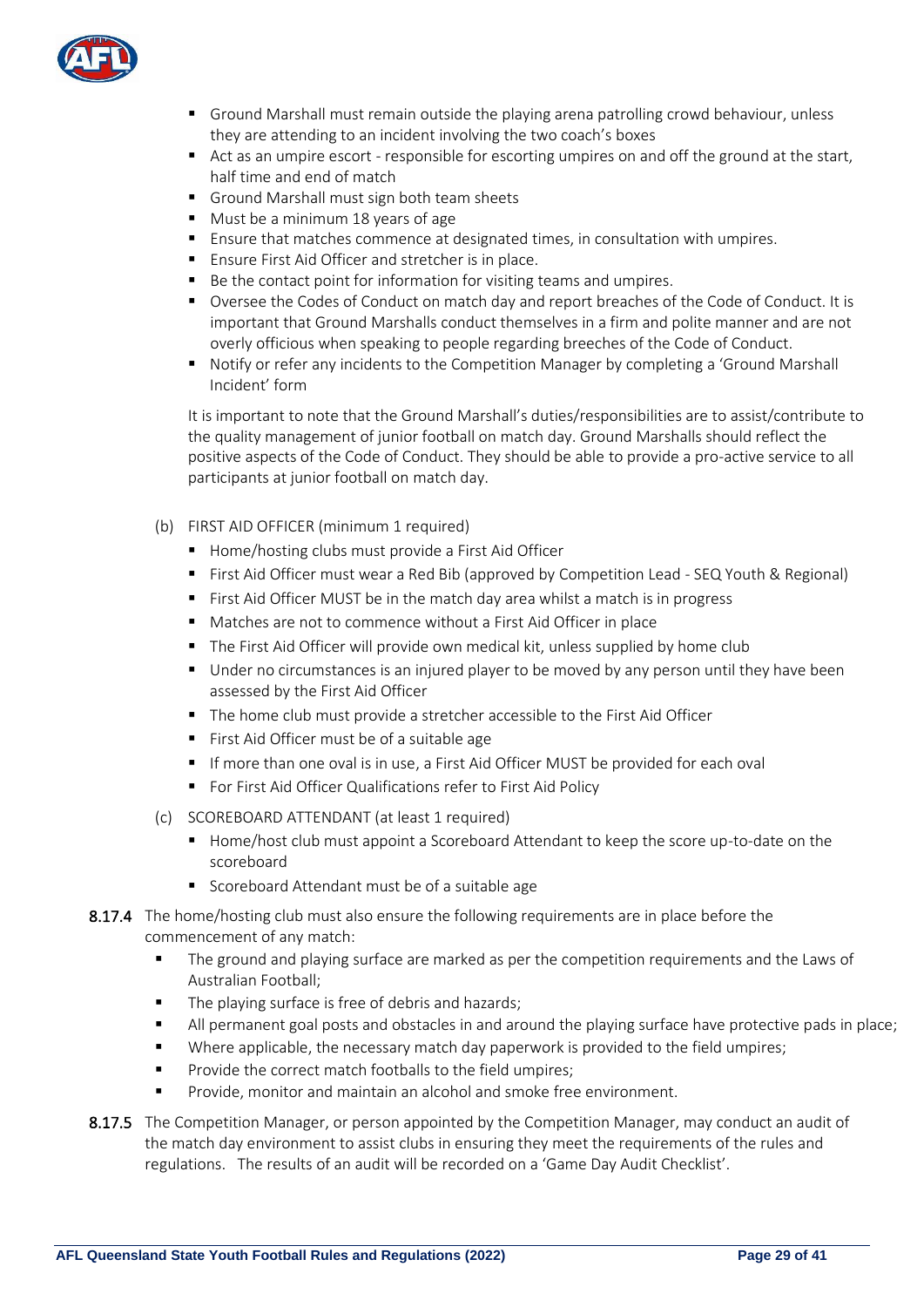

- 8.17.6 Any complaint under this document should be referred to the Competition Manager for further assessment. For example, where a club has failed to exercise control over their members. This can be escalated to the Competition Manager for assessment via the Club President.
- 8.17.7 Where otherwise not specified, the value of a fine for a breach of the rules and regulations will be at the discretion of the Competition Lead - SEQ Youth & Regional.

#### <span id="page-29-0"></span>**8.18 MELEES**

- 8.18.1 DEFINITION
	- 8.18.1.1 A melee is an incident involving three (3) or more players from each team who are involved in behaviour which is in breach of the Laws of Australian Football including verbally abusing, grabbing, pushing and/or wrestling opposition players.
- 8.18.2 INCIDENT AND REPORTING PROCEDURE
	- 8.18.2.1 In the event that a melee continues after umpire(s) have issued two (2) instructions to break up the melee, the umpire(s) shall report the incident to the Competition Manager. The competition umpire(s) shall, at the conclusion of the match, record the details of the melee including the quarter, the position on the ground and the number of players from each team and report them to the Competition Manager.
	- 8.18.2.2 All melees will be referred directly to the Competition Lead SEQ Youth & Regional by the Competition Manager.

#### 8.18.3 PENALTIES

A Melee Matrix will be completed for all reported melee incidents. Refer Appendix C.

- (i) For the first (1st) offence:
	- a fine in accordance with the Melee Matrix
- (ii) For a second (2nd) offence:
	- a fine in accordance with the Melee Matrix, and
	- Coach referred to State Coaching Manager for disciplinary action.
- (iii) For a third (3rd) offence:
	- a fine in accordance with the Melee Matrix, and
	- Coach referred to State Coaching Manager for disciplinary action, and
	- loss of four competition points (even if it shall mean putting the team into a negative position), and
	- compulsory attendance by team and coach to AFLQ education session.
- (iv) For a fourth (4th) offence:
	- a fine in accordance with the Melee Matrix, and
	- Coach referred to State Coaching Manager for disciplinary action, and
	- team referred to Competition Lead SEQ Youth & Regional.

#### <span id="page-29-1"></span>**9 REPORTS, TRIBUNALS AND INVESTIGATIONS**

#### <span id="page-29-2"></span>**9.1 REPORTS**

- 9.1.1 REPORTING PROCEDURES
	- **9.1.1.1** The 'AFL State and Territory Tribunal Guidelines' shall apply.
- 9.1.2 PLAYING AFTER REPORT ISSUED
	- 9.1.2.1 If a player is reported in a match and wishes to play in another match on the same day the following will apply: -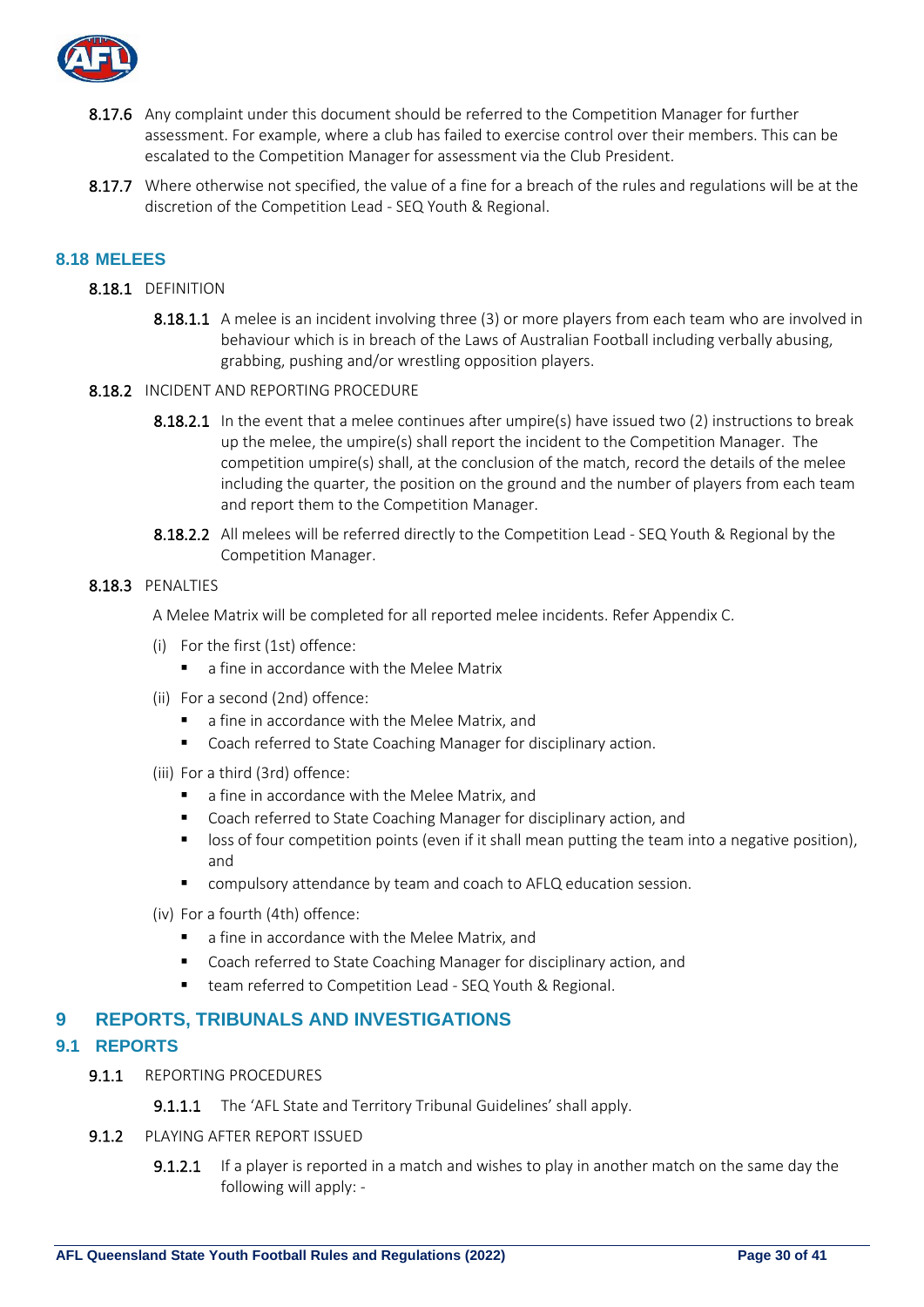

- (i) If the player elects to accept the Set Penalty on offer, they are not permitted to enter the ground, as well as the interchange area and coaches box, for any further match in that round of matches, or play in another match until the suspension has been served. For the purposes of the suspension period, the match the player wished to play in does not count as the suspension must be served in the grade of which it occurred.
- (ii) If the player elects for the matter to be heard by the Tribunal they are permitted to play in another match on the same day.

#### <span id="page-30-0"></span>**9.2 TRIBUNALS**

- 9.2.1 TRIBUNAL GUIDELINES
	- 9.2.1.1 The 'AFL State and Territory Tribunal Guidelines' shall apply.

#### <span id="page-30-1"></span>**9.3 COMPLAINTS & INVESTIGATIONS**

- 9.3.1 COMPLAINTS
	- 9.3.1.1 Where a club has a complaint about another club, the club President must in the first instance contact the opposing club President to discuss the complaint and both clubs must make a reasonable attempt to resolve the problem.
	- 9.3.1.2 If the complaint cannot be resolved, the club may submit their complaint in writing to the Competition Manager. If the Competition Manager is further unable to resolve the problem, the Competition Manager may refer the club to the 'National Investigation Guidelines'.
	- 9.3.1.3 Complaints from parents/spectators must be made in writing to their own club. The club may forward the complaint to the Competition Manager, if following a reasonable attempt to resolve the problem, they are unable to do so. If the Competition Manager is further unable to resolve the problem, the Competition Manager may refer the club to the 'AFL State and Territory Tribunal Guidelines.

#### 9.3.2 INVESTIGATIONS

- 9.3.2.1 The following investigations procedures are to be read in conjunction with the AFL National Complaints & Investigations Guidelines (located on the AFL Queensland website – AFLQ Rules and Procedures).
	- (i) AFLQ / Affiliate League may launch an investigation

AFLQ and each Affiliate Leagues may launch an investigation of any incident which it deems warrants investigation to ensure the proper management and conduct of all participants of the competition, at the sole discretion of AFLQ or the relevant Affiliate League.

(ii) Process for instigating investigations

AFLQ or Affiliate Leagues may investigate incidents brought to their attention via the following processes:

(a) Request by clubs

(i) Registered clubs may make a request to AFLQ or the relevant Affiliate League to have an incident investigated.

(ii) The complaint must be made by email to the relevant Competition Manager by no later than 5:00pm on the first working day after the match and is to be accompanied by a fee of two hundred and fifty dollars (\$250). Where a club refers an incident for investigation that results in a sanction being imposed, the \$250 fee will be refunded in full.

(b) Instigation by AFLQ or Affiliate League

(i) AFLQ or an Affiliate League may investigate any incident which it deems necessary, at the absolute discretion of AFLQ or relevant Affiliate League.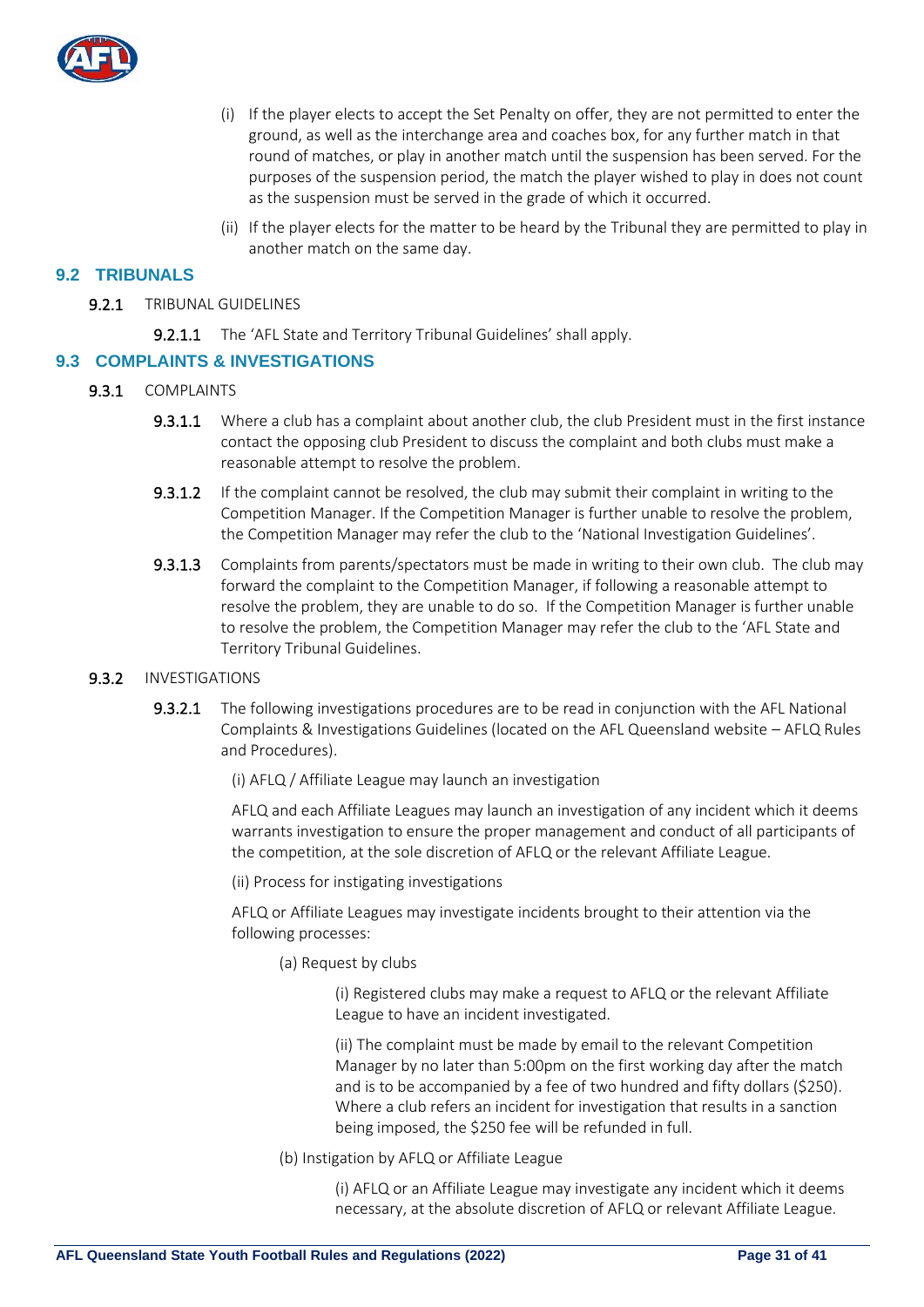

#### (iii) Late requests

AFLQ or its Affiliate Leagues may accept late lodgement of a request for investigation where deemed necessary, at the sole discretion of AFLQ or the relevant Affiliate League.

(iv) Conduct of investigations

(a) Investigations will be conducted by the appropriate means available, as determined by the Community Football Manager or relevant Affiliate League, at the sole discretion of the Community Football Manager or relevant Affiliate League.

(b) Where available, witness statements and video review may form part of the investigation.

(c) AFLQ and each Affiliate League may elect to use an Independent Investigator to assist in the investigation process, however this is at the absolute discretion of AFLQ or the relevant Affiliate League.

(d) AFLQ and each Affiliate League may appoint an Independent Investigation Officer(s) prior to the commencement of each season or as deemed necessary, at the absolute discretion of AFLQ or the relevant Affiliate League.

(e) Independent Investigations do not have the power to fine or suspend anyone or any club but can make sanction recommendations to AFLQ or the relevant Affiliate League.

#### (v) Outcome of Investigation

Where AFLQ or its Affiliate League has investigated the incident and is of the reasonable belief that the coach, player, trainer, water carrier, runner, club official or umpire has:

- (a) breached these Rules and Procedures; or
- (b) breached the Laws of Australian Football; or

(c) been found guilty of conduct which is reasonably likely to bring the game of Australian Football into disrepute or which is prejudicial to the reputation or interests of AFLQ or an Affiliate League, AFLQ or the relevant Affiliate League may either:

(i) make a determination as to the appropriate sanction, at its absolute discretion; or

(ii) refer the matter to the Community Football Manager to consider the investigator's recommendations, which the Community Football Manager may fully implement or modify, at its absolute discretion; or

(iii) refer the allegation to a Tribunal to consider.

(vi) Acceptance of sanctions

Where the Community Football Manager imposes a sanction and/or penalty on any person or club, that person or club has forty-eight (48) hours from the time of notification to accept the sanction and/or penalty or request the matter be referred to a Tribunal.

(vii) Referral to Tribunal

(a) Where the allegation is referred to a Tribunal, the Community Football Manager or their nominee or appointed officer of any Affiliate League, will fix a date, time and place for a hearing before the Tribunal.

(b) The date for such hearing must be no longer than twenty-one (21) days after lodgement of the request for investigation (including the \$250 fee).

(c) The Community Football Manager or their nominee or relevant appointed officer of any Affiliate League will advise the party of the date, time and place for hearing and forward a copy of the request for investigation as soon as reasonably practicable.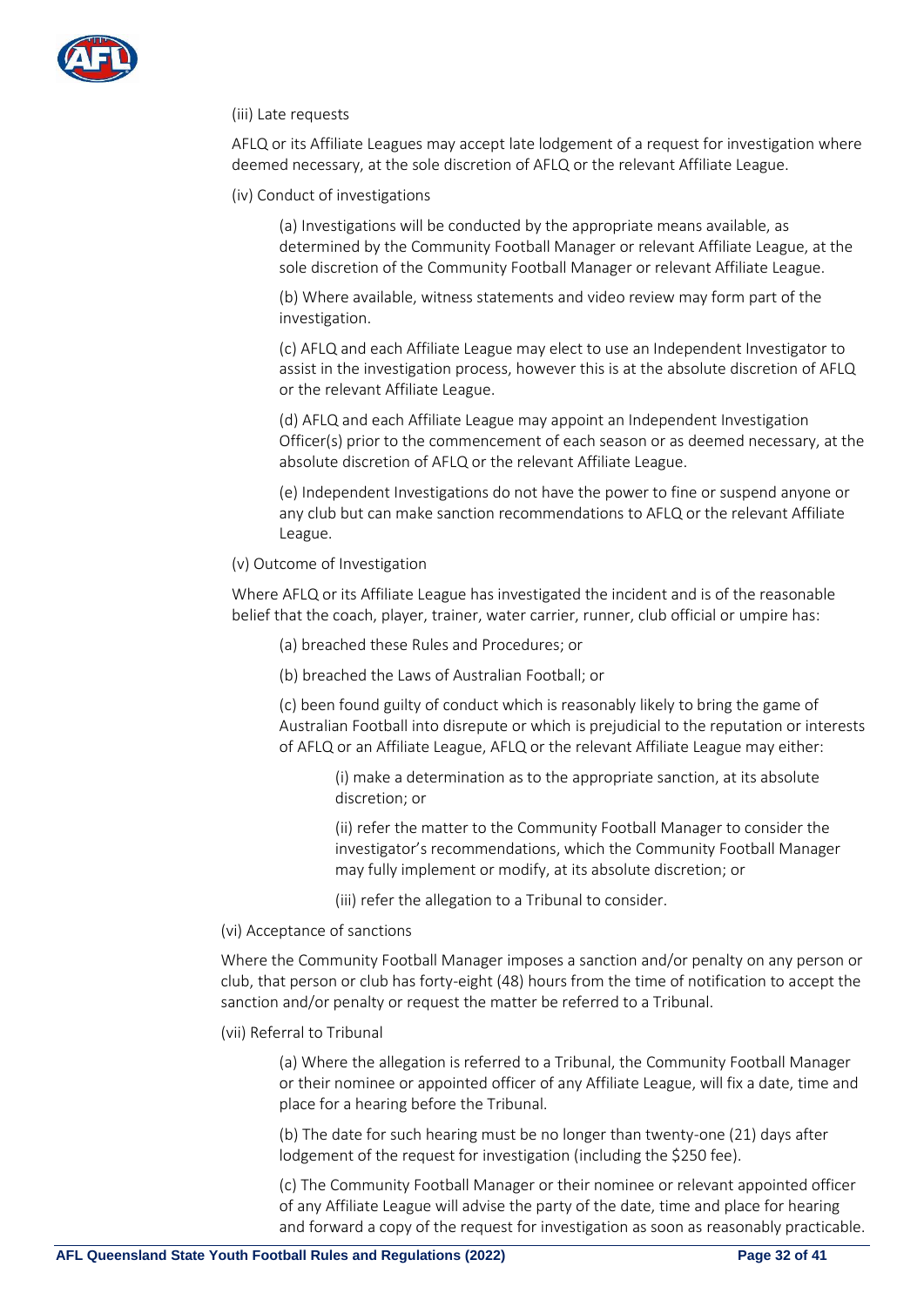

- (viii) Tribunal Process following an investigation
	- (a) Tribunal Discretion

The Tribunal may run the proceedings brought to it under this paragraph 7.3 as it deems fit and at its absolute discretion.

(b) Legal or other representatives

Any party appearing before the Tribunal under this paragraph 7.3 is entitled to have legal or other representation to appear before the Tribunal on their behalf.

- (c) Tribunal determination
	- (i) If the Tribunal determines that the party in question:
		- (a) has breached these Rules and Procedures;
		- (ii) has breached the Laws of Australian Football; or

(iii) is guilty of conduct which is reasonably likely to bring the game of Australian Football into disrepute or which is prejudicial to the reputation or interests of AFLQ or an Affiliate League, the Tribunal may, at its absolute discretion, make such orders and / or give such directions in the matter as it determines is reasonable in the circumstances.

(b) Without limiting the generality of paragraph above, the Tribunal may, at its absolute discretion, impose any or all of the following sanctions:

> (i) impose a fine of such amount as it reasonably deems fit on the party and / or upon the club for which the party plays;

> (ii) suspend the party in question for such period as it reasonably deems fit;

> (iii) remove premiership points from the club for which the party plays and / or award such points to another club or clubs;

(iv) make adjustments to scores, percentages and results of any match;

(v) in the case of an umpire, impose such fine or period of suspension as it reasonably deems fit;

(vi) any other sanction the Tribunal deems reasonable in the circumstances.

(c) Without limiting the generality of paragraph above, the Tribunal may, at its absolute discretion, impose a penalty not exceeding \$125 in relation to the following charges:

(i) willfully wasting time;

(ii) remaining on the playing arena not wearing proper uniform after being warned by the umpire; or

(iii) wearing unacceptable equipment (boot studs, rings, jewellery, surgical appliances or guards).

(d) Without limiting the generality of paragraph above, the Tribunal may, at its absolute discretion, direct a player found guilty of language related charges to umpire junior matches in a voluntary capacity, in lieu of a suspension or fine.

(ix) Investigations relating to club officials and members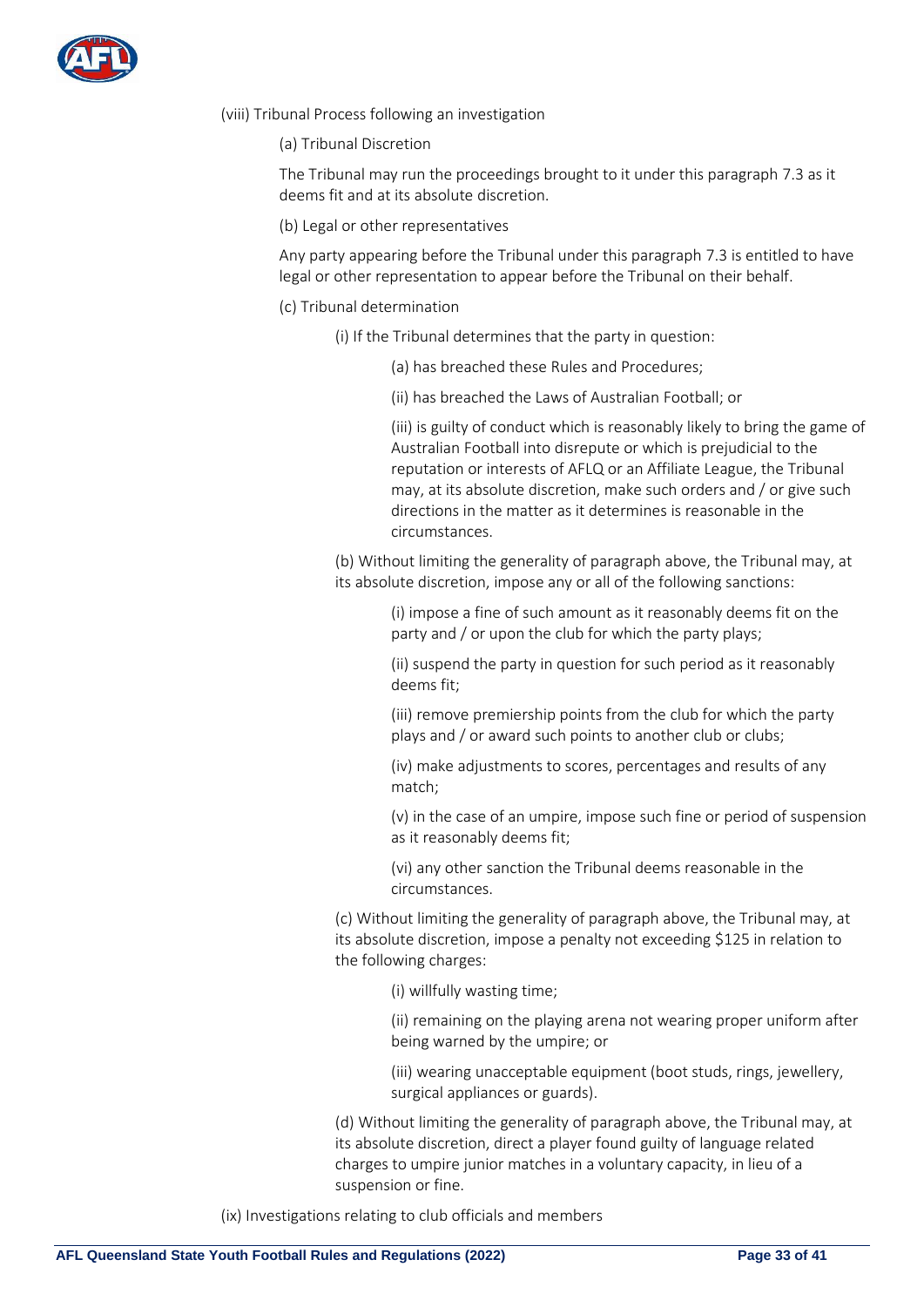

(a) Where AFLQ or an Affiliate League reasonably believes that a director, office bearer, employee or committee member of a club:

(i) has breached these SEQJ Rules and Procedures;

(ii) has breached the Laws of Australian Football; or

(iii) is guilty of conduct which is reasonably likely to bring the game of Australian Football into disrepute or which is prejudicial to the reputation or interests of AFLQ or an Affiliate League, AFLQ or the relevant Affiliate League may make a determination as to the appropriate sanction, at its absolute discretion.

(b) AFLQ or the relevant Affiliate League will notify the club and relevant parties of the sanction and / or penalty and that person or club has forty-eight (48) hours from the time of notification to accept the sanction and/or penalty or request the matter be referred to a Tribunal.

(c) Where the matter is referred to a Tribunal, witnesses will be limited to those on the team sheet and club officials, unless otherwise determined by AFLQ or the Tribunal Chair, at their absolute discretion.

#### <span id="page-33-0"></span>**10 FINALS**

#### <span id="page-33-1"></span>**10.1 FINALS ELIGIBILITY**

- **10.1.1** A player must play four (4) matches per team in a competition to be eligible for finals.
- 10.1.2 Where a player has also played in a higher division or age group in the same season, they must have played more matches during the regular season in the team in the lower division or age group to qualify for finals for that team.
- 10.1.3 To be eligible for Youth Girls finals, any player that also plays matches in the QFAW competitions in the same season must have played more games in the Youth competitions than QFAW competitions.
- 10.1.4 A player is eligible to play finals in multiple age groups providing they meet the required criteria.
- 10.1.5 A player is not eligible to play finals in multiple teams within the same age group, subject to rule 8.1.6.
- 10.1.6 Where a Club has multiple teams playing finals in the same age group, a player may be eligible to play finals in a higher division despite having already played a finals match in a lower division team, if the following criteria is met:
	- i. They are not displacing a player from the division above.
	- ii. They cannot play for multiple teams in the same age group on the same weekend.
	- iii. Request has been submitted to the Competition Manager and approved prior to the round of matches commencing.
- 10.1.7 Dispensation will be given to players unable to fulfil club playing commitments due to Australian Football representative programs. Matches played for Australian Football representative teams on the same weekend as club fixture matches will count for the purpose of finals eligibility.
- 10.1.8 Applications for exemptions to finals eligibility will only be considered if a player has had a long-term injury during the home and away season confirmed with a medical report, or religious reasons prevent the player playing on certain days of the week. An application must be made on the 'Application for Finals Eligibility Exemption' form and submitted to the Competition Manager no later than 5pm on the Wednesday prior to the first finals match.
- 10.1.9 Applications will only be considered if: -
	- (i) The application submitted is accompanied by supporting documentation medical reports for long term injury.
	- (ii) A player is not displacing an eligible or available player in a team.
- 10.1.10 Any player registering in the competition after the mid-year school holiday break of the home and away season must play a minimum of three (3) matches.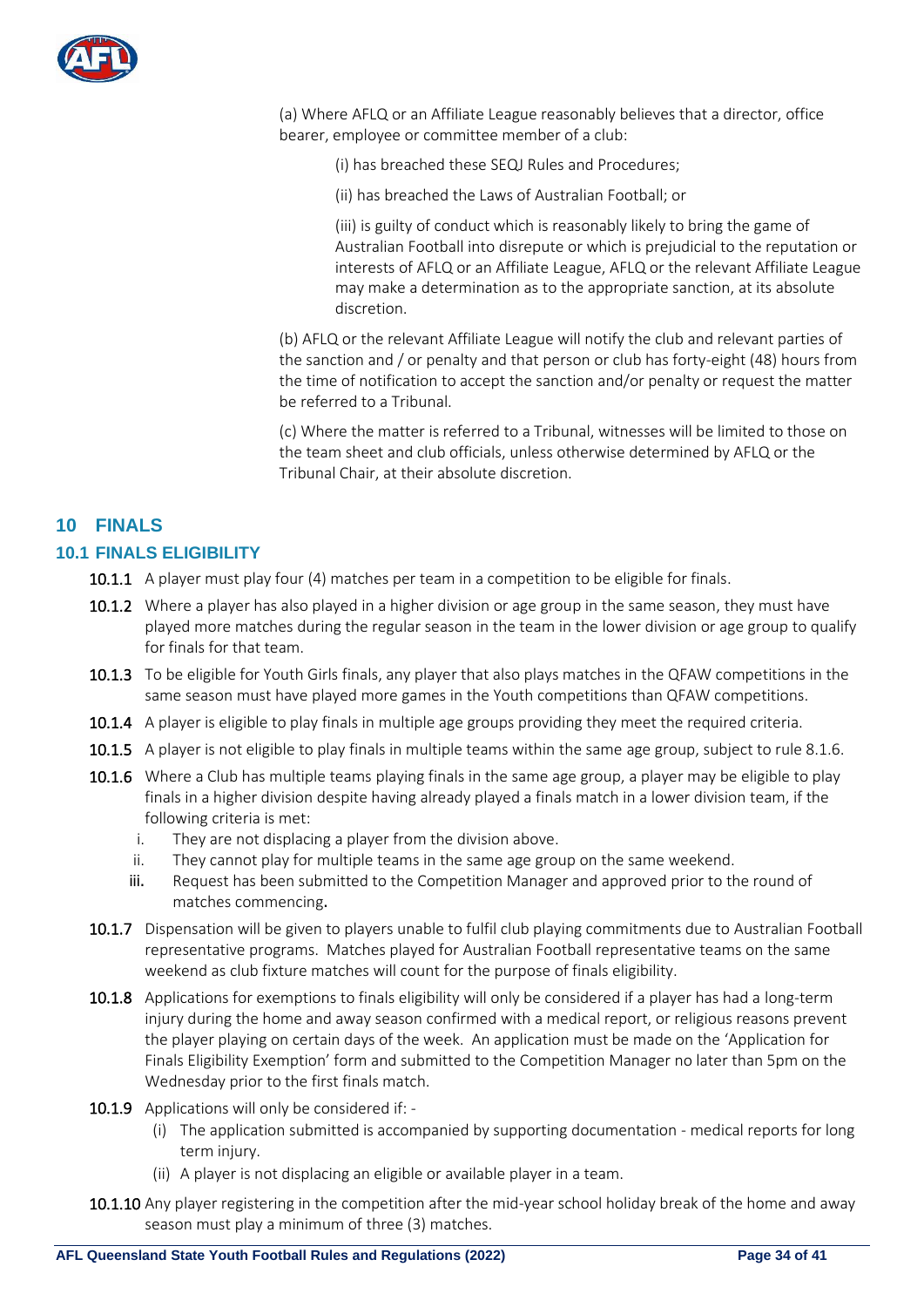

#### <span id="page-34-0"></span>**10.2 FINALS SERIES STRUCTURE**

- 10.2.1 The final series structure shall be determined depending on the number of teams within each competition.
- 10.2.2 Once the final series structure has been determined the structure shall be communicated to clubs.

#### <span id="page-34-1"></span>**10.3 FINALS VENUES**

10.3.1 Finals venues will be allocated at the discretion of AFLQ or its Affiliate Leagues. Additional finals venues may be allocated dependent upon the finals structure.

#### <span id="page-34-2"></span>**10.4 TIME ON IN FINALS**

- 10.4.1 For use of time on in finals, refer to Association By-Laws and/or Competition's Finals Booklet.
- **10.4.2** If time on is to be used the following will apply: -
	- Competitions that play 15 minute quarters during the home and away season will play 13 minutes plus time on
	- Competitions that play 20 minute quarters during the home and away season will play 17 minutes plus time on
- 10.4.3 Time is stopped when:
	- (i) the field umpire signals to the timekeeper by blowing their whistle and raising one arm above their head
	- (ii) the goal umpire signals that a goal has been scored
	- (iii) the goal umpire signals that a behind has been scored
- 10.4.4 Time is restarted when:
	- (i) the field umpire signals to the timekeeper by blowing their whistle and raising one arm above their head
	- (ii) the football is thrown up in the centre circle after a goal has been scored
	- (iii) the football has been bought back into play after a behind has been scored
- 10.4.5 Please note time continues when the football is out of play over the boundary line unless signalled otherwise by the field umpire.

#### <span id="page-34-3"></span>**10.5 DRAWN MATCHES AT FULL TIME**

- 10.5.1 Should a draw occur in any of the finals matches, the following procedures shall apply:
	- 10.5.1.1 Goal umpires confirm scores are identical;
	- 10.5.1.2 There is a five (5) minute break;
	- 10.5.1.3 Teams change ends;
	- 10.5.1.4 Three (3) minutes of additional time will be played, plus time-on;
	- 10.5.1.5 At the end of the first additional time period the siren will sound and teams will immediately change ends without a break;
	- 10.5.1.6 The ball will be bounced (or thrown up) in the centre and a further three (3) minutes of play (plus time-on) will commence;
	- 10.5.1.7 At the conclusion of this period, the siren will sound and the team with the highest score is declared the winner;
	- **10.5.1.8** If scores are still tied, steps  $(c) (h)$  are repeated until a result is determined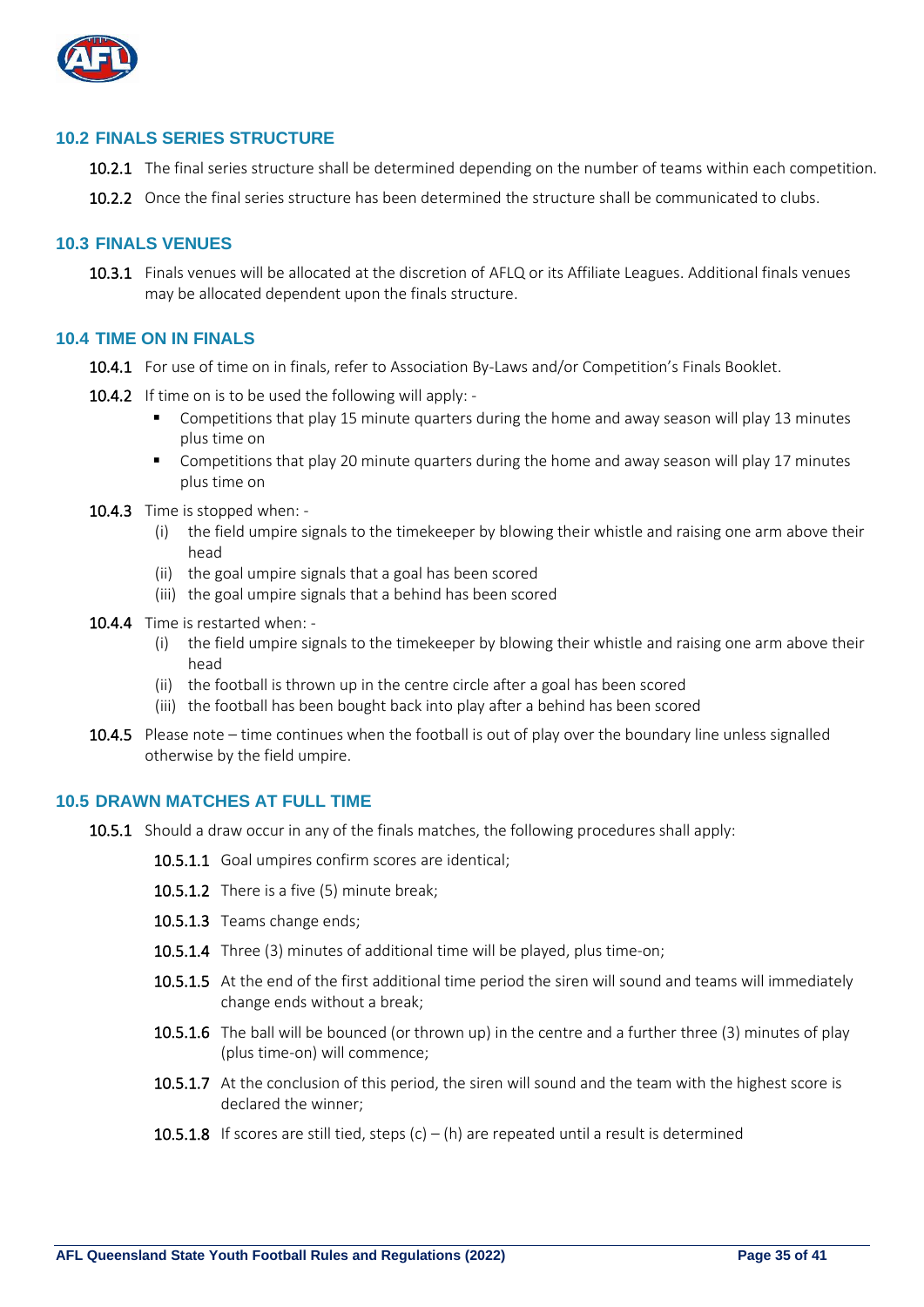

#### <span id="page-35-0"></span>**11 AWARDS**

#### <span id="page-35-1"></span>**11.1 BEST AND FAIREST VOTES**

- 11.1.1 The Competition Manager shall ensure umpires votes for the best and fairest players are recorded in the Play HQ system for each youth and youth girls competition season fixtures.
- 11.1.2 Such votes shall be recorded in the Play HQ system on the basis of a three (3) votes for the best and fairest player, two (2) votes for the second best and fairest player and one (1) vote for the third best and fairest player taking part in each fixture match.
- 11.1.3 The following conditions apply to awards: -
	- (a) Any player who accepts a set penalty or is found guilty of an offence in a season fixture that results in a suspension of at least one (1) match shall be ineligible to receive any award.
	- (b) Any player granted permission to play in a lower age group will be ineligible to receive any award in that lower age group.
	- (c) A player that participates in multiple teams is eligible for votes in each match played, however the votes are allocated to each team and are not cumulative across teams.
- 11.1.4 Awards will be presented at the discretion of the Competition Lead SEQ Youth & Regional.

#### <span id="page-35-2"></span>**11.2 CLUB OF THE YEAR**

11.2.1 The criteria and voting for the award is to be determined by the Competition Lead - SEQ Youth & Regional and may be varied by them from time to time.

#### <span id="page-35-3"></span>**11.3 RECOGNITION OF PLAYER MILESTONES**

11.3.1 Where a club would like to recognise a player's playing milestone they submit a request to the Competition Manager on a 'Player Milestone Request' form.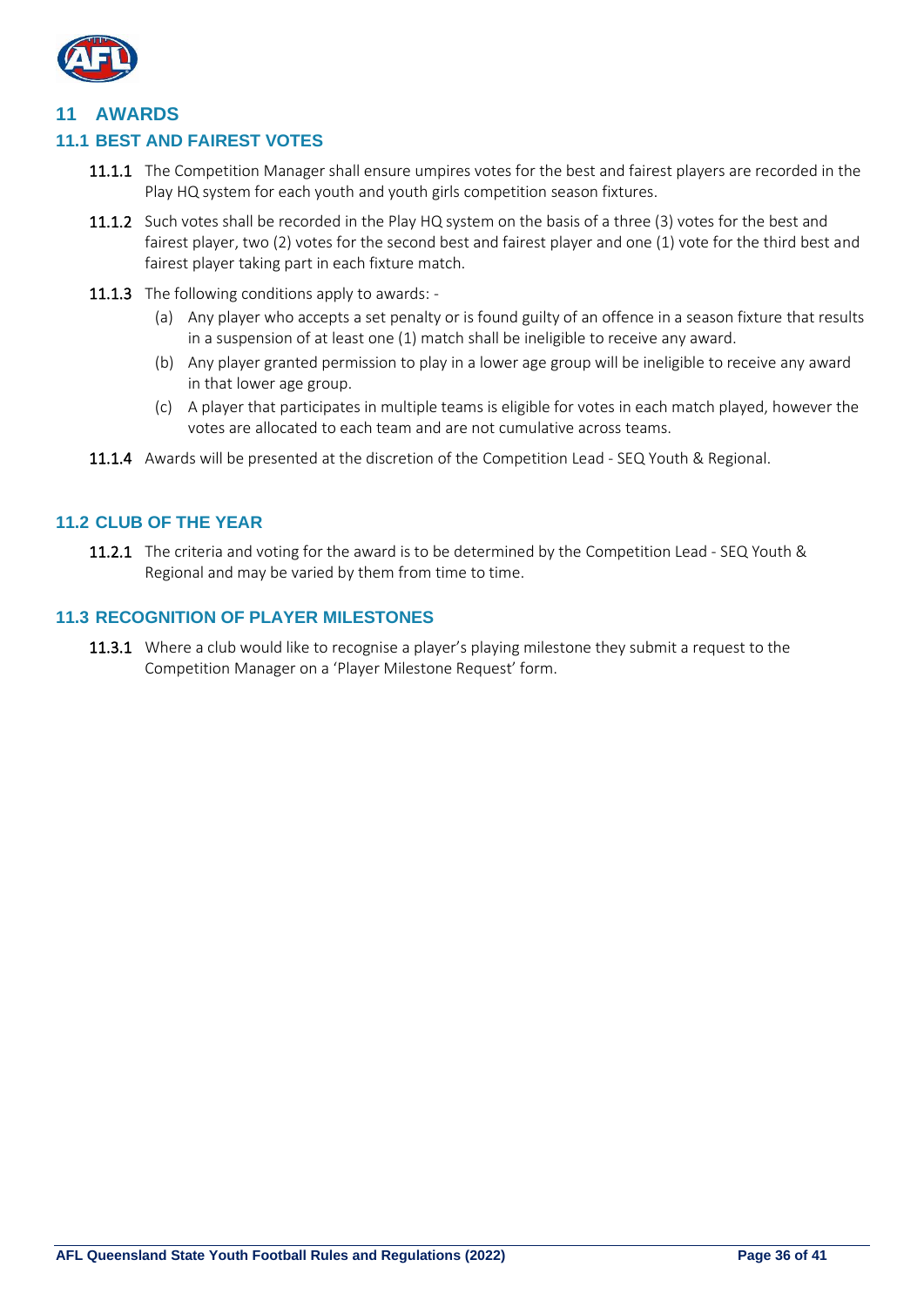# **APPENDIX A – AFLQ STATE YOUTH FOOTBALL PLAYING RULES & REGULATIONS**

# **YOUTH PLAYING RULES & REGULATIONS MATRIX**

<span id="page-36-0"></span>

| <b>YOUTH</b>                        | <b>Mixed</b>                                                                                                                          |                                                                                                                                       | <b>Boys</b>                                                                                                                           | <b>Girls</b>                                                                                                                          |                                                                                                                                       |
|-------------------------------------|---------------------------------------------------------------------------------------------------------------------------------------|---------------------------------------------------------------------------------------------------------------------------------------|---------------------------------------------------------------------------------------------------------------------------------------|---------------------------------------------------------------------------------------------------------------------------------------|---------------------------------------------------------------------------------------------------------------------------------------|
|                                     | Under 12                                                                                                                              | Under 14                                                                                                                              | Under 16                                                                                                                              | Under 13                                                                                                                              | Under 15 & 17                                                                                                                         |
| <b>PHASE</b>                        | Competition (12.5)                                                                                                                    | Competition (14.5)                                                                                                                    | Competition (16.5)                                                                                                                    | Competition (13.5)                                                                                                                    | Competition (15.5 & 17.5)                                                                                                             |
| <b>REGULATIONS</b>                  |                                                                                                                                       |                                                                                                                                       |                                                                                                                                       |                                                                                                                                       |                                                                                                                                       |
| <b>Ground size</b>                  | 135m - 185m x 110m - 155m                                                                                                             | 135m - 185m x 110m - 155m                                                                                                             | 135m - 185m x 110m - 155m                                                                                                             | 130m - 135m x 90m                                                                                                                     | 135m - 185m x 110m - 155m                                                                                                             |
| <b>Zones</b>                        |                                                                                                                                       | Refer to AFLQ SJFR&R 6.3.3 & Laws of Australian Football -------------------                                                          |                                                                                                                                       |                                                                                                                                       |                                                                                                                                       |
| No of players on ground             |                                                                                                                                       |                                                                                                                                       |                                                                                                                                       | -------------------    Refer AFLQ SJFR&R 4.2.2 --------------------------------                                                       |                                                                                                                                       |
| <b>Ball type</b>                    | Leather                                                                                                                               | Leather                                                                                                                               | Leather                                                                                                                               | Leather                                                                                                                               | Leather                                                                                                                               |
| <b>Ball size</b>                    | $\overline{3}$                                                                                                                        | $\overline{4}$                                                                                                                        | 5                                                                                                                                     | 3                                                                                                                                     | $\overline{4}$                                                                                                                        |
| <b>Match Length &amp; Quarters</b>  | $4 \times 15$ min                                                                                                                     | $4 \times 15$ min                                                                                                                     | $4 \times 20$ min                                                                                                                     | $4 \times 15$ min                                                                                                                     | $4 \times 15$ min                                                                                                                     |
|                                     | 5/10/5                                                                                                                                | 5/10/5                                                                                                                                | 5/10/5                                                                                                                                | 5/10/5                                                                                                                                | 5/10/5                                                                                                                                |
| <b>Scoring</b>                      | ✓                                                                                                                                     | ✓                                                                                                                                     | $\checkmark$                                                                                                                          | ✓                                                                                                                                     | ✓                                                                                                                                     |
| <b>Results</b>                      | $\checkmark$                                                                                                                          | $\checkmark$                                                                                                                          | $\checkmark$                                                                                                                          | $\checkmark$                                                                                                                          | $\checkmark$                                                                                                                          |
| LAWS                                |                                                                                                                                       |                                                                                                                                       |                                                                                                                                       |                                                                                                                                       |                                                                                                                                       |
| <b>Tackling</b>                     | ✓                                                                                                                                     | $\checkmark$                                                                                                                          | $\checkmark$                                                                                                                          | ✓                                                                                                                                     | ✓                                                                                                                                     |
| <b>Bumping</b>                      | $\checkmark$                                                                                                                          | $\checkmark$                                                                                                                          | $\checkmark$                                                                                                                          | ✓                                                                                                                                     | ✓                                                                                                                                     |
| <b>Stealing the ball</b>            |                                                                                                                                       |                                                                                                                                       | ✓                                                                                                                                     |                                                                                                                                       |                                                                                                                                       |
| <b>Barging</b>                      | $\checkmark$                                                                                                                          | $\checkmark$                                                                                                                          | $\checkmark$                                                                                                                          | ✓                                                                                                                                     | ✓                                                                                                                                     |
| <b>Smothering</b>                   | ✓                                                                                                                                     | ✓                                                                                                                                     | ✓                                                                                                                                     |                                                                                                                                       |                                                                                                                                       |
| <b>Fending off</b>                  | $\checkmark$                                                                                                                          | $\checkmark$                                                                                                                          | $\checkmark$                                                                                                                          | ✓                                                                                                                                     | ✓                                                                                                                                     |
| Shepherding                         |                                                                                                                                       |                                                                                                                                       | ✓                                                                                                                                     |                                                                                                                                       |                                                                                                                                       |
| <b>Bouncing the ball</b>            | Unlimited                                                                                                                             | Unlimited                                                                                                                             | Unlimited                                                                                                                             | 2 max                                                                                                                                 | Unlimited                                                                                                                             |
| Kicking off the ground              | $\checkmark$                                                                                                                          | $\checkmark$                                                                                                                          | $\checkmark$                                                                                                                          | $\checkmark$                                                                                                                          | ✓                                                                                                                                     |
| <b>Out of bounds</b>                | When a ball goes out of bounds,<br>the field umpire shall throw the<br>ball up 10 metres in from the<br>boundary line to restart play | When a ball goes out of bounds,<br>the field umpire shall throw the<br>ball up 10 metres in from the<br>boundary line to restart play | When a ball goes out of bounds,<br>the field umpire shall throw the<br>ball up 10 metres in from the<br>boundary line to restart play | When a ball goes out of bounds,<br>the field umpire shall throw the<br>ball up 10 metres in from the<br>boundary line to restart play | When a ball goes out of bounds,<br>the field umpire shall throw the<br>ball up 10 metres in from the<br>boundary line to restart play |
| <b>Marking</b>                      | Any distance, reasonable<br>attempt                                                                                                   | Any distance, shows control                                                                                                           | 10m, direct catch                                                                                                                     |                                                                                                                                       | Any distance, shows control                                                                                                           |
| <b>Distance and Other Penalties</b> | 50m penalty can be applied at<br>umpires discretion.                                                                                  | 50m penalty can be applied at<br>umpires discretion.                                                                                  | 50m penalty can be applied at<br>umpires discretion.                                                                                  | 15m penalty can be applied at<br>umpires discretion.                                                                                  | 50m penalty can be applied at<br>umpires discretion.                                                                                  |
|                                     | Players can be ordered off at the<br>umpire's discretion                                                                              | Players can be ordered off at the<br>umpire's discretion                                                                              | Players can be ordered off at the<br>umpire's discretion                                                                              | Players can be ordered off at the<br>umpire's discretion                                                                              | Players can be ordered off at the<br>umpire's discretion                                                                              |
| <b>Deliberate out of bounds</b>     | ✓                                                                                                                                     | $\checkmark$                                                                                                                          | ✓                                                                                                                                     | ✓                                                                                                                                     | ✓                                                                                                                                     |
| Deliberately rushed behind          | $\checkmark$                                                                                                                          | $\checkmark$                                                                                                                          | $\checkmark$                                                                                                                          | $\checkmark$                                                                                                                          | $\checkmark$                                                                                                                          |
| <b>UMPIRES AND COACHES</b>          |                                                                                                                                       |                                                                                                                                       |                                                                                                                                       |                                                                                                                                       |                                                                                                                                       |
| No of field umpires                 | Association (1)                                                                                                                       | Association (2)                                                                                                                       | Association (2)                                                                                                                       | Association (1)                                                                                                                       | Association (1)                                                                                                                       |
| <b>Goal umpires</b>                 | Clubs to supply (1) each                                                                                                              | Clubs to supply (1) each                                                                                                              | Clubs to supply (1) each                                                                                                              | Clubs to supply (1) each                                                                                                              | Clubs to supply (1) each                                                                                                              |
| <b>Boundary umpires</b>             | $\pmb{\times}$                                                                                                                        | $\pmb{\times}$                                                                                                                        | $\pmb{\times}$                                                                                                                        | ×                                                                                                                                     | $\mathbf x$                                                                                                                           |
| <b>Coaches</b>                      | Sideline                                                                                                                              | Sideline                                                                                                                              | Sideline                                                                                                                              | Sideline                                                                                                                              | Sideline                                                                                                                              |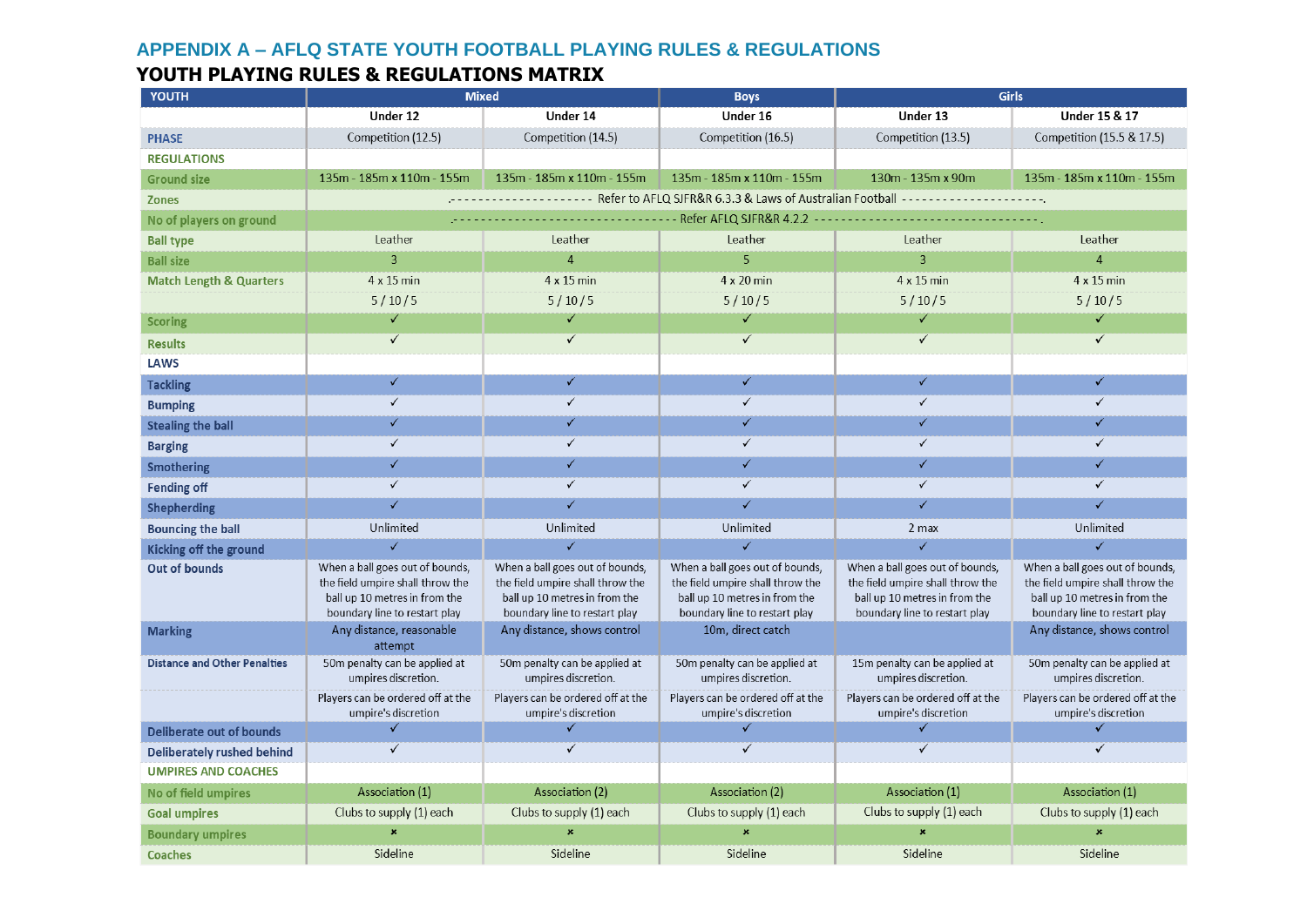# <span id="page-37-0"></span>**APPENDIX B – SCHEDULE OF RECOMMENDED MAXIMUM FINES**

| <b>Rule/Regulation Breach</b>                                                  | <b>Fine</b>      |
|--------------------------------------------------------------------------------|------------------|
| Failure to display appropriate logos                                           | \$50 per match   |
| Incorrect playing attire                                                       | \$20 each        |
| More than one player wearing the same number                                   | \$100            |
| Failure to lodge Working with Children Check details                           | \$200            |
| Poaching of Players                                                            | \$500            |
| Playing an ineligible, suspended, unregistered and/or overage player           | \$500 per player |
| Any three of above in one season                                               | \$1,000          |
| Failure to use the correct match football                                      | \$100            |
| Clubs allowing match to start late                                             | \$100            |
| Failure of team to re-commence their playing positions after receiving warning | \$100            |
| Team refuses to continue match                                                 | \$200            |
| Placing or publishing Footy4Fun scores in any platform                         | \$200            |
| Coach or Assistant Coach not accredited                                        | \$200            |
| Failure by Team Manager to meet umpires after match                            | \$50             |
| Failure by Runner to leave the field of play when directed                     | \$500            |
| Failure by Water Carrier to leave the field of play when directed              | \$500            |
| Failure to supply Ground Marshall                                              | \$500            |
| Failure to supply Assistant Ground Marshall                                    | \$500            |
| Failure to supply Qualified First Aid Officer                                  | \$500            |
| Apology/Non-attendance at Meetings                                             | \$100            |
| Failure to exercise adequate control as per $6.16.6 - 1$ <sup>st</sup> offence | \$500            |
| Failure to exercise adequate control as per $6.16.6 - 2^{nd}$ offence          | \$750            |
| Failure to exercise adequate control as per $6.16.6 - 3^{rd}$ offence          | \$1,000          |
| Changing scheduled matches without permission                                  | \$100            |
| Forfeit match without notice                                                   | \$100            |
| Team forfeiting 3 matches                                                      | \$150            |
| Failure to provide a stretcher                                                 | \$100            |
| Press statements                                                               | \$500            |
| Displacement of player for any reason                                          | \$500            |

All other fines will be at the discretion of the Competition Manager or Competition Lead - SEQ Youth & Regional.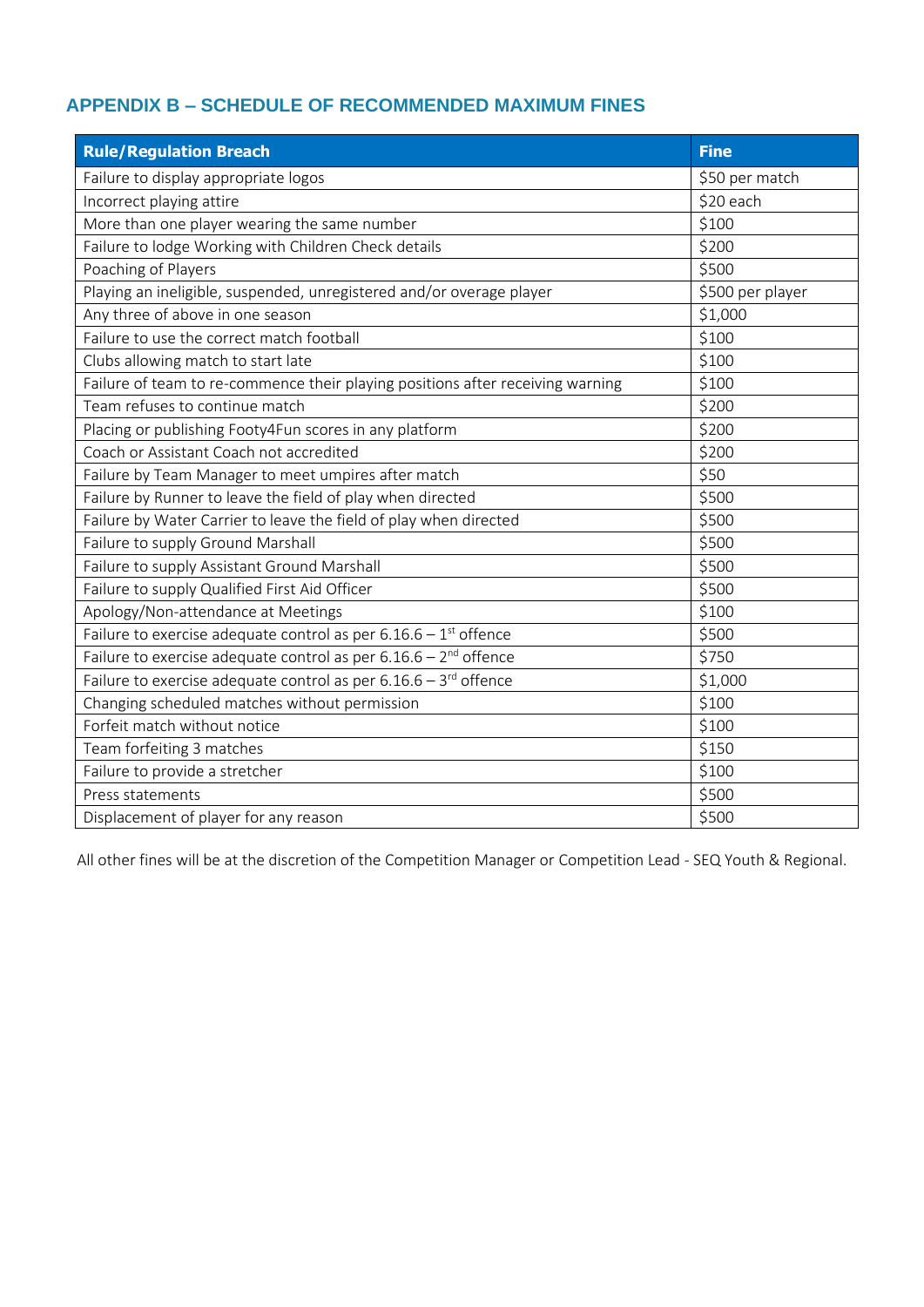

<span id="page-38-0"></span>

| Club in Breach:                |
|--------------------------------|
| <b>Match Date:</b>             |
| <b>Age Group/Division:</b>     |
| <b>Opposing Club:</b>          |
| No of Previous Melee Offences: |

| <b>Melee Details</b>                          | Penalty \$           | <b>Allocated Penalty</b> |
|-----------------------------------------------|----------------------|--------------------------|
| Players actively involved from ONE team       |                      |                          |
| 6 or less                                     | \$25                 |                          |
| 7 - 9 players                                 | \$75                 |                          |
| $10 - 12$ players                             | \$100                |                          |
| 13 or more players                            | \$150                |                          |
| <b>Duration of Melee</b>                      |                      |                          |
| $0 - 30$ seconds                              | \$25                 |                          |
| 30 - 60 seconds                               | \$75                 |                          |
| 60 - 120 seconds                              | \$100                |                          |
| >120 seconds                                  | \$150                |                          |
| <b>Level of Aggression in Melee</b>           |                      |                          |
| Low (minor wresting, push and shove)          | \$50                 |                          |
| Medium (wrestling, jumper punches, headlocks) | \$100                |                          |
| High (striking and/or reports)                | \$150                |                          |
| <b>Umpires Intervention in Melee</b>          |                      |                          |
| Not involved                                  | \$0                  |                          |
| 1 ump asking players to break it up           | \$25                 |                          |
| 2 ump asking players to break it up           | \$50                 |                          |
| <b>Officials involved</b>                     |                      |                          |
| No officials involved                         | \$0                  |                          |
| 2 or less manhandling own players             | \$50                 |                          |
| 3 or more manhandling own players             | \$100                |                          |
| 2 or less manhandling opposition players      | \$300                |                          |
| 3 or more manhandling opposition players      | \$500                |                          |
|                                               | <b>Total Penalty</b> | \$0                      |
|                                               |                      |                          |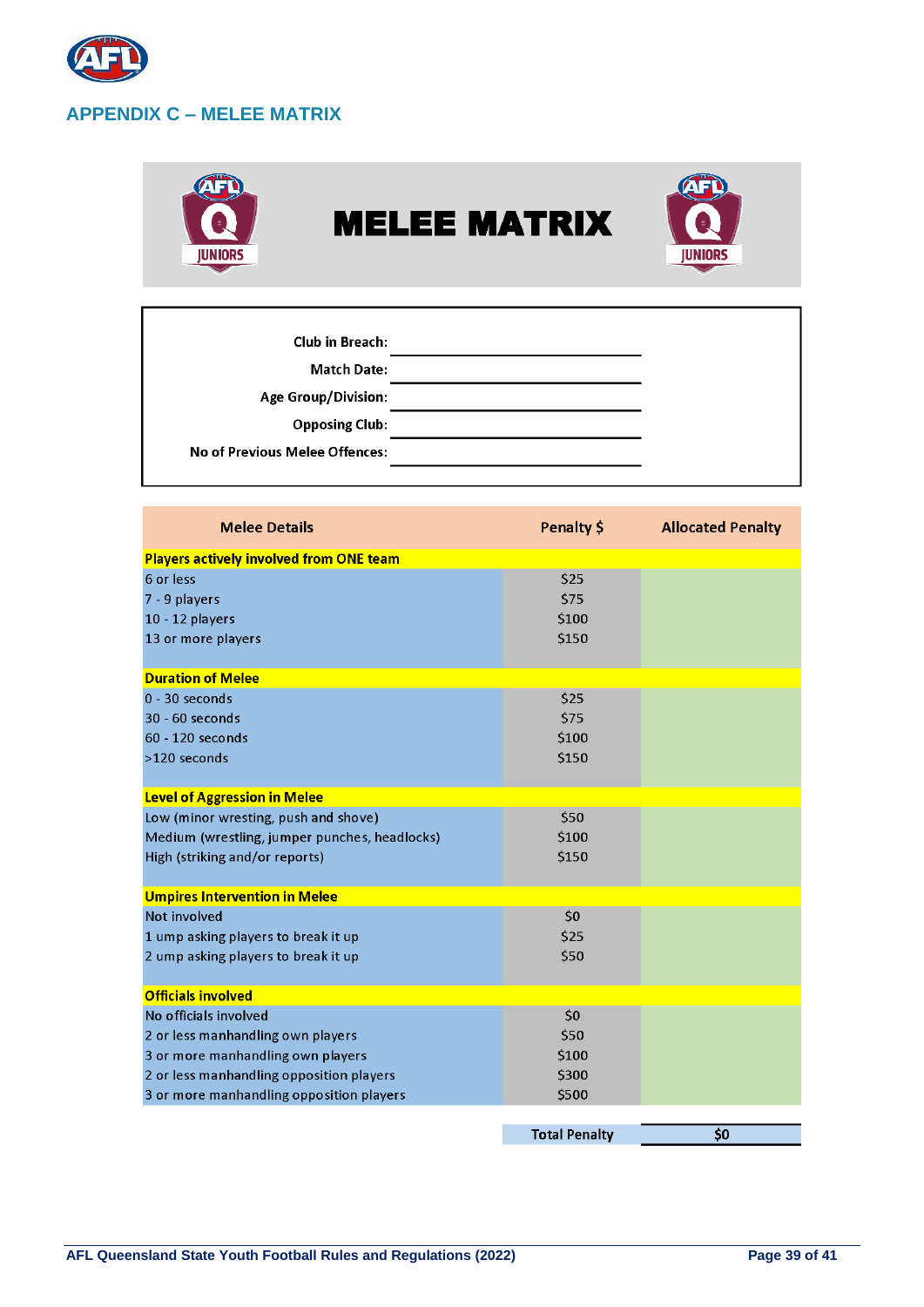

# <span id="page-39-0"></span>**APPENDIX D – YELLOW & RED CARDS**

#### YELLOW CARD

#### *Meaning*

Player is sent off for a period of time.

May be used by Umpire as a match management tool to lessen the chance of a player committing a reportable offence.

#### *Duration*

Player is to leave the playing surface for a period of 15 minutes of elapsed time (does not include quarter breaks). Player can be replaced immediately.

NB. Umpire may issue a report if he/she deems it necessary.

#### RED CARD

#### *Meaning*

Player is sent off for the rest of the match and reported.

#### *Duration*

Player is to leave the ground for the rest of the match. Player is not allowed inside the playing area or the coaches box.

Player cannot be replaced for a period of 15 minutes of elapsed time (does not include quarter breaks).

#### PLAYING AFTER REPORT ISSUED

If a player is reported in a match and wishes to play in another match on the same day the following will apply:

- (i) If the player elects to accept the Set Penalty on offer they are not permitted to enter the ground, as well as the interchange area and coaches box, for any further match in that round of matches, or play in another match until the suspension has been served. For the purposes of the suspension period, the match the player wished to play in does not count.
- (ii) If the player elects for the matter to be heard by the Tribunal they are permitted to play in another match on the same day.